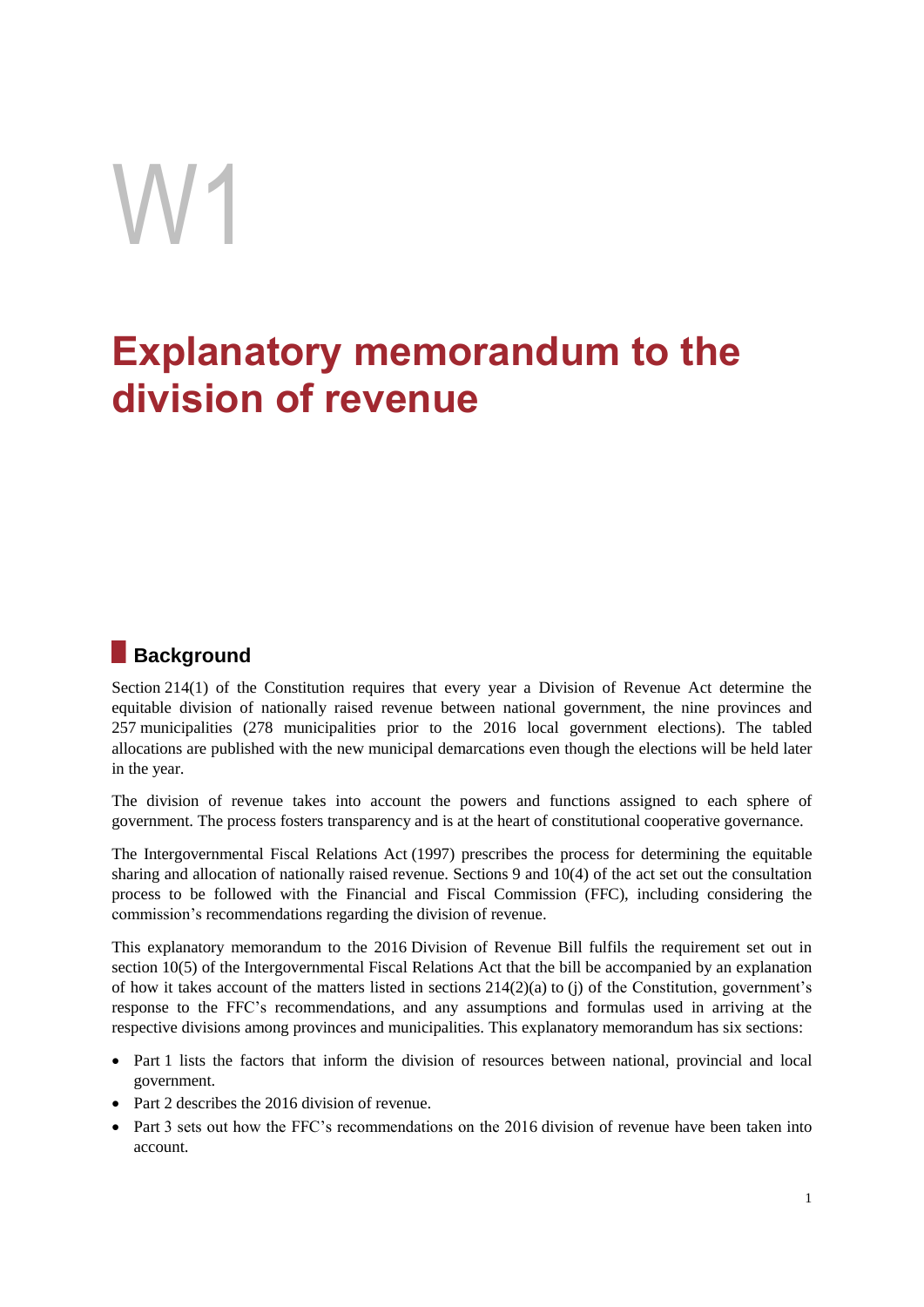- Part 4 explains the formula and criteria for the division of the provincial equitable share and conditional grants among provinces.
- Part 5 sets out the formula and criteria for the division of the local government equitable share and conditional grants among municipalities.
- Part 6 summarises issues that will form part of subsequent reviews of provincial and local government fiscal frameworks.

The Division of Revenue Bill and its underlying allocations are the result of extensive consultation between national, provincial and local government. The Budget Council deliberated on the matters discussed in this memorandum at several meetings during the year. The approach to local government allocations was discussed with organised local government at technical meetings with the South African Local Government Association (SALGA), culminating in meetings of the Budget Forum (the Budget Council and SALGA). An extended Cabinet meeting involving ministers, provincial premiers and the SALGA chairperson was held in October 2015. The division of revenue, and the government priorities that underpin it, was agreed for the next three years.

# **Part 1: Constitutional considerations**

The annual Division of Revenue Act is enacted after factors in sections 214(2)(a) to (j) of the Constitution are taken into account. These include national interest, debt provision, the needs of national government, flexibility in responding to emergencies, resource allocation for basic services and developmental needs, the fiscal capacity and efficiency of provincial and local government, the reduction of economic disparities, and the promotion of stability and predictability. The constitutional principles taken into account in deciding on the division of revenue are briefly noted below.

### **National interest and the division of resources**

The national interest is encapsulated by governance goals that benefit the nation as a whole. The National Development Plan, endorsed by Cabinet in November 2012, sets out a long-term vision for the country's development. This is complemented by the strategic integrated projects overseen by the Presidential Infrastructure Coordinating Council and the 14 priority outcomes adopted by Cabinet in 2014 for the 2014–2019 medium-term strategic framework. In the 2015 *Medium Term Budget Policy Statement*, the Minister of Finance outlined how the resources available to government over the 2016 medium-term expenditure framework (MTEF) would be allocated to help achieve these goals. Chapter 4 of the 2015 *Medium Term Budget Policy Statement* and Chapters 5 and 6 of the 2016 *Budget Review* discuss how funds have been allocated across government based on these priorities. The frameworks for each conditional grant allocated as part of the division of revenue also note how the grant is linked to the 14 priority outcomes.

### **Provision for debt costs**

The resources shared between national, provincial and local government include proceeds from national government borrowing used to fund public spending. National government provides for the resulting debt costs to protect the country's integrity and credit reputation. A more detailed discussion can be found in Chapter 7 of the 2016 *Budget Review*.

### **National government's needs and interests**

The Constitution assigns exclusive and concurrent powers and functions to each sphere of government. National government is exclusively responsible for functions that serve the national interest and are best centralised. National and provincial government have concurrent responsibility for a range of functions. Provincial and local government receive equitable shares and conditional grants to enable them to provide basic services and perform their functions. Functions may shift between spheres of government to better meet its needs. The division of revenue responds to this by modifying the funding arrangements.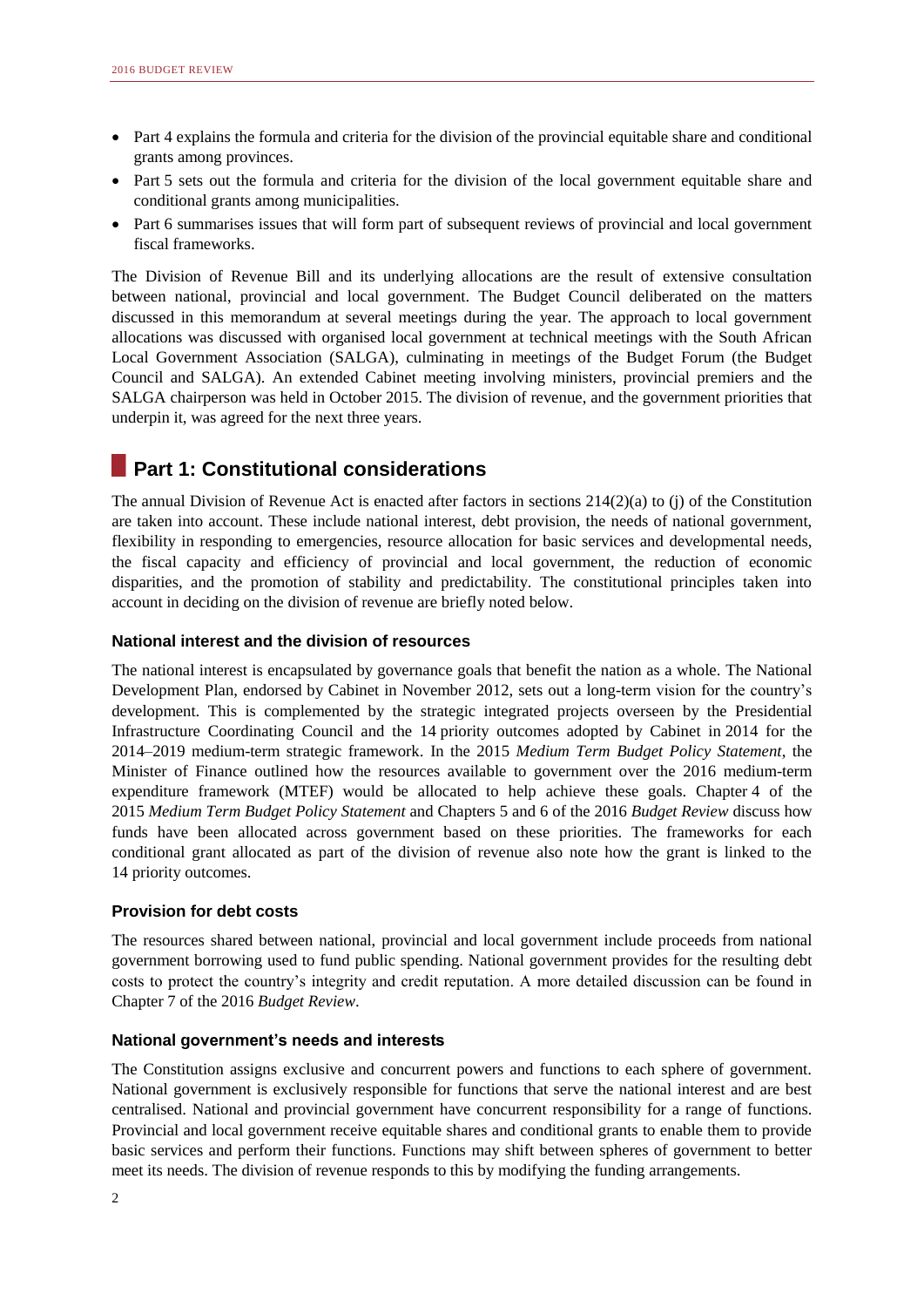Changes continue to be made to various national transfers to provincial and local government to improve their efficiency, effectiveness and alignment with national strategic objectives.

### **Provincial and local government basic services**

Provinces and municipalities are assigned service delivery functions such as education, health, social development, housing, roads, provision of electricity and water, and municipal infrastructure. They have significant autonomy to allocate resources to meet basic needs and respond to provincial and local priorities, while giving effect to national objectives. The division of revenue provides equitable shares to provinces and local government, together with conditional grants for basic service delivery.

Strong growth in allocations to provincial and local government reflects government's emphasis on priority services such as health, education and basic services, as well as the rising costs of these services due to higher wages, and bulk electricity and water costs. Transfers to local government have grown significantly in recent years, providing municipalities with greater resources to deliver basic services. This is in addition to local government's substantial revenue-raising powers.

The 2016 division of revenue has prioritised the rollout of water and sanitation infrastructure. In addition, a grant to municipalities affected by the 2016 boundary changes will help minimise any negative effects that the transition may have on service delivery. The division of revenue also gives expression to the National Development Plan's prioritisation of early childhood development.

### **Fiscal capacity and efficiency**

National government has primary revenue-raising powers. Provinces have limited revenue-raising capacity and the resources required to deliver provincial functions do not lend themselves to self-funding or cost recovery. Due to their limited revenue-raising potential and their responsibility to implement government priorities, provinces receive a larger share of nationally raised revenue than local government. Municipalities finance most of their expenditure through property rates, user charges and fees. However, compared to large urban and metropolitan municipalities, rural municipalities raise significantly less revenue.

Local government's share of nationally raised revenue has increased from 3 per cent in 2000/01 to 9.1 per cent over the 2016 MTEF period. A review of the local government equitable share was completed in 2012 and a new formula is being phased in from 2013/14 to 2017/18. The new formula incorporates a revenue adjustment factor that considers the fiscal capacity of the recipient municipality (full details of the formula are provided in part 5 of this annexure). The mechanisms for allocating funds to provinces and municipalities are continuously reviewed to improve their efficiency. A new approach to the funding of provincial infrastructure is being introduced to promote better planning and implementation, and to improve efficiency in the delivery of health and education infrastructure. To maximise the effect of allocations, many provincial and local government conditional grants use criteria that consider the recipient's efficient use of previous allocations.

### **Developmental needs**

Developmental needs are accounted for at two levels. First, in the determination of the division of revenue, which explains the continued commitment to grow the provincial and local government shares of nationally raised revenue; and second, in the determination of the division within each sphere through the formulas used to divide national transfers among municipalities and provinces. Developmental needs are encapsulated in the equitable share formulas for provincial and local government and in specific conditional grants, such as the *municipal infrastructure grant*, which allocates funds according to the number of households in a municipality without access to basic services. Various infrastructure grants and growing capital budgets aim to boost the economic and social development of provinces and municipalities.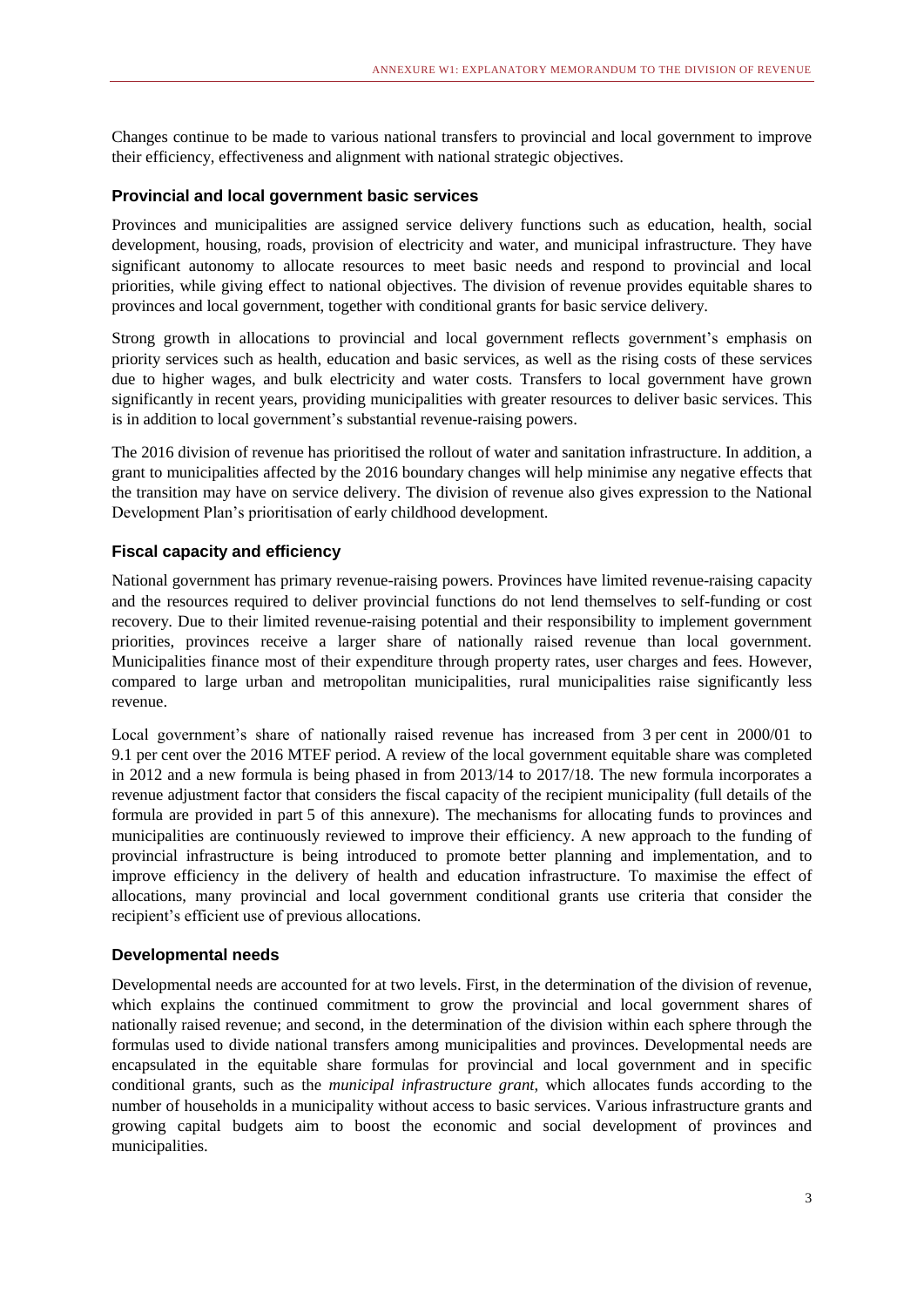### **Economic disparities**

The equitable share and infrastructure grant formulas are redistributive towards poorer provinces and municipalities. Through the division of revenue, government continues to invest in economic infrastructure (such as roads) and social infrastructure (such as schools, hospitals and clinics) to stimulate economic development, create jobs, and address economic and social disparities.

### **Obligations in terms of national legislation**

The Constitution confers autonomy on provincial governments and municipalities to determine priorities and allocate budgets. National government is responsible for policy development, national mandates, setting national norms and standards for provincial and municipal functions, and monitoring implementation for concurrent functions. The 2016 MTEF and division of revenue provide additional funding for municipalities affected by significant boundary changes due to take effect after the 2016 local government elections. To support the newly amalgamated municipalities and ensure a smooth transition, the *municipal demarcation transition grant* was established in 2015/16 for a period of three years (to 2017/18). National government will also ensure that baseline reductions do not affect important obligations that are already funded through existing provincial and local government allocations.

### **Predictability and stability**

Provincial and local government equitable share allocations are based on estimates of nationally raised revenue. If this revenue falls short of the estimates within a given year, the equitable shares of provinces and local government will not be adjusted downwards. Allocations are assured (voted, legislated and guaranteed) for the first year and are transferred according to a payment schedule. To contribute to longerterm predictability and stability, estimates for a further two years are published with the annual proposal for appropriations. Adjusted estimates as a result of changes to data underpinning the equitable share formulas and revisions to the formulas are phased in to ensure minimal disruption.

### **Flexibility in responding to emergencies**

Government has a contingency reserve that provides a cushion for emergencies and unforeseeable events. In addition, two conditional grants for disasters allow for the swift allocation and transfer of funds to affected provinces and municipalities in the immediate aftermath of a declared disaster. Sections 16 and 25 of the Public Finance Management Act (1999) make specific provision for the allocation of funds to deal with emergency situations. Section 30(2) deals with adjustment allocations for unforeseeable and unavoidable expenditure. Section 29 of the Municipal Finance Management Act (2003) allows a municipal mayor to authorise unforeseeable and unavoidable expenditure in an emergency. Section 20(6) of the 2016 Division of Revenue Bill also allows conditional grant funds to be reprioritised to respond to a disaster.

# **Part 2: The 2016 division of revenue**

Government's central fiscal objective over the MTEF period is to stabilise the growth of debt as a share of GDP and strictly adhere to the planned expenditure ceiling (see Chapters 1, 3 and 5 of the *Budget Review*). The most important public spending programmes that help poor South Africans, contribute to growth and generate employment have been protected from major reductions. The 2016 division of revenue reprioritises existing funds to ensure these objectives are met despite the lower expenditure ceiling. Parts 4 and 5 of this annexure set out in more detail how the baseline reductions have been applied to provincial and local government transfers.

Excluding debt-service costs and the contingency reserve, allocated expenditure shared between the three spheres amounts to R1.165 trillion, R1.250 trillion and R1.347 trillion over each of the MTEF years. These allocations take into account government's spending priorities, each sphere's revenue-raising capacity and responsibilities, and input from various intergovernmental forums and the FFC. The provincial and local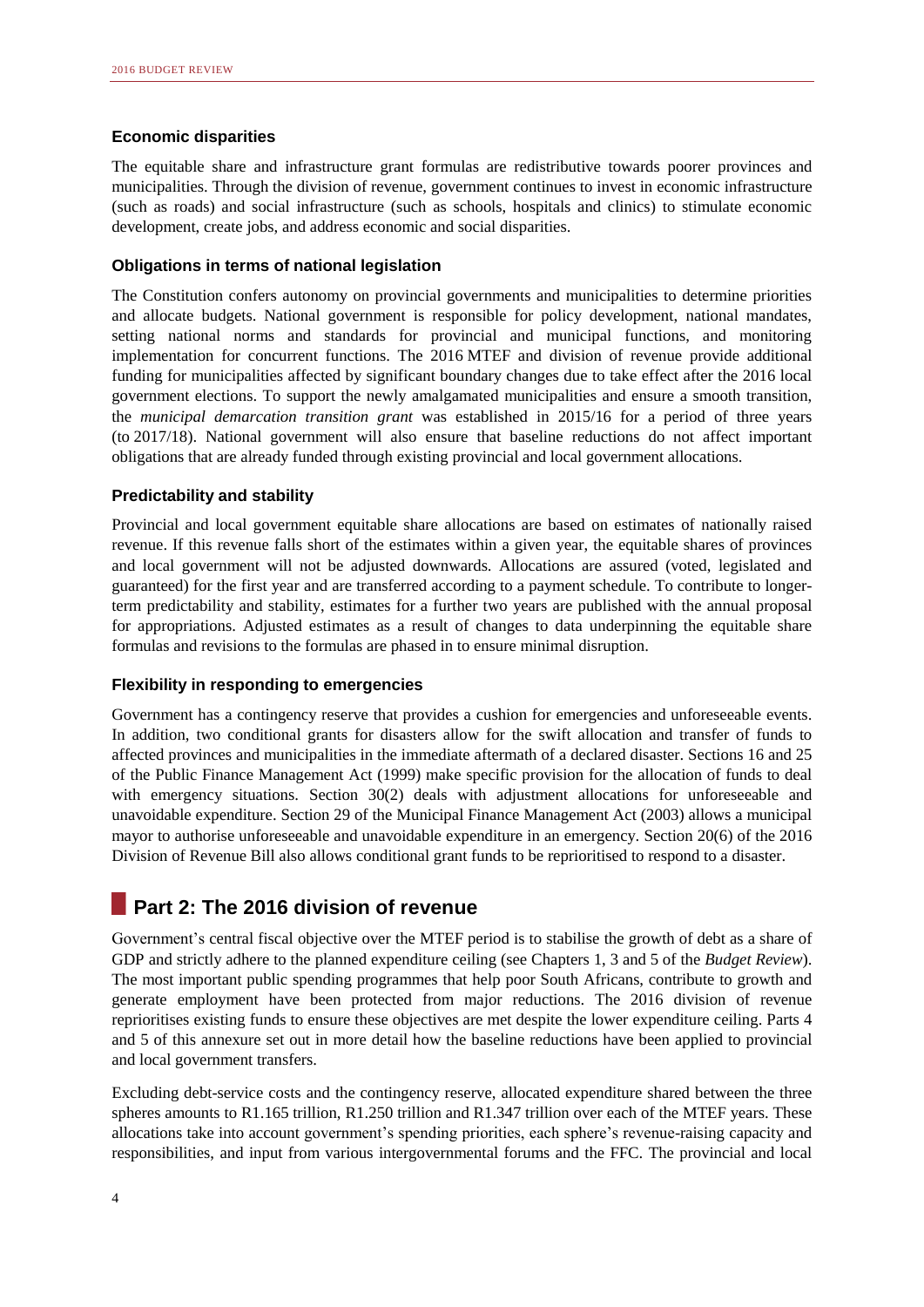equitable share formulas are designed to ensure fair, stable and predictable revenue shares, and to address economic and fiscal disparities.

### **Government's policy priorities for the 2016 MTEF period**

Following the reductions to the baseline, existing budgets need to be reprioritised to meet government's policy priorities outlined in the medium-term strategic framework. Priorities over the 2016 MTEF period that are funded through reprioritisations in the division of revenue include:

- Introducing appropriate incentives to upgrade and maintain provincial and municipal infrastructure.
- Extending HIV/AIDS intervention spending to include tuberculosis.
- Completing the eradication of bucket sanitation systems in formal residential areas.
- Extending access to early childhood development centres through a new grant.

### **The fiscal framework**

Table W1.1 presents the medium-term macroeconomic forecasts for the 2016 Budget. It sets out the growth assumptions and fiscal policy targets on which the fiscal framework is based.

|                                  |               | 2015/16<br>2016/17 |               | 2017/18       |               | 2018/19       |               |
|----------------------------------|---------------|--------------------|---------------|---------------|---------------|---------------|---------------|
|                                  | 2015          | 2016               | 2015          | 2016          | 2015          | 2016          | 2016          |
| R billion/percentage of GDP      | <b>Budget</b> | <b>Budget</b>      | <b>Budget</b> | <b>Budget</b> | <b>Budget</b> | <b>Budget</b> | <b>Budget</b> |
| Gross domestic product           | 4 191.8       | 4 0 7 3 .2         | 4 538.8       | 4 3 8 8.4     | 4 9 2 6.1     | 4 7 5 0 . 7   | 5 161.3       |
| Real GDP growth                  | 2.0%          | 0.9%               | 2.6%          | 1.2%          | 2.9%          | 1.9%          | 2.5%          |
| <b>GDP</b> inflation             | 5.9%          | 5.1%               | 5.5%          | 6.4%          | 5.4%          | 6.3%          | $6.0\%$       |
| National budget framework        |               |                    |               |               |               |               |               |
| Revenue                          | 1 049.3       | 1 0 7 4 .5         | 1 166.0       | 1 162.0       | 1 2 6 5 . 4   | 1 264.3       | 1 388.7       |
| Percentage of GDP                | 25.0%         | 26.4%              | 25.7%         | 26.5%         | 25.7%         | 26.6%         | 26.9%         |
| <b>Expenditure</b>               | 1 2 2 2 . 3   | 1 247.3            | 1 309.9       | 1 3 1 8 . 3   | 1420.9        | 1421.7        | 1 540.0       |
| Percentage of GDP                | 29.2%         | 30.6%              | 28.9%         | 30.0%         | 28.8%         | 29.9%         | 29.8%         |
| Main budget balance <sup>1</sup> | $-173.1$      | $-172.8$           | $-144.0$      | $-156.3$      | $-155.5$      | $-157.4$      | $-151.3$      |
| Percentage of GDP                | $-4.1%$       | $-4.2\%$           | $-3.2%$       | $-3.6\%$      | $-3.2%$       | $-3.3%$       | $-2.9%$       |

### **Table W1.1 Medium-term macroeconomic assumptions, 2015/16 – 2018/19**

*1. A positive number reflects a surplus and a negative number a deficit*

*Source: National Treasury*

Table W1.2 sets out the division of revenue for the 2016 MTEF period after accounting for new policy priorities. The division of revenue includes an amount of R17.8 billion provisionally allocated in 2018/19, which will only be assigned to specific programmes during the 2017 budget process, subject to the approval of spending proposals. Of this amount, R5.8 billion has indicatively been allocated to the provincial equitable share and R4.5 billion to local government conditional grants. These amounts are not discussed in the rest of this explanatory memorandum because they will only be allocated to specific grants and programmes during the 2017 budget process.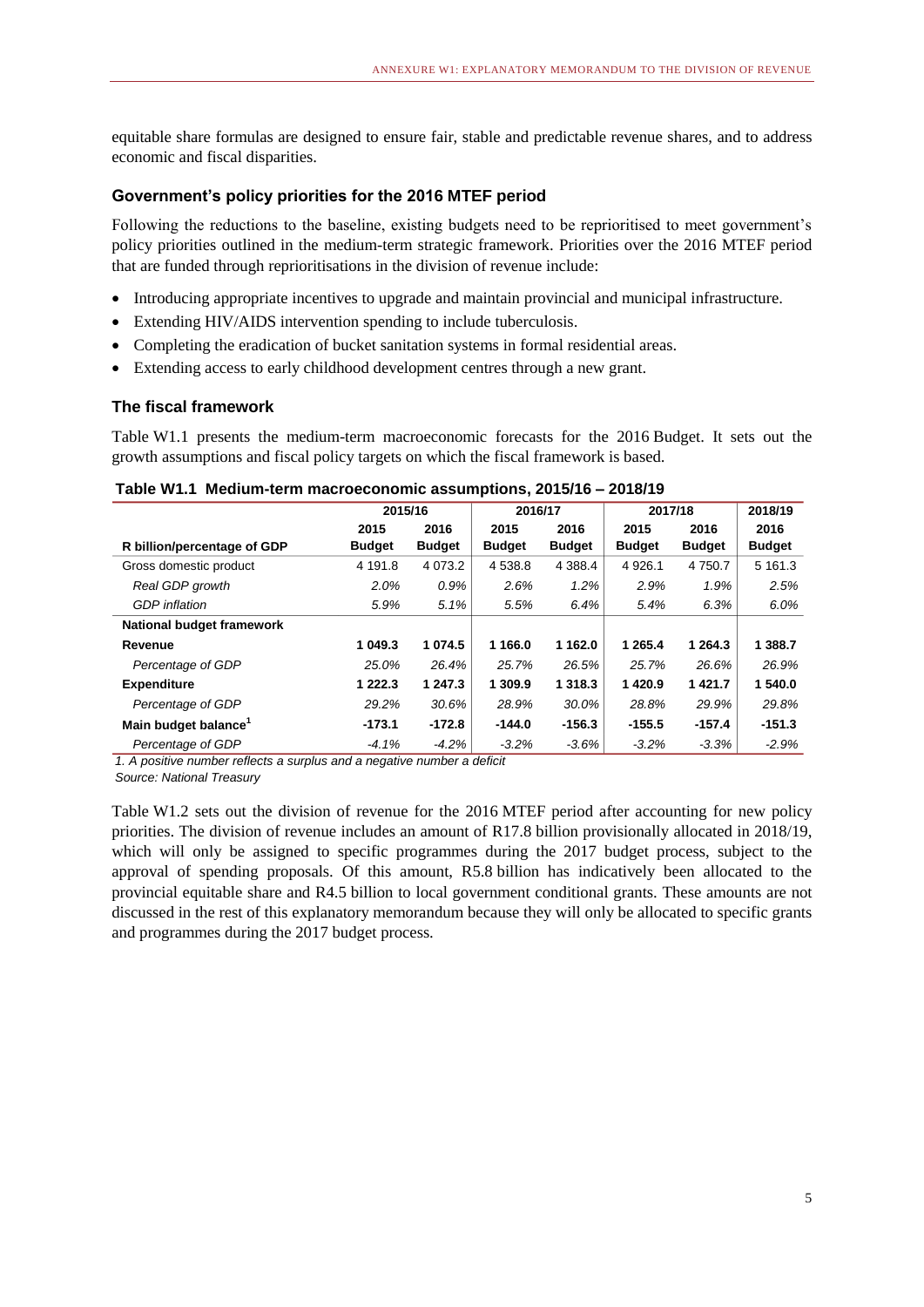|                                           | 2012/13 | 2013/14        | 2014/15   | 2015/16        | 2016/17   | 2017/18                      | 2018/19   |
|-------------------------------------------|---------|----------------|-----------|----------------|-----------|------------------------------|-----------|
|                                           |         | <b>Outcome</b> |           | <b>Revised</b> |           | <b>Medium-term estimates</b> |           |
| <b>R</b> million                          |         |                |           | estimate       |           |                              |           |
| Division of available funds               |         |                |           |                |           |                              |           |
| <b>National departments</b>               | 420 246 | 453 406        | 490 039   | 546788         | 559 849   | 594 090                      | 637 755   |
| of which:                                 |         |                |           |                |           |                              |           |
| Indirect transfers to provinces           | 2 3 1 5 | 2693           | 5808      | 3 1 5 0        | 3636      | 1663                         | 1765      |
| Indirect transfers to local<br>qovernment | 5 0 5 0 | 5945           | 8895      | 10525          | 7773      | 7401                         | 7679      |
| <b>Provinces</b>                          | 380 929 | 410 572        | 439 544   | 471 768        | 499 844   | 542 344                      | 582913    |
| Equitable share <sup>1</sup>              | 310741  | 336 495        | 359 922   | 386 500        | 410 699   | 441831                       | 474 852   |
| Conditional grants                        | 70 188  | 74 077         | 79 623    | 85 268         | 89 146    | 100 513                      | 108 061   |
| <b>Local government</b>                   | 76 200  | 82 595         | 87 656    | 99 650         | 104 925   | 113 340                      | 125 811   |
| Equitable share                           | 37 139  | 38 964         | 41 592    | 50 507         | 52 569    | 57 012                       | 61 732    |
| Conditional grants <sup>2</sup>           | 30 0 21 | 34 018         | 35 874    | 38 485         | 41 132    | 44 543                       | 51 611    |
| General fuel levy sharing with<br>metros  | 9 0 4 0 | 9613           | 10 190    | 10 659         | 11 224    | 11785                        | 12 4 69   |
| <b>Non-interest allocations</b>           | 877 374 | 946 574        | 1 017 239 | 1 118 206      | 1 164 618 | 1 249 774                    | 1 346 479 |
| Percentage increase                       | 7.9%    | 7.9%           | 7.5%      | 9.9%           | 4.2%      | 7.3%                         | 7.7%      |
| Debt-service costs                        | 88 121  | 101 185        | 114 798   | 129 111        | 147 720   | 161 927                      | 178 556   |
| Contingency reserves                      |         |                |           |                | 6 0 0 0   | 10 000                       | 15 000    |
| Main budget expenditure                   | 965 496 | 1 047 759      | 1 132 037 | 1 247 317      | 1 318 338 | 1 421 701                    | 1 540 035 |
| Percentage increase                       | 8.5%    | 8.5%           | 8.0%      | 10.2%          | 5.7%      | 7.8%                         | 8.3%      |
| Percentage shares                         |         |                |           |                |           |                              |           |
| National departments                      | 47.9%   | 47.9%          | 48.2%     | 48.9%          | 48.1%     | 47.5%                        | 47.4%     |
| Provinces                                 | 43.4%   | 43.4%          | 43.2%     | 42.2%          | 42.9%     | 43.4%                        | 43.3%     |
| Local government                          | 8.7%    | 8.7%           | 8.6%      | 8.9%           | 9.0%      | 9.1%                         | 9.3%      |

|  | Table W1.2 Division of nationally raised revenue, 2012/13 - 2018/19 |
|--|---------------------------------------------------------------------|
|--|---------------------------------------------------------------------|

*1. Includes unallocated amounts*

*2. Includes unallocated amounts*

*Source: National Treasury*

Table W1.3 shows how changes to the baseline are spread across all spheres of government. The new focus areas and baseline reductions are accommodated by shifting savings towards priorities.

| Table W1.3 Changes over baseline, 2016/17 – 2017/18 |         |         |  |  |
|-----------------------------------------------------|---------|---------|--|--|
| R million                                           | 2016/17 | 2017/18 |  |  |
| National departments                                | 6071    | 8.003   |  |  |
| <b>Provinces</b>                                    | 3585    | 15.962  |  |  |
| Local government                                    | 989     | 3.323   |  |  |
| Allocated expenditure                               | 10 645  | 27 287  |  |  |

### **Table W1.3 Changes over baseline,<sup>1</sup> 2016/17 – 2017/18**

*Source: National Treasury*

Table W1.4 sets out schedule 1 of the Division of Revenue Bill, which reflects the legal division of revenue between national, provincial and local government. In this division, the national share includes all conditional grants to provinces and local government in line with section 214(1) of the Constitution, and the allocations for each sphere reflect equitable shares only.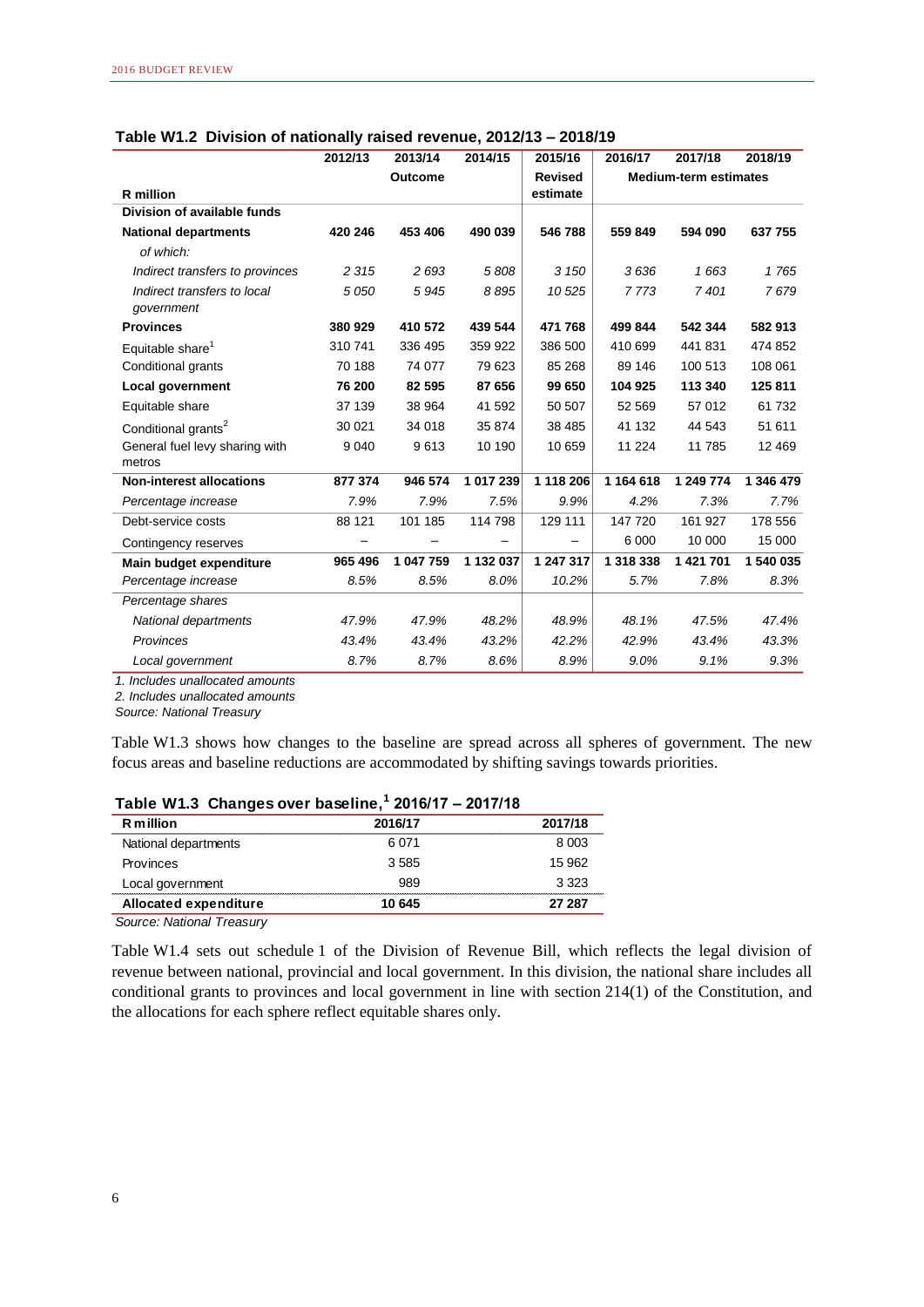|                          | 2016/17 - 2018/19 |           |                          |
|--------------------------|-------------------|-----------|--------------------------|
|                          | 2016/17           | 2017/18   | 2018/19                  |
| R million                | <b>Allocation</b> |           | <b>Forward estimates</b> |
| National <sup>1, 2</sup> | 855 071           | 922 857   | 1 003 451                |
| Provincial <sup>3</sup>  | 410 699           | 441831    | 474 852                  |
| ocal                     | 52 569            | 57 012    | 61 732                   |
| Total                    | 1 318 338         | 1 421 701 | 1 540 035                |

# **Table W1.4 Schedule 1 of the Division of Revenue Bill,**

*1. National share includes conditional grants to provinces and local government, general fuel levy sharing with metropolitan municipalities,*

*debt-service costs and the contingency reserve*

*2. Direct charges for the provincial equitable share are netted out*

*3. Provincial share includes an unallocated amount of R5.8 billion in 2018/19 that is* 

*not included in the forward estimates of provincial allocations in tables W1.6 and W1.10 Source: National Treasury*

The 2016 *Budget Review* sets out in detail how constitutional issues and government's priorities are taken into account in the 2016 division of revenue. It describes economic and fiscal policy considerations, revenue issues, debt and financing considerations, and expenditure plans. Chapter 6 focuses on provincial and local government financing.

# **Part 3: Response to the FFC's recommendations**

Section 9 of the Intergovernmental Fiscal Relations Act requires the FFC to make recommendations regarding:

- a) "An equitable division of revenue raised nationally, among the national, provincial and local spheres of government;
- b) the determination of each province's equitable share in the provincial share of that revenue; and
- c) any other allocations to provinces, local government or municipalities from the national government's share of that revenue, and any conditions on which those allocations should be made."

The act requires that the FFC table these recommendations at least 10 months before the start of each financial year. The FFC tabled its *Submission for the Division of Revenue 2016/17* to Parliament in May 2015. These recommendations cover the following areas: macro-micro and fiscal aspects of public investment management; the proliferation of indirect grants, as well as design and accountability in public infrastructure management; and state capacity improvements through education and productivity interventions.

Section 214 of the Constitution requires that the FFC's recommendations be considered before tabling the division of revenue. Section 10 of the Intergovernmental Fiscal Relations Act requires that the Minister of Finance table a Division of Revenue Bill with the annual budget in the National Assembly. The bill must be accompanied by an explanatory memorandum setting out how government has taken into account the FFC's recommendations when determining the division of revenue. This part of the explanatory memorandum complies with this requirement.

The FFC's recommendations can be divided into three categories:

- Recommendations that apply directly to the division of revenue
- Recommendations that indirectly apply to issues related to the division of revenue
- Recommendations that do not relate to the division of revenue.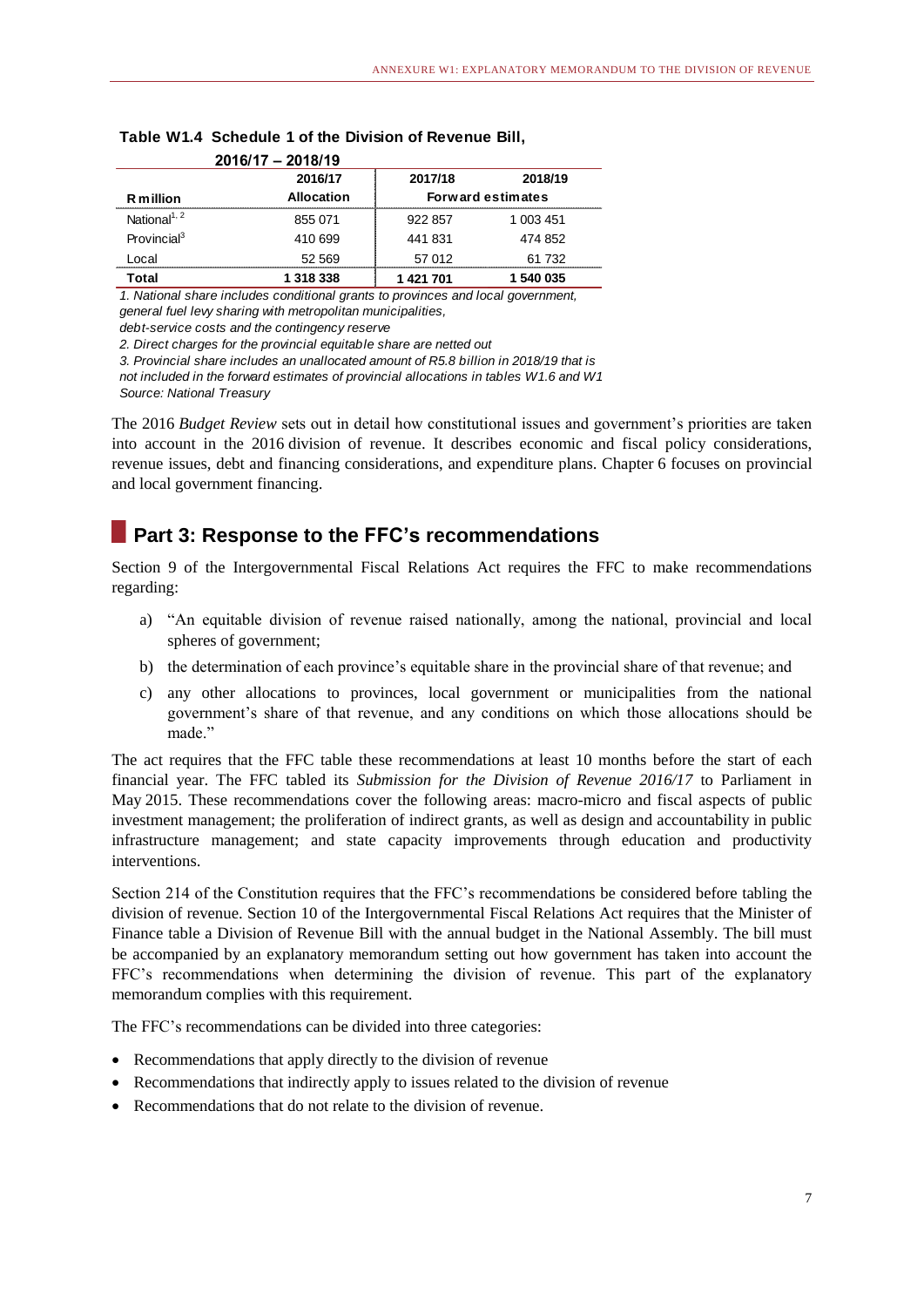Government's responses to the first and second categories are provided below. The relevant national departments are considering the recommendations that do not relate to the division of revenue, and they will respond directly to the FFC.

### **Recommendations that apply directly and indirectly to the division of revenue**

### *Chapter 1: Responding to South Africa's infrastructure challenges*

Infrastructure-led growth that provides the conditions for the future prosperity of all South Africans

The FFC recommends that government "redesigns capital conditional grants by:

- (a) Allowing for payment of infrastructure upstream costs of provinces and municipalities;
- (b) Making capital grants pledgeable where a long-term capital strategy is in place; and
- (c) Extending the existing incentive/support for long-term capital planning."

### Government response

Government continuously evaluates conditional grants to both provincial and local government. Its responses to the three points raised are detailed below.

Several grants allow for upstream costs (for example, transport planning or project management capacity). However, government is cautious of diverting excessive funds away from capital investment, which is why the need for upstream costs is evaluated on a grant-by-grant and differentiated basis.

The Division of Revenue Act does allow for pledging of municipal grants when a long-term capital strategy is in place. However, because borrowing should largely fund infrastructure that contributes to future revenues, municipal own revenues should be used to borrow against more than grants.

Given that provinces invest in capital projects that serve as public goods, and they have limited revenueraising potential, borrowing is not encouraged, but is approved under special circumstances.

Several provincial infrastructure grants (including grants for health, education and roads) are allocated based on the submission of plans two years in advance to encourage longer-term planning.

The built environment performance plans required by the *integrated city development grant* already incentivise cities to engage in long-term planning. The review of local government infrastructure grants will introduce a number of reforms to enhance longer-term planning. Government will work with the FFC to implement the proposed solutions.

### Efficiency and alignment of infrastructure procurement and management

The FFC recommends that government "enhance efficiency by ensuring alignment between infrastructure procurement planning, contract awards and management and other elements of infrastructure management."

### Government response

Government agrees that conditional grants can and should incentivise improved practices beyond the transfer of funds.

Each province has to develop an approved framework to implement the infrastructure delivery management system, and several provincial grants make funding provisions to capacitate infrastructure units.

In local government, an incentive grant to metropolitan municipalities encourages integration across infrastructure management. In addition, the review of local government infrastructure grants has introduced reforms to improve asset management practices under the municipal infrastructure grant.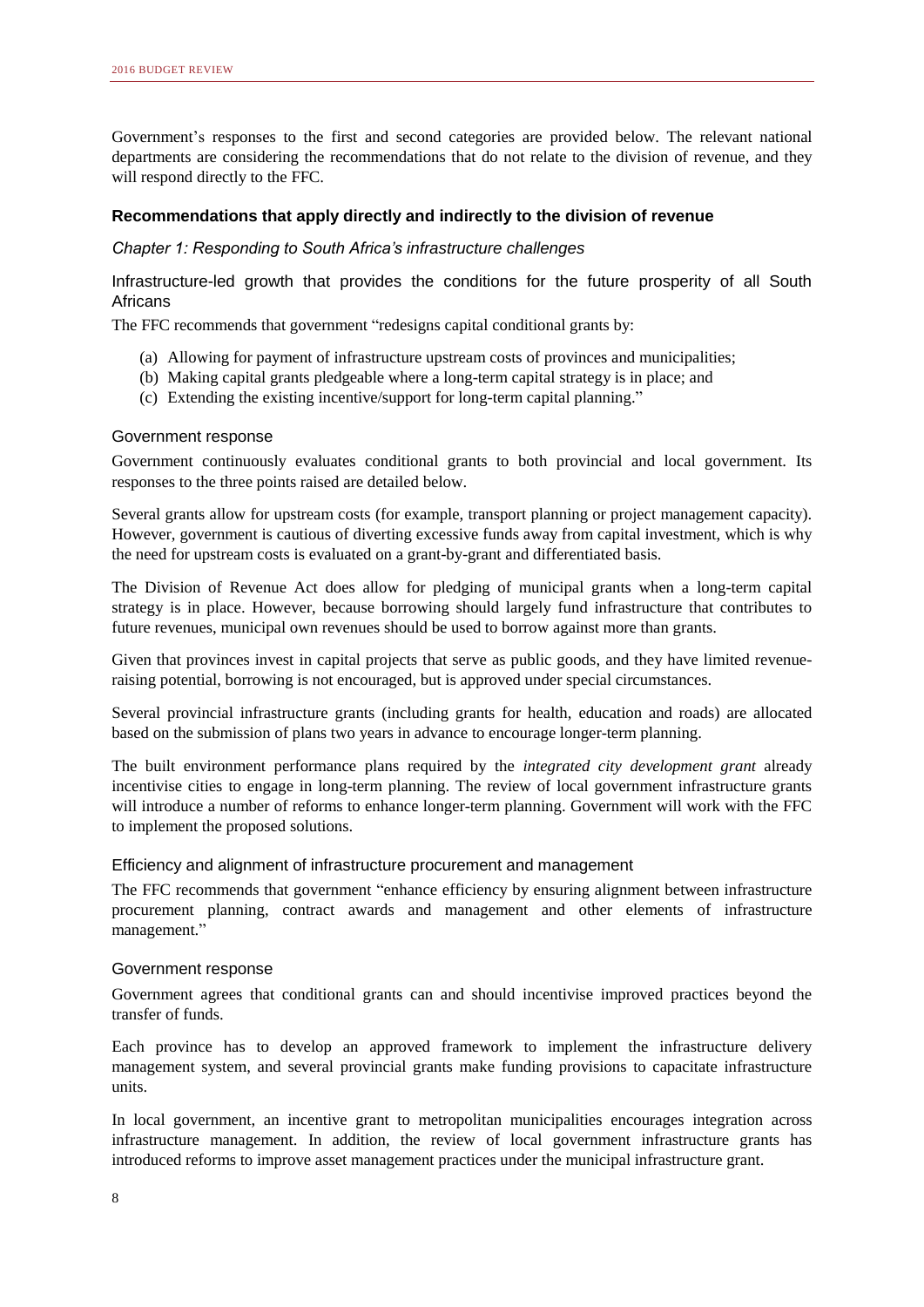But building capacity and improving infrastructure management practices takes time, and grants are just one way to achieve these goals. There are many other interventions that aim to strengthen institutions and enhance capacity across government, including the Office of the Chief Procurement Officer and the Municipal Infrastructure Support Agent.

### *Chapter 2: Economic growth effects of municipal capital spending*

### Improving economic growth effects of municipal capital expenditure

The FFC recommends that, "Grant allocations for infrastructure investment reflect the prioritisation (or weighting) of growth-enhancing infrastructure programmes, to enable municipalities to play their (envisaged critical) role in promoting economic development and growth."

### Government response

Conditional grants are primarily allocated to subsidise capital costs on behalf of the poor, who cannot afford to pay rates and tariffs. Economic infrastructure should largely be funded from own revenues through the use of cost-reflective tariffs and debt-financing.

Government does acknowledge the substantial growth-enhancing effects of infrastructure investments and has emphasised the importance of economic growth in recent reforms to urban grants and the *municipal infrastructure grant*. Government is also working with municipalities to increase their ability to access long-term financing so they can increase their own funding of infrastructure investments.

### Long-term sustainability of infrastructure for local economic growth

The FFC recommends that "Government establishes either an incentive grant or a reserve fund for asset management, to ensure the long-term sustainability of critical socioeconomic infrastructure and enhance local economic growth."

### Government response

Government agrees that improved municipal asset management is necessary to continue the gains made in service delivery in recent years. The local government equitable share includes a 10 per cent maintenance allocation on behalf of indigent households, while all other consumers are expected to pay fully costreflective tariffs to cover the capital, operations, maintenance and depreciation costs of infrastructure. This means that additional maintenance funding would be double-funding. Government is therefore proposing to incentivise better prioritisation of existing maintenance funds.

Grants, however, are increasingly shifting towards investment in both new and existing infrastructure. A more appropriate mix of capital funding will help address the difficulties experienced in asset management and ensure the long-term sustainability of infrastructure.

### Transitional capacity-building grant

The FFC recommends that government "establish a transitional capacity-building grant to fund technical assistance to enable municipalities to prepare and implement credible infrastructure asset management plans."

### Government response

Government agrees that technical assistance is often required to develop these plans and while there are municipalities that may need this support, many have already developed appropriate asset management strategies and should not be disincentivised. The Municipal Infrastructure Support Agent, the Department of Cooperative Governance and the local government infrastructure grant review are developing changes to the 2016 municipal infrastructure grant framework that will promote better use of the technical assistance and project management funding available in the grant.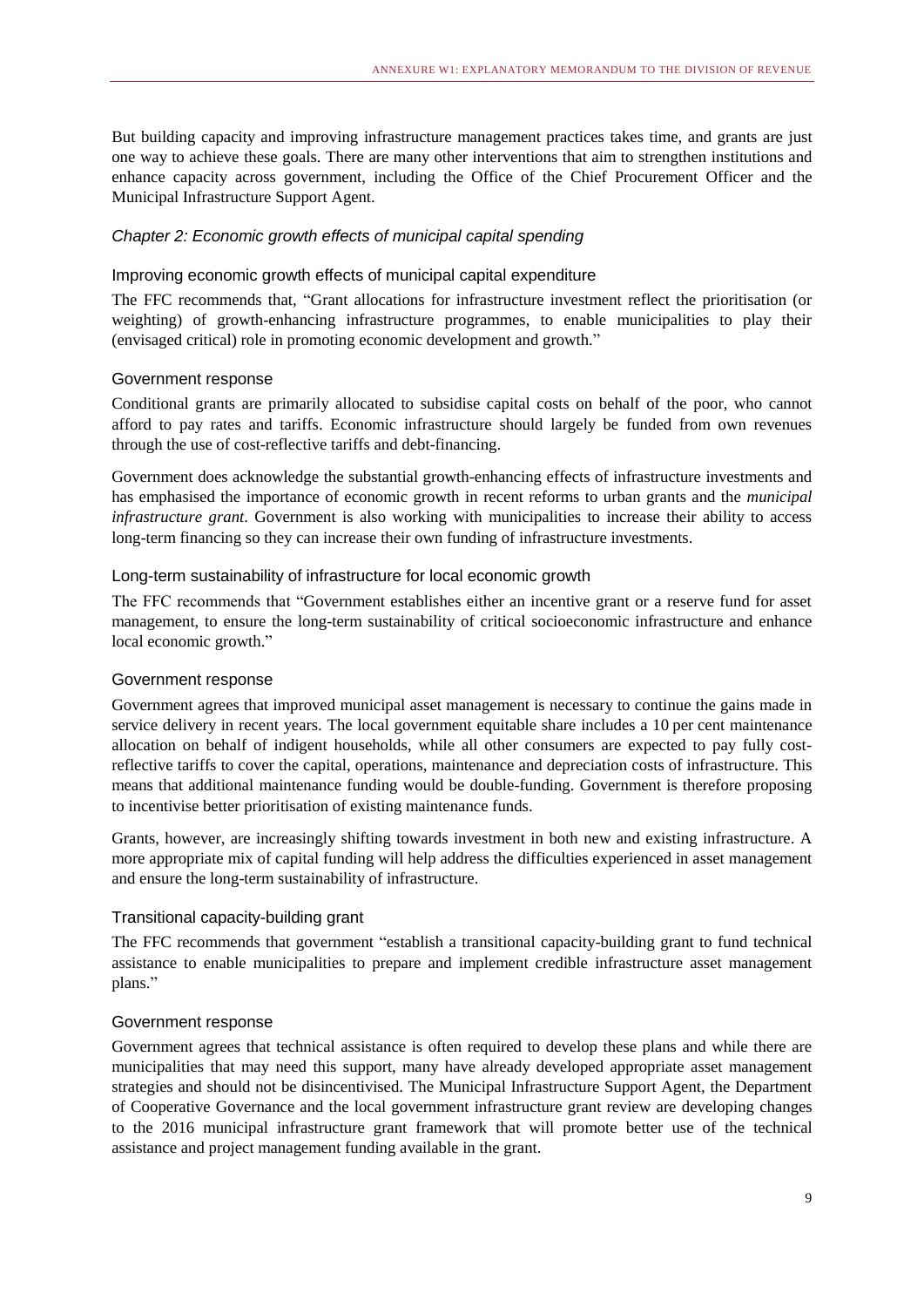Assistance need not be financial. Government has many initiatives to improve municipal asset management practices. For example, the Municipal Infrastructure Support Agent not only assigns engineers to municipalities to improve these systems, but it has also developed a municipal infrastructure performance management information system, rolled out the infrastructure delivery management system and will introduce a municipal standard chart of accounts from 1 July 2017.

### *Chapter 3: A review of direct and indirect conditional grants – the case of selected conditional grants*

### Management of direct and indirect grants

The FFC recommends that, "National Treasury and line departments consider the use of indirect grants as a measure of last resort while continuing to build capacity in provinces and municipalities."

### Government response

Government agrees that indirect grants are not always a sustainable or effective way of improving service delivery. They must be seen as a last resort and transitional in nature. In recent years, direct grant spending has proven to be higher than indirect grant spending in several cases, leading to a number of provincial and local government grants shifting from indirect to direct grants.

### Criteria to guide scheduling of grants

The FFC recommends that, "Clear criteria that will guide scheduling of conditional grants should be developed and must take into account (a) the historical financial performance, (b) non-financial performance and (c) the time period before converting a direct grant to an indirect grant."

### Government response

Government agrees that criteria to guide the appropriate scheduling of conditional grants would be a useful tool. Historical performance and non-financial data would be needed to determine scheduling, while a time period for the conversion of a grant from direct to indirect would ensure stability. Government supports a differentiated approach, which has led to increasing splits in grants and shifts between direct and indirect grants in recent years. In collaboration with the FFC, government aims to develop clear guidelines on the appropriate scheduling of grants from inception.

### *Chapter 4: Accountability in infrastructure delivery – the case of the local government sphere*

### Accountability in local government infrastructure delivery

The FFC recommends that, "National Treasury and the Department of Cooperative Governance develop an accountability framework for indirect infrastructure grants to identify accountability lines, accountability mechanisms, accountability enforcement mechanisms, and spell out the consequences for undermining the accountability arrangements."

### Government response

Government welcomes this recommendation and is seeking to establish such a framework. Although clear guidance on budget preparation, allocation and evaluation for both direct and indirect grants exists, accountability lines are not as explicit for indirect grants as they are for direct grants. Ensuring that appropriate monitoring and evaluation systems and a legal framework to manage indirect grants are in place is a priority.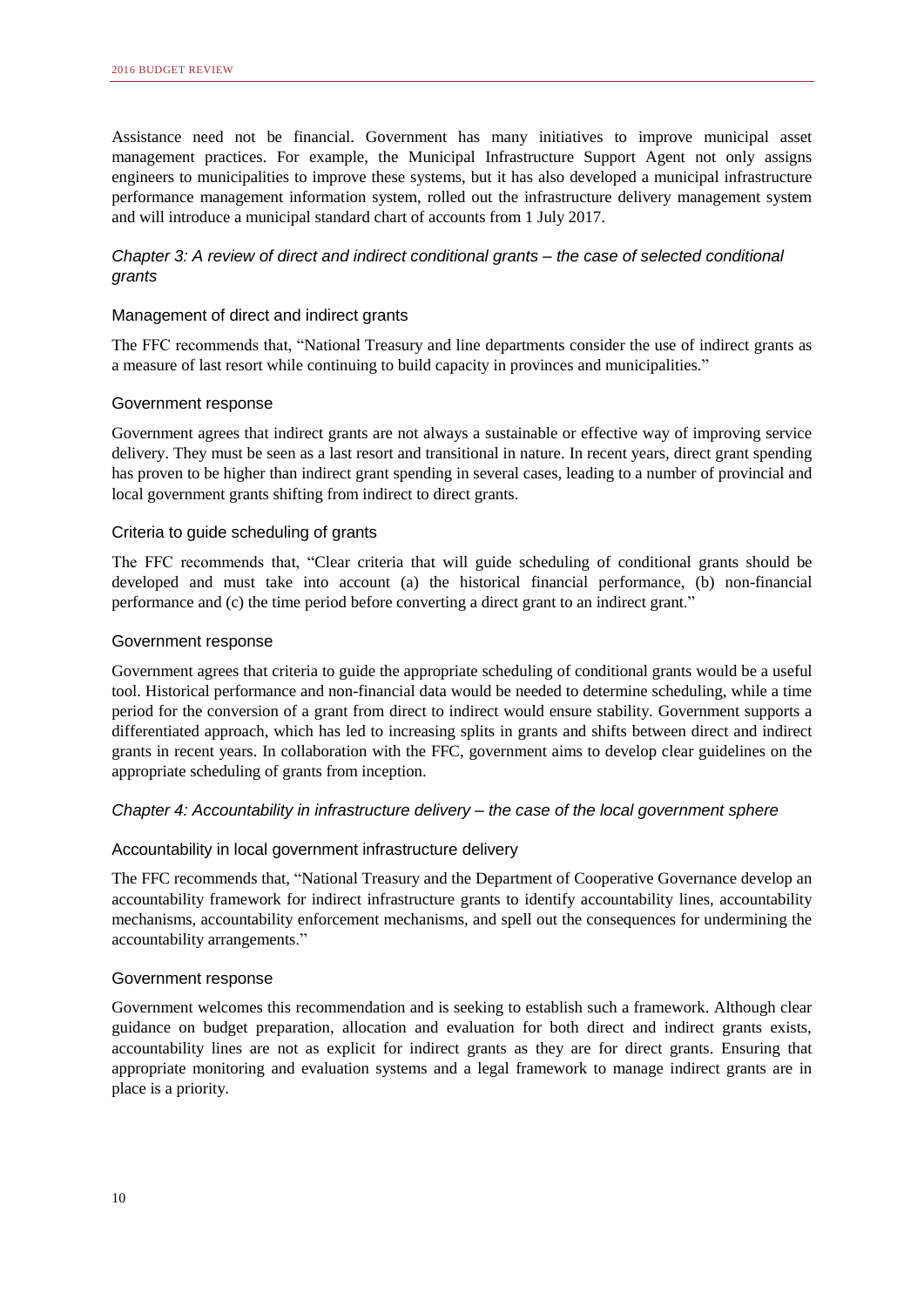### *Chapter 5: Fiscal arrangements for financing early childhood development infrastructure*

### Capital subsidy for constructing and upgrading early childhood development facilities

The FFC recommends that, "Government provides a full or partial capital subsidy for constructing and/or upgrading community- and non-profit-organisation-based early childhood development facilities, through the municipal infrastructure grant. The funding will facilitate compliance with the required infrastructure norms and standards, ensure that capital expenditure for early childhood development is carried out through municipalities and minimise inequities in quality standards and service levels."

### *Government response*

The research and recommendations on this vital, complex sector are well received. However, the absence of clarity around the functional arrangements and the law regarding spending on non-state assets limits government's options in providing an effective capital subsidy for early childhood development facilities.

Government has indicatively allocated funds from 2017/18 for a new provincial conditional grant to support improved early childhood development services, including improved infrastructure. Government also supports the potential use of the community services component of the municipal infrastructure grant to fund the provision of facilities for early childhood development. Further work is needed to guide municipalities on how best to invest in early childhood development facilities.

### *Chapter 6: Public-sector productivity – the case of secondary education*

### Improving public-sector productivity

The FFC recommends that, "The Division of Revenue Act implements the finalised framework on measuring productivity. This may require the implementing agent of a conditional grant to report on the attainment of both quantitative and qualitative indicators of an output, including productivity indicators that track improvements of the service over time."

### Government response

Government agrees that improvements in productivity are necessary to deliver value for money and enhanced service delivery. Reporting requirements for conditional grants can be useful sources of information on productivity. Once a productivity framework, as proposed in another FFC recommendation, is finalised, government will review how it can best be applied to the Division of Revenue Act's clauses and grant frameworks.

# **Part 4: Provincial allocations**

Sections 214 and 227 of the Constitution require that an equitable share of nationally raised revenue be allocated to provincial government to enable it to provide basic services and perform its allocated functions.

National transfers to provinces increase from R471.8 billion in 2015/16 to R499.8 billion in 2016/17. Over the MTEF period, provincial transfers will grow at an average annual rate of 6.9 per cent to R577.1 billion in 2018/19. Table W1.5 sets out the total transfers to provinces for 2016/17. A total of R410.7 billion is allocated to the provincial equitable share and R89.1 billion to conditional grants, which includes an unallocated R111.5 million for the *provincial disaster grant.*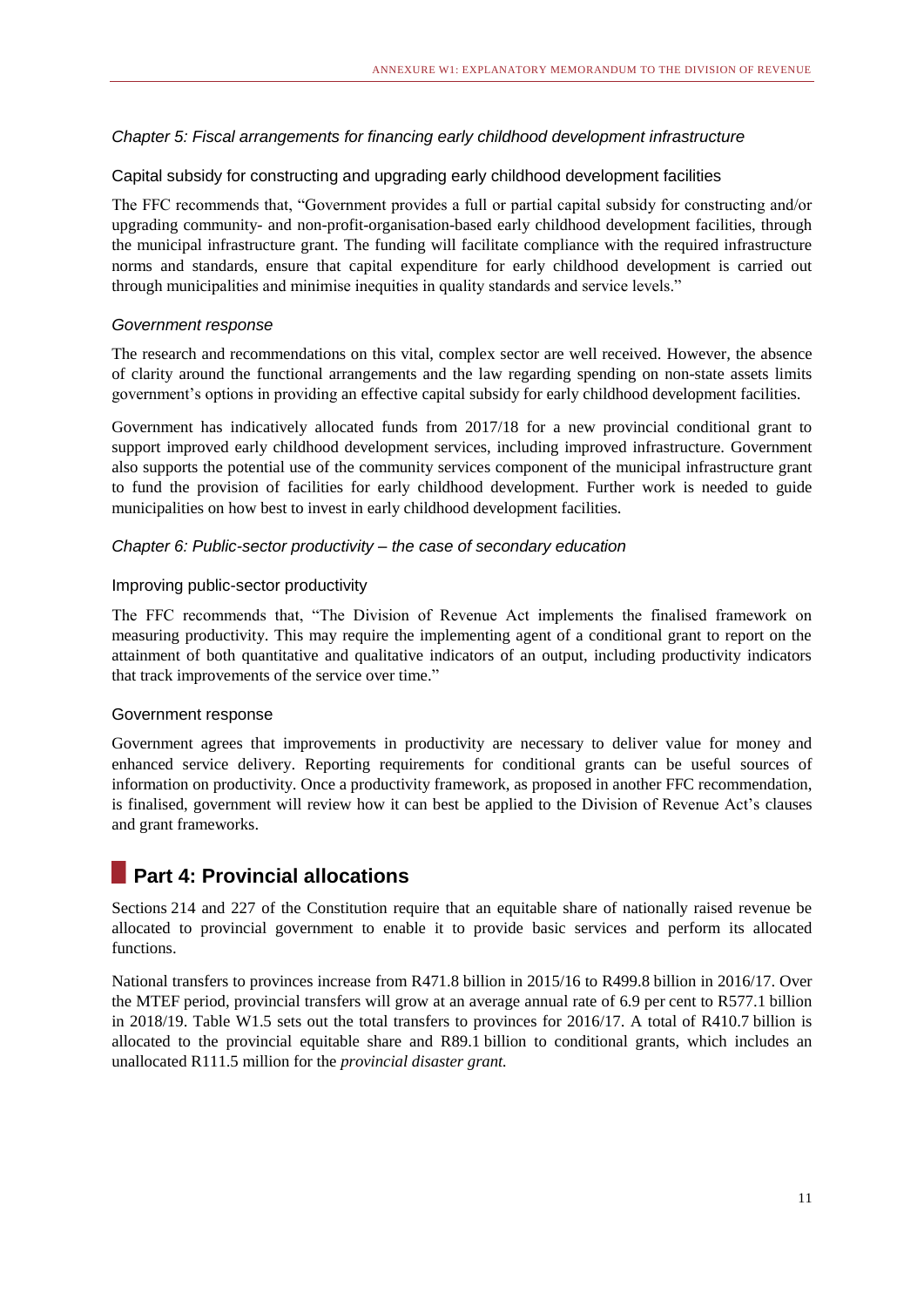|                     | Equitable | Conditional | Total     |
|---------------------|-----------|-------------|-----------|
| <b>R</b> million    | share     | grants      | transfers |
| Eastern Cape        | 58 060    | 10 243      | 68 304    |
| <b>Free State</b>   | 22 995    | 6816        | 29 811    |
| Gauteng             | 79 600    | 18839       | 98 439    |
| Kw aZulu-Natal      | 87898     | 17489       | 105 387   |
| Limpopo             | 48 709    | 7 1 2 0     | 55 829    |
| Mpumalanga          | 33 450    | 6987        | 40 437    |
| Northern Cape       | 10863     | 3751        | 14 614    |
| North West          | 28 062    | 7041        | 35 103    |
| <b>Western Cape</b> | 41 062    | 10749       | 51 811    |
| Unallocated         |           | 112         | 112       |
| Total               | 410 699   | 89 146      | 499 844   |

**Table W1.5 Total transfers to provinces, 2016/17**

### **Changes to provincial allocations**

The baseline reductions discussed in Chapter 5 of the *Budget Review* were shared across the three spheres of government in proportion to the division of revenue. A weaker-than-expected economic and fiscal environment has meant that the budget needs to be reprioritised to fund new and changing government priorities. In 2016/17, provincial baselines are reduced by R3.6 billion compared to indicative figures published in the 2015 *Medium Term Budget Policy Statement*. To protect basic services funded by the provincial equitable share, such as health and education, only 40 per cent (R1.5 billion) of this reduction was taken from the equitable share, despite its accounting for more than 80 per cent of transfers to provinces. The remaining 60 per cent (R2.1 billion) of this reduction comes from provincial conditional grants. Several grants funding essential services, such as the *national school nutrition programme grant*, the *land care grant*, and the *provincial roads maintenance grant*, were not reduced. In spite of these reductions to the baseline, the provincial equitable share grows at an average annual rate of 6.7 per cent over the MTEF period, while conditional grant allocations grow by 8.2 per cent per year. Where possible, baseline reductions have been weighted towards grants that have a history of underspending or grants involving infrastructure implementation that can be deferred, or that is still only in feasibility phase. The amount reduced on each grant is detailed in Table W1.6.

During the 2015 budget process, funds and functions under the National Health Laboratory Service (NHLS) were shifted to the national Department of Health. The Budget Council agreed to the shift provided that an audit is conducted after the first year to ensure that the change is revenue-neutral for provinces. The audit has revealed that this shift has not affected provincial revenue.

In addition to these baseline reductions, there were also several other reprioritisations and technical changes to conditional grants during the budget process that will be implemented over the 2016 MTEF period. These are shown in Table W1.6.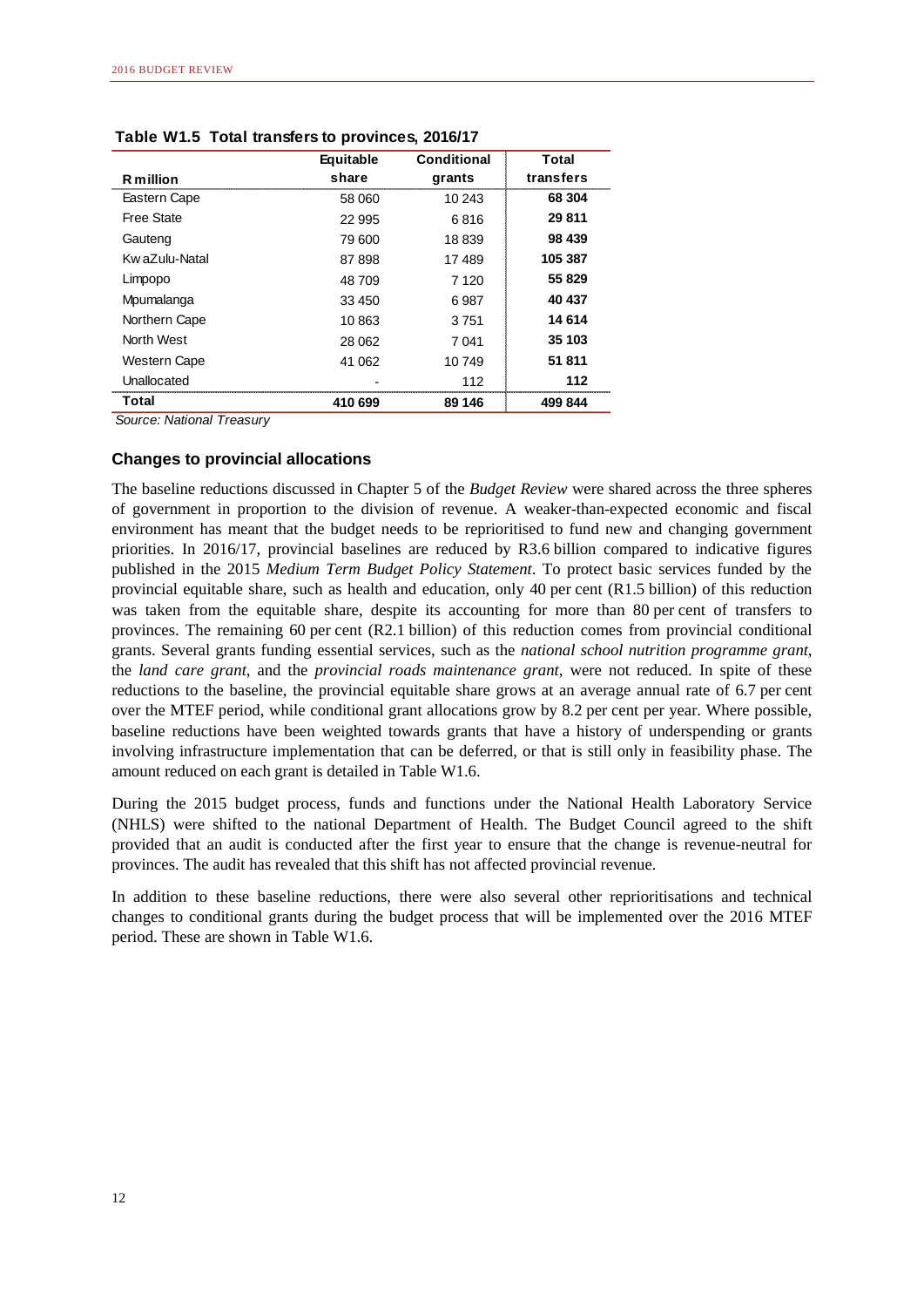| <b>R</b> million                               | 2016/17 | 2017/18 | 2018/19 | <b>2016 MTEF</b> |
|------------------------------------------------|---------|---------|---------|------------------|
| Provincial equitable share                     | 5 4 3 4 | 12 939  | 15 283  | 33 655           |
| Provincial equitable share                     | 5 4 3 4 | 12 939  | 15 283  | 33 655           |
| Direct transfers                               | $-1849$ | 3023    | 4917    | 6 0 9 1          |
| Comprehensive agricultural support programme   | -60     | $-70$   | $-80$   | $-210$           |
| Community library services                     | $-10$   | $-12$   | $-15$   | $-37$            |
| Education infrastructure                       | $-160$  | 2450    | 2582    | 4872             |
| Comprehensive HIV, Aids and TB                 | $-176$  | 220     | 1580    | 1 6 2 4          |
| Health facility revitalisation                 | $-200$  | $-47$   | $-118$  | $-365$           |
| Human papillomavirus vaccine                   |         |         | 200     | 200              |
| National health insurance                      | 10      | -80     | $-85$   | $-155$           |
| Human settlements development                  | $-1600$ |         |         | $-1600$          |
| Substance abuse treatment                      | 38      | 57      | 71      | 166              |
| Early childhood development                    |         | 320     | 493     | 813              |
| Mass participation and sport development       | -5      | $-10$   | $-12$   | $-27$            |
| Provincial roads maintenance                   | 65      | $-54$   | 101     | 111              |
| Public transport operations                    | 250     | 250     | 200     | 700              |
| <b>Indirect transfers</b>                      | 40      | $-2304$ | $-2432$ | -4 696           |
| National health insurance indirect             | 40      | 316     | 340     | 696              |
| School infrastructure                          |         | $-2620$ | $-2772$ | $-5392$          |
| <b>Total changes to provincial allocations</b> |         |         |         |                  |
| Changes to provincial equitable share          | 5 4 3 4 | 12 939  | 15 283  | 33 655           |
| Changes to direct conditional grants           | $-1849$ | 3023    | 4917    | 6091             |
| Changes to indirect conditional grants         | 40      | $-2304$ | $-2432$ | -4 696           |
| Net change to provincial allocations           | 3626    | 13 658  | 17767   | 35 051           |

**Table W1.6 Net changes to baseline provincial allocations, 2016/17 – 2018/19**

During the MTEF period, two education grants will merge into one grant to improve performance. The *school infrastructure backlogs grant* is absorbed into the *education infrastructure grant* from 2017/18, but the *school infrastructure backlogs grant* remains unallocated in these two years to allow for a proper conclusion of backlog projects. These projects will be reviewed in 2016 to ensure that all Accelerated Schools Infrastructure Development Initiative backlog projects have been added to the merged grant. As a result, the full value of the *school infrastructure backlogs grant* (R2.6 billion in 2017/18 and R2.8 billion in 2018/19) is added to the *education infrastructure grant* in the outer years of the MTEF period. The coverage of the *comprehensive HIV and Aids grant*, one of the largest in the system, will be extended to include tuberculosis intervention. Although the grant's baseline is reduced by 1.1 per cent in 2016/17, this will not adversely affect service delivery. The grant does, however, benefit from an injection of R1.6 billion in 2018/19.

Over the 2016 MTEF period, the provincial equitable share increases by R33.7 billion. After accounting for additions and reductions, the net revisions to the provincial direct and indirect allocations amount to an addition of R3.6 billion in 2016/17 and R13.7 billion in 2017/18.

### **The provincial equitable share**

The equitable share is the main source of revenue for meeting provincial expenditure responsibilities. To ensure that allocations are fair, the equitable share is allocated through a formula using objective data on the context and demand for services in each of the nine provinces.

This brings the equitable share allocations to R411 billion, R442 billion and R469 billion respectively for each year of the 2016 MTEF period. These revisions result in the provincial equitable share increasing by 14.3 per cent between 2015/16 and 2017/18, and growing at an average annual rate of 6.7 per cent over the MTEF period.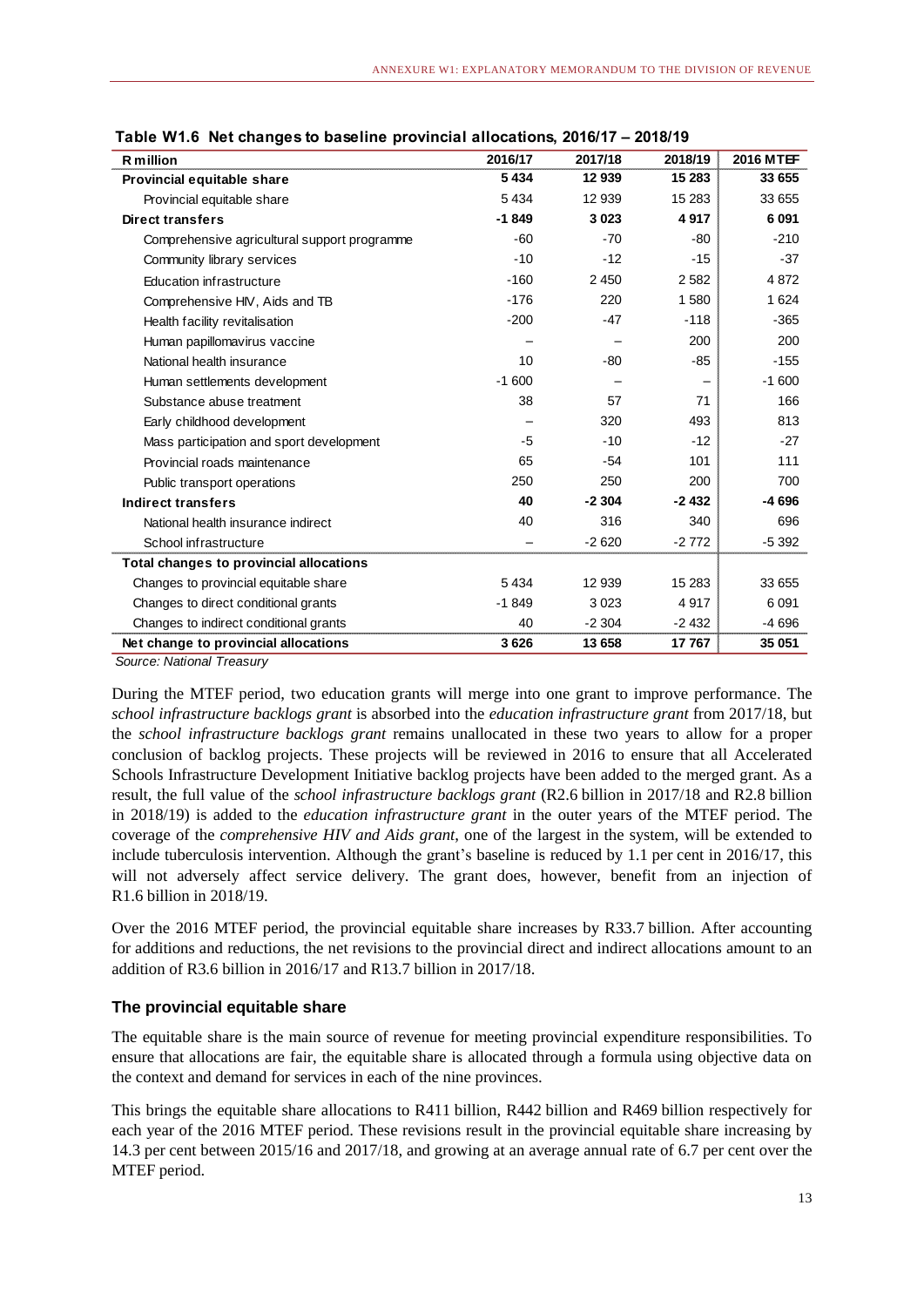### *Allocations calculated outside the equitable share formula*

The equitable share includes an amount of R2.3 billion in 2016/17 that was previously part of the *devolution of property rate funds grant*. This grant, which funded provinces' municipal charges on provincial properties that were previously administered by national government, has been transferred as part of the provincial equitable share since 2013/14. These funds will be fully phased-in during 2016/17 and will be allocated using the provincial equitable share formula.

Over the 2016 MTEF period, funds from the provincial equitable share will be used to extend the human papillomavirus component of the *national health insurance indirect grant* and ensure the programme continues.

### **The equitable share formula**

The provincial equitable share formula is reviewed and updated with new data annually. For the 2016 MTEF, the formula has been updated with data from the 2015 mid-year population estimates published by Statistics South Africa; the Department of Basic Education's preliminary 2015 data on school enrolment; data from the 2014 General Household Survey for medical aid coverage; and data from the health sector and the Risk Equalisation Fund for the risk-adjusted capitation index. Because the formula is largely population-driven, the allocations capture shifts in population across provinces, which results in changes in the relative demand for public services across these areas. The effect of these updates on the provincial equitable share is phased in over three years (2016/17 to 2018/19).

### *Full impact of data updates on the provincial equitable share*

Table W1.7 shows the full impact of the data updates on the provincial equitable share per province. It compares the target shares for the 2015 and 2016 MTEF periods. The details of how the data updates affect each component of the formula are described in detail in the subsections below.

|               | <b>2015 MTEF</b><br>weighted<br>average | <b>2016 MTEF</b><br>weighted<br>average | <b>Difference</b> |
|---------------|-----------------------------------------|-----------------------------------------|-------------------|
| Eastern Cape  | 14.0%                                   | 14.0%                                   | $0.00\%$          |
| Free State    | 5.6%                                    | 5.6%                                    | $-0.05%$          |
| Gauteng       | 19.5%                                   | 19.7%                                   | 0.14%             |
| KwaZulu-Natal | 21.3%                                   | 21.2%                                   | $-0.06%$          |
| Limpopo       | 11.8%                                   | 11.8%                                   | $0.00\%$          |
| Mpumalanga    | 8.2%                                    | 8.2%                                    | 0.02%             |
| Northern Cape | 2.7%                                    | 2.6%                                    | $-0.00\%$         |
| North West    | 6.9%                                    | 6.9%                                    | $-0.00%$          |
| Western Cape  | 10.1%                                   | 10.0%                                   | $-0.04%$          |
| Total         | 100.0%                                  | 100.0%                                  | 0.00%             |

**Table W1.7 Full impact of data updates on the equitable share**

*Source: National Treasury*

### *Phasing in the formula*

Official data used annually to update the provincial equitable share formula invariably affects each provinces' share of available funds. However, it is important that provinces have some stability in their revenue stream to allow for sound planning. As such, calculated new shares, informed by most recent data, are phased in over the three-year MTEF period.

The equitable share formula data is updated every year and a new target share for each province is calculated, as shown in Table W1.8. The phase-in mechanism provides a smooth path to achieving these new weighted shares by the third year of the MTEF period. It takes the difference between the target weighted share for each province at the end of the MTEF period and the indicative allocation for 2016/17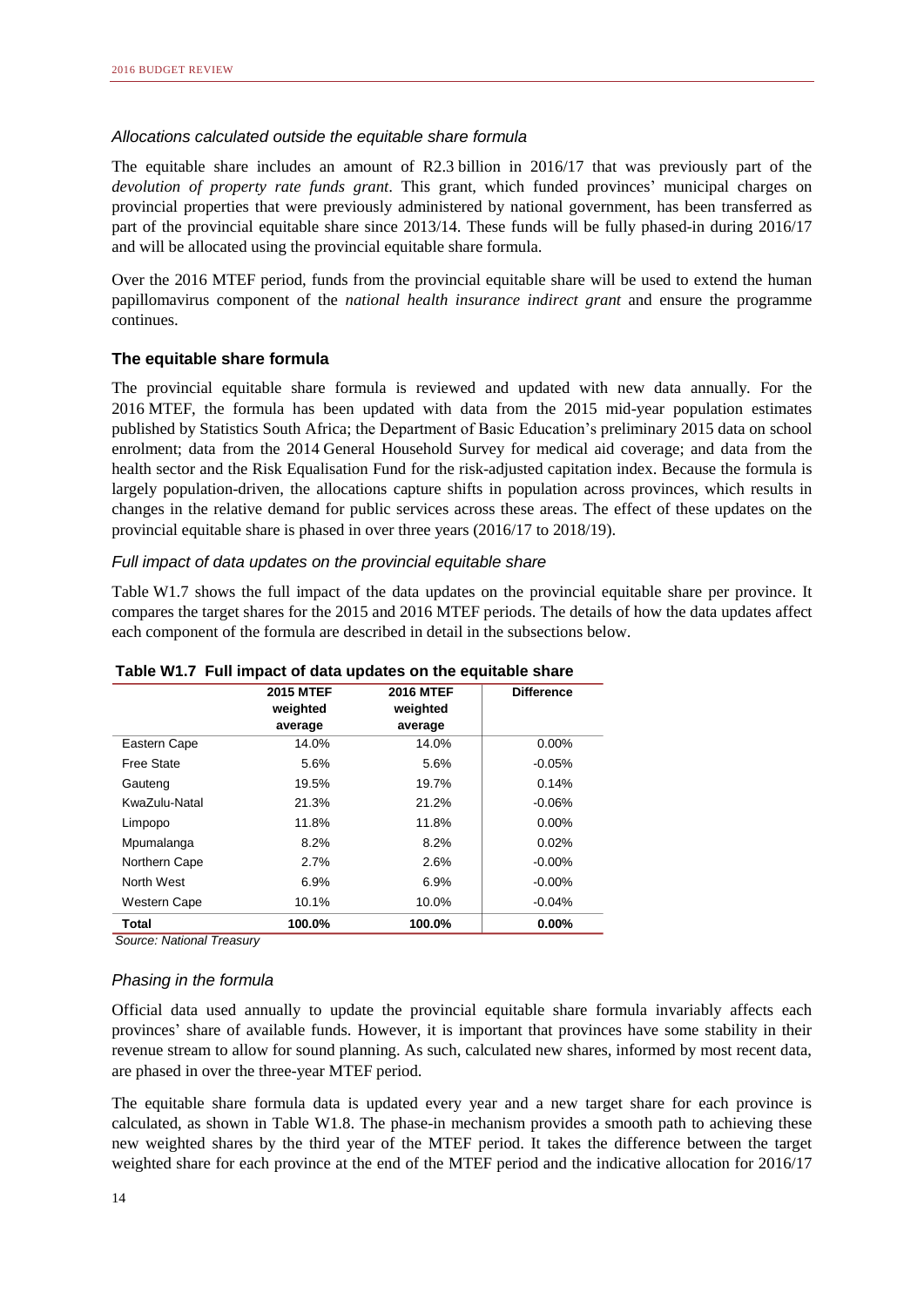that was published in the 2015 MTEF, and closes the gap between these shares by a third in each year of the 2016 MTEF period. As a result, one-third of the data updates are implemented in 2016/17, two-thirds in the indicative allocations for 2016/17, and the updates are fully implemented in the indicative allocations for 2018/19.

|                                                      | 2016/17                                                          | 2016/17                                     | 2017/18 | 2018/19 |  |  |
|------------------------------------------------------|------------------------------------------------------------------|---------------------------------------------|---------|---------|--|--|
| Percentage                                           | <b>Indicative</b><br>weighted<br>shares from<br><b>2015 MTEF</b> | 2016 MTEF weighted shares<br>3-year phasing |         |         |  |  |
| Eastern Cape                                         | 14.1%                                                            | 14.1%                                       | 14.1%   | 14.0%   |  |  |
| Free State                                           | 5.6%                                                             | 5.6%                                        | 5.6%    | 5.6%    |  |  |
| Gauteng                                              | 19.4%                                                            | 19.5%                                       | 19.6%   | 19.7%   |  |  |
| KwaZulu-Natal                                        | 21.3%                                                            | 21.3%                                       | 21.2%   | 21.2%   |  |  |
| Limpopo                                              | 11.8%                                                            | 11.8%                                       | 11.8%   | 11.8%   |  |  |
| Mpumalanga                                           | 8.2%                                                             | 8.2%                                        | 8.2%    | 8.2%    |  |  |
| Northern Cape                                        | 2.7%                                                             | 2.7%                                        | 2.7%    | 2.6%    |  |  |
| North West                                           | $6.9\%$                                                          | 6.9%                                        | 6.9%    | 6.9%    |  |  |
| Western Cape                                         | 10.0%                                                            | 10.0%                                       | 10.0%   | 10.0%   |  |  |
| <b>Total</b><br>$\overline{\phantom{a}}$<br>$\cdots$ | 100.0%                                                           | 100.0%                                      | 100.0%  | 100.0%  |  |  |

| Table W1.8 Implementation of the equitable share weights, |                     |  |  |  |
|-----------------------------------------------------------|---------------------|--|--|--|
|                                                           | $0.01017 - 0.01018$ |  |  |  |

*Source: National Treasury*

### *Provision for cushioning the impact of 2011 Census data updates and baseline reductions*

The provincial equitable share formula was updated with 2011 Census data in 2013/14. The incorporation of new Census data for the first time in a decade resulted in significant changes to certain components of the formula. To give provinces time to adjust to their new allocations, the Census updates were phased in over three years and R4.2 billion was added as a "top-up" for provinces with declining shares over the 2013 MTEF period. This cushioning, which was due to come to an end in 2015/16, was extended for an additional year to 2016/17.

The same provinces that required support for the Census reductions will experience the slowest growth in their allocations due to the baseline reductions. As a result, provinces agreed that R2.1 billion should be taken out of the equitable share as a whole (from all nine provinces) and allocated to the four affected provinces as cushioning for 2016/17. Table W1.9 shows how these funds are allocated to the Eastern Cape, the Free State, KwaZulu-Natal and Limpopo in 2016/17.

# **Table W1.9 Cushioning for 2011 Census impact on provinces**

|                     | 2016/17                      | 2017/18 | 2018/19 |  |
|---------------------|------------------------------|---------|---------|--|
| <b>R</b> thousand   | <b>Medium-term estimates</b> |         |         |  |
| Eastern Cape        | 685 628                      |         |         |  |
| Free State          | 171 261                      |         |         |  |
| Gauteng             |                              |         |         |  |
| KwaZulu-Natal       | 773 075                      |         |         |  |
| Limpopo             | 487 036                      |         |         |  |
| Mpumalanga          |                              |         |         |  |
| Northern Cape       |                              |         |         |  |
| North West          |                              |         |         |  |
| <b>Western Cape</b> |                              |         |         |  |
| <b>Total</b>        | 2 117 000                    |         |         |  |

*Source: National Treasury*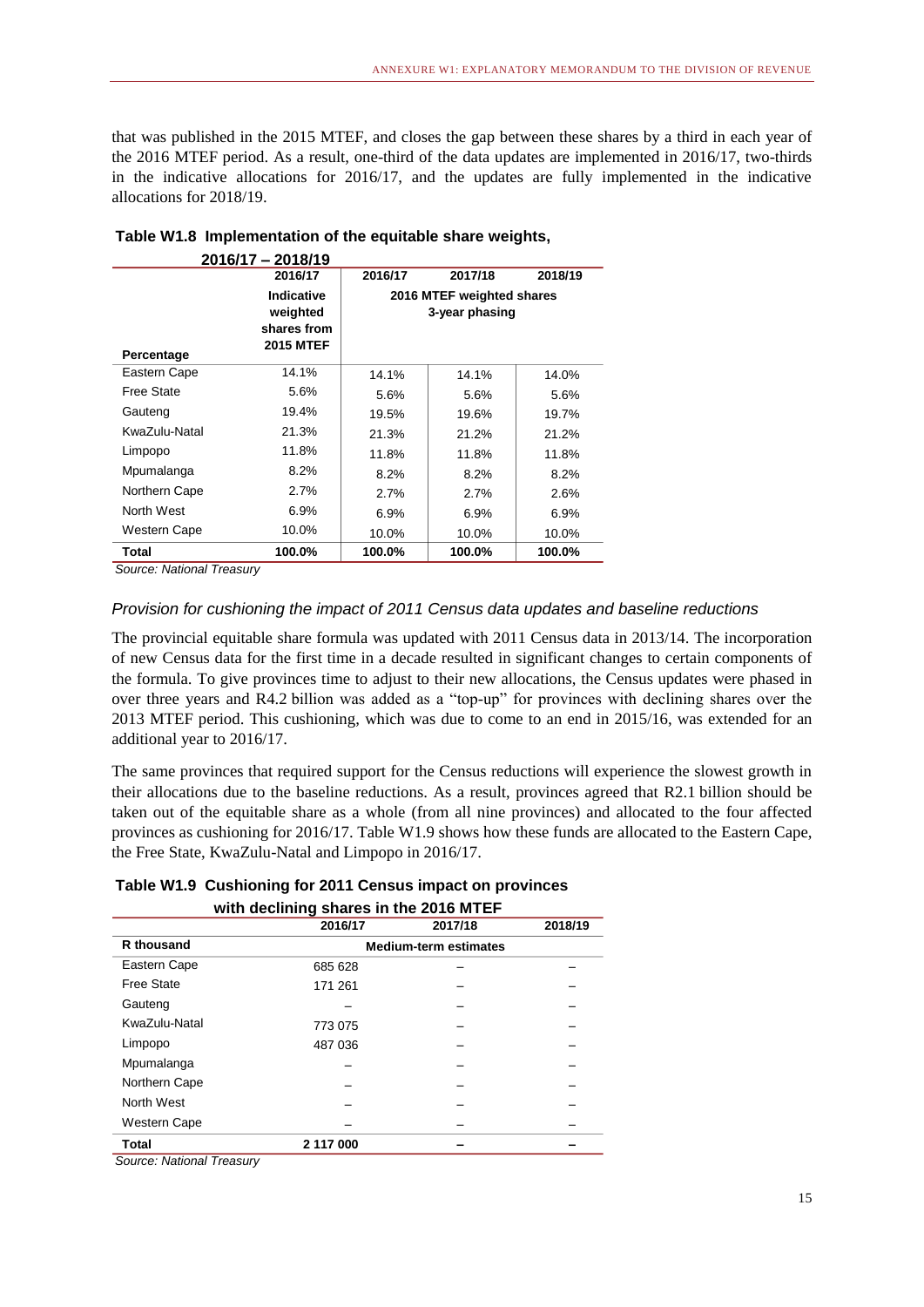### *Provincial equitable share allocations*

The final equitable share allocations per province for the 2016 MTEF are detailed in Table W1.10. These allocations include the full impact of the data updates, phased in over three years, as well as the cushioning amounts for 2016/17 described above.

|                     | 2016/17 | 2017/18 | 2018/19 |
|---------------------|---------|---------|---------|
| R million           |         |         |         |
| Eastern Cape        | 58 060  | 61 969  | 65 845  |
| Free State          | 22 995  | 24 591  | 26 135  |
| Gauteng             | 79 600  | 86 412  | 92 200  |
| KwaZulu-Natal       | 87898   | 94 051  | 99 450  |
| Limpopo             | 48 709  | 52 087  | 55 176  |
| Mpumalanga          | 33 450  | 36 208  | 38 506  |
| Northern Cape       | 10863   | 11 733  | 12 4 22 |
| North West          | 28 062  | 30 361  | 32 311  |
| <b>Western Cape</b> | 41 062  | 44 418  | 47 008  |
| Total               | 410 699 | 441831  | 469 051 |

| Table W1.10 Provincial equitable share, 2016/17 - 2018/19 |  |  |  |  |  |
|-----------------------------------------------------------|--|--|--|--|--|
|-----------------------------------------------------------|--|--|--|--|--|

*Source: National Treasury*

### *Summary of the formula's structure*

The formula, shown in Table W1.11 below, consists of six components that capture the relative demand for services between provinces and take into account specific provincial circumstances. The formula's components are neither indicative budgets nor guidelines as to how much should be spent on functions in each province or by provinces collectively. Rather, the education and health components are weighted broadly in line with historical expenditure patterns to indicate relative need. Provincial executive councils have discretion regarding the determination of departmental allocations for each function, taking into account the priorities that underpin the division of revenue.

For the 2016 Budget, the formula components are set out as follows:

- An *education component* (48 per cent), based on the size of the school-age population (ages 5 to 17) and the number of learners (Grades R to 12) enrolled in public ordinary schools.
- A *health component* (27 per cent), based on each province's risk profile and health system case load.
- A *basic component* (16 per cent), derived from each province's share of the national population.
- An *institutional component* (5 per cent), divided equally between the provinces.
- A *poverty component* (3 per cent), based on income data. This component reinforces the redistributive bias of the formula.
- An *economic output component* (1 per cent), based on regional gross domestic product (GDP-R, measured by Statistics South Africa).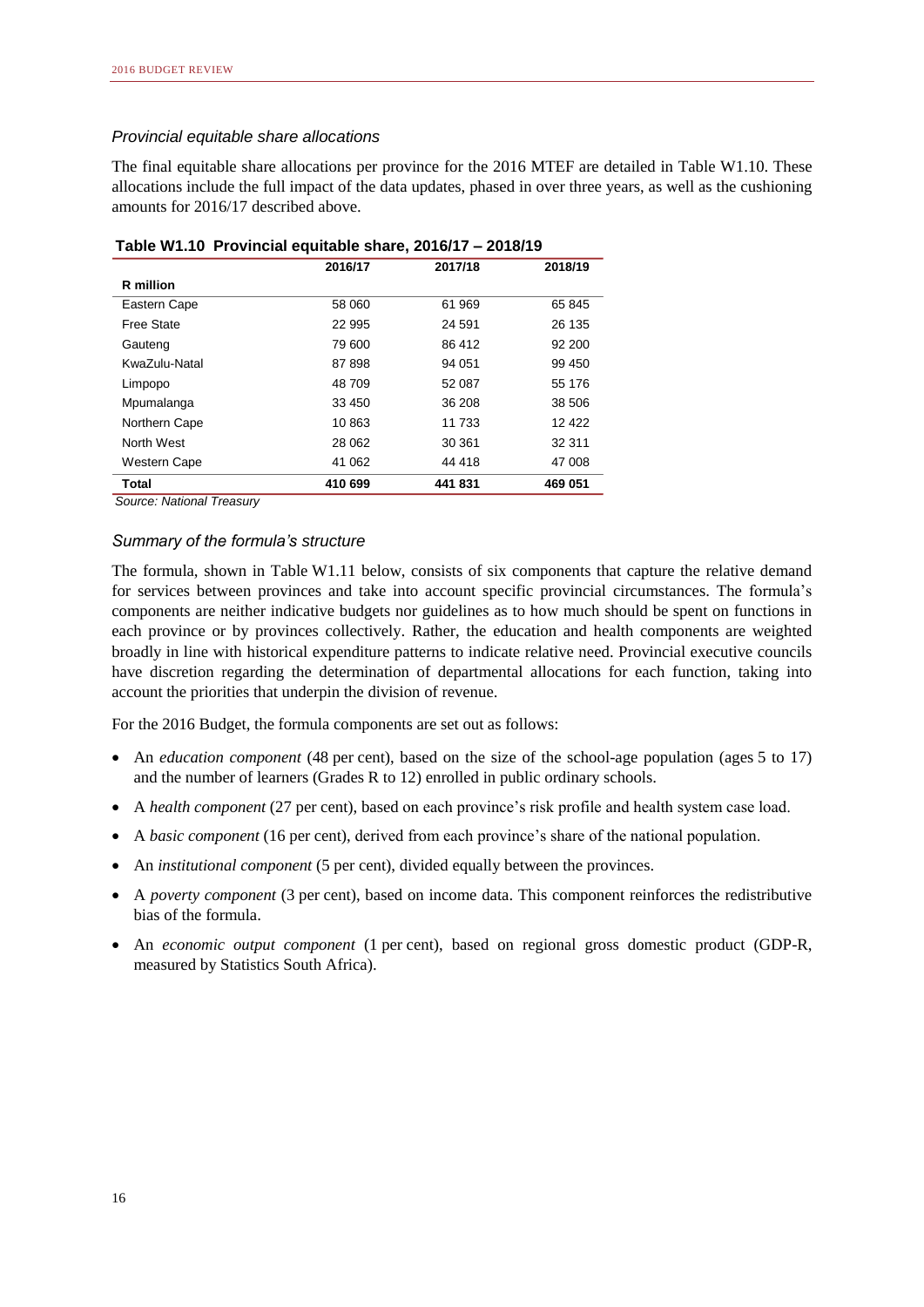|                   | <b>Education</b> | <b>Health</b> | <b>Basic share</b> | <b>Poverty</b> | <b>Economic</b><br>activity | Institu-<br>tional | Weighted<br>average |
|-------------------|------------------|---------------|--------------------|----------------|-----------------------------|--------------------|---------------------|
|                   | 48.0%            | 27%           | 16%                | 3%             | 1%                          | 5%                 | 100%                |
| Eastern Cape      | 15.1%            | 13.5%         | 12.6%              | 16.2%          | 7.7%                        | 11.1%              | 14.0%               |
| <b>Free State</b> | 5.3%             | 5.3%          | 5.1%               | 5.3%           | 5.1%                        | 11.1%              | 5.6%                |
| Gauteng           | 17.8%            | 21.7%         | 24.0%              | 17.2%          | 33.8%                       | 11.1%              | 19.7%               |
| KwaZulu-Natal     | 22.4%            | 21.8%         | 19.9%              | 22.3%          | 16.0%                       | 11.1%              | 21.2%               |
| Limpopo           | 13.1%            | 10.3%         | 10.4%              | 13.6%          | 7.3%                        | 11.1%              | 11.8%               |
| Mpumalanga        | 8.5%             | 7.4%          | 7.8%               | 9.1%           | 7.6%                        | 11.1%              | 8.2%                |
| Northern Cape     | 2.3%             | 2.1%          | 2.2%               | 2.2%           | 2.0%                        | 11.1%              | 2.6%                |
| North West        | 6.5%             | 6.7%          | 6.7%               | 8.0%           | 6.8%                        | 11.1%              | 6.9%                |
| Western Cape      | 9.0%             | 11.1%         | 11.3%              | 6.1%           | 13.7%                       | 11.1%              | 10.0%               |
| Total             | 100.0%           | 100.0%        | 100.0%             | 100.0%         | 100.0%                      | 100.0%             | 100.0%              |

|  |  | Table W1.11 Distributing the equitable shares by province, 2016 MTEF |  |  |  |
|--|--|----------------------------------------------------------------------|--|--|--|
|--|--|----------------------------------------------------------------------|--|--|--|

### *Education component (48 per cent)*

The education component uses the school-age population (5 to 17 years), based on the 2011 Census, and enrolment data drawn from the Department of Basic Education's 2015 School Realities Survey. Each of these elements is assigned a weight of 50 per cent.

Table W1.12 shows the effect of updating the education component with new enrolment data on the education component share.

|               | Age cohort    | <b>School enrolment</b> |            | Changes in | <b>Weighted average</b> |                  | Difference in |
|---------------|---------------|-------------------------|------------|------------|-------------------------|------------------|---------------|
|               | $5 - 17$      | 2014                    | 2015       | enrolment  | <b>2015 MTEF</b>        | <b>2016 MTEF</b> | weighted      |
|               |               |                         |            |            |                         |                  | average       |
| Eastern Cape  | 1856317       | 1916 285                | 1 948 855  | 32 570     | 15.1%                   | 15.1%            | $-0.00\%$     |
| Free State    | 657 489       | 671 139                 | 681 310    | 10 171     | 5.3%                    | 5.3%             | $-0.00\%$     |
| Gauteng       | 2 2 3 1 7 9 3 | 2 178 282               | 2 247 389  | 69 107     | 17.7%                   | 17.8%            | 0.13%         |
| KwaZulu-Natal | 2 758 594     | 2865984                 | 2875074    | 9 0 9 0    | 22.5%                   | 22.4%            | $-0.16%$      |
| Limpopo       | 1 536 294     | 1 719 134               | 1752451    | 33 317     | 13.0%                   | 13.1%            | 0.01%         |
| Mpumalanga    | 1 053 846     | 1 055 243               | 1 077 372  | 22 129     | 8.5%                    | 8.5%             | 0.02%         |
| Northern Cape | 288 839       | 287 904                 | 289 233    | 1 3 2 9    | 2.3%                    | 2.3%             | $-0.01%$      |
| North West    | 824 724       | 798 894                 | 813 161    | 14 267     | 6.5%                    | 6.5%             | $0.00\%$      |
| Western Cape  | 1 174 625     | 1 074 161               | 1 094 752  | 20 591     | 9.0%                    | 9.0%             | 0.01%         |
| Total         | 12 382 521    | 12 567 026              | 12 779 597 | 212 571    | 100.0%                  | 100.0%           |               |

**Table W1.12 Impact of changes in school enrolment on the education component share**

*Source: National Treasury*

### *Health component (27 per cent)*

The health component uses a risk-adjusted capitation index and output data from public hospitals to estimate each province's share of the health component. These methods work together to balance needs (risk-adjusted capitation) and demands (output component).

The health component is presented in three parts below. Table W1.13 shows the shares of the risk-adjusted component, which accounts for 75 per cent of the health component.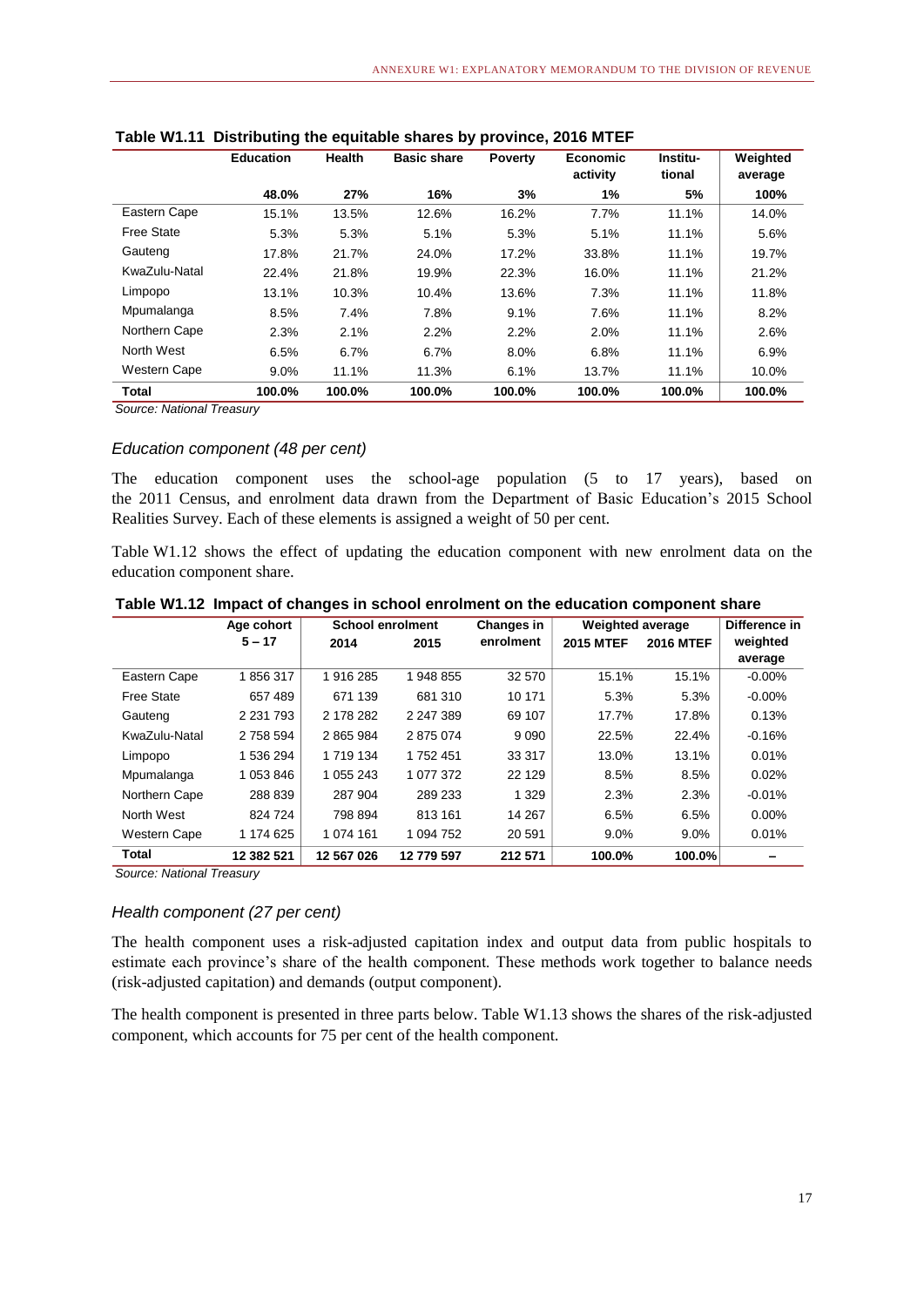|                     | Mid-year<br>population<br>estimates | <b>Insured</b><br>population | Risk-<br>adjusted<br>index | Weighted<br>population | <b>Risk-adjusted shares</b> |        | Change    |
|---------------------|-------------------------------------|------------------------------|----------------------------|------------------------|-----------------------------|--------|-----------|
| <b>Thousand</b>     | 2015                                | 2014                         |                            |                        | 2015                        | 2016   |           |
| Eastern Cape        | 6916                                | 10.5%                        | 96.9%                      | 5993                   | 13.4%                       | 13.3%  | $-0.05%$  |
| Free State          | 2818                                | 17.9%                        | 103.3%                     | 2 3 8 8                | 5.4%                        | 5.3%   | $-0.11%$  |
| Gauteng             | 13 200                              | 28.2%                        | 105.4%                     | 9994                   | 21.9%                       | 22.2%  | 0.34%     |
| KwaZulu-Natal       | 10 919                              | 12.9%                        | 98.9%                      | 9410                   | 20.8%                       | 20.9%  | $0.07\%$  |
| Limpopo             | 5727                                | 8.6%                         | 91.6%                      | 4 7 9 5                | 10.7%                       | 10.7%  | $-0.01\%$ |
| Mpumalanga          | 4 2 8 4                             | 14.9%                        | 95.7%                      | 3 4 8 7                | 7.8%                        | 7.7%   | $-0.01\%$ |
| Northern Cape       | 1 1 8 6                             | 19.8%                        | 100.7%                     | 957                    | 2.1%                        | 2.1%   | $-0.00\%$ |
| North West          | 3707                                | 14.8%                        | 102.2%                     | 3 2 2 8                | 7.2%                        | 7.2%   | $-0.03%$  |
| <b>Western Cape</b> | 6 200                               | 26.3%                        | 104.0%                     | 4 7 5 2                | 10.7%                       | 10.6%  | $-0.18%$  |
| <b>Total</b>        | 54 957                              |                              |                            | 45 004                 | 100.0%                      | 100.0% |           |

|  |  | Table W1.13 Risk-adjusted sub-component shares |  |
|--|--|------------------------------------------------|--|
|--|--|------------------------------------------------|--|

The risk-adjusted sub-component estimates a weighted population in each province using the risk-adjusted capitation index, which is calculated using data from the Council for Medical Schemes' Risk Equalisation Fund. The percentage of the population with medical aid insurance, based on the 2014 General Household Survey, is deducted from the 2015 mid-year population estimates to estimate the uninsured population per province. The risk-adjusted index, which is an index of each province's health risk profile, is applied to the uninsured population to estimate the weighted population. Each province's share of this weighted population is used to estimate their share of the risk-adjusted sub-component. Table W1.13 shows the change in this sub-component between 2015 and 2016.

The output sub-component is shown in Table W1.14 below.

|                     |         | <b>Primary healthcare</b> |         |              |         | <b>Hospital workload</b> |         |              |  |
|---------------------|---------|---------------------------|---------|--------------|---------|--------------------------|---------|--------------|--|
|                     |         | visits                    |         |              |         | patient-day equivalents  |         |              |  |
| <b>Thousand</b>     | 2013/14 | 2014/15                   | Average | <b>Share</b> | 2013/14 | 2014/15                  | Average | <b>Share</b> |  |
| Eastern Cape        | 17 379  | 17 907                    | 17 643  | 13.7%        | 4572    | 4 6 3 7                  | 4 6 0 5 | 14.2%        |  |
| Free State          | 6894    | 6792                      | 6843    | 5.3%         | 1750    | 1706                     | 1728    | 5.3%         |  |
| Gauteng             | 23 647  | 23 743                    | 23 695  | 18.3%        | 6722    | 6 701                    | 6711    | 20.7%        |  |
| KwaZulu-Natal       | 31 885  | 31 233                    | 31 559  | 24.4%        | 8 0 4 3 | 7911                     | 7977    | 24.6%        |  |
| Limpopo             | 14 256  | 14 343                    | 14 300  | 11.1%        | 2922    | 2883                     | 2 9 0 2 | 8.9%         |  |
| Mpumalanga          | 9 1 4 4 | 9483                      | 9313    | 7.2%         | 1931    | 1963                     | 1947    | 6.0%         |  |
| Northern Cape       | 3421    | 3 3 0 8                   | 3 3 6 5 | 2.6%         | 526     | 595                      | 561     | 1.7%         |  |
| North West          | 8 0 4 7 | 8 3 6 4                   | 8 2 0 6 | 6.4%         | 1674    | 1 7 2 1                  | 1697    | 5.2%         |  |
| <b>Western Cape</b> | 14 308  | 14 257                    | 14 282  | 11.1%        | 4 2 8 3 | 4 3 4 1                  | 4 3 1 2 | 13.3%        |  |
| <b>Total</b>        | 128 981 | 129 430                   | 129 206 | 100.0%       | 32 4 24 | 32 457                   | 32 440  | 100.0%       |  |

### **Table W1.14 Output sub-component shares<sup>1</sup>**

*1. Some provincial numbers for patient-days and healthcare visits for 2013/14 have been restated, resulting in small variances from numbers published in 2015*

*Source: National Treasury*

The output sub-component uses patient load data from the District Health Information Services. The average number of visits at primary healthcare clinics in 2013/14 and 2014/15 is calculated to estimate each province's share of this part of the output component, which makes up 5 per cent of the health component. For hospitals, each province's share of the total patient-day equivalents from public hospitals in 2013/14 and 2014/15 is used to estimate their share of this part of the output sub-component, making up 20 per cent of the health component. In total, the output component is 25 per cent of the health component.

Table W1.15 shows the updated health component shares for the 2016 MTEF period.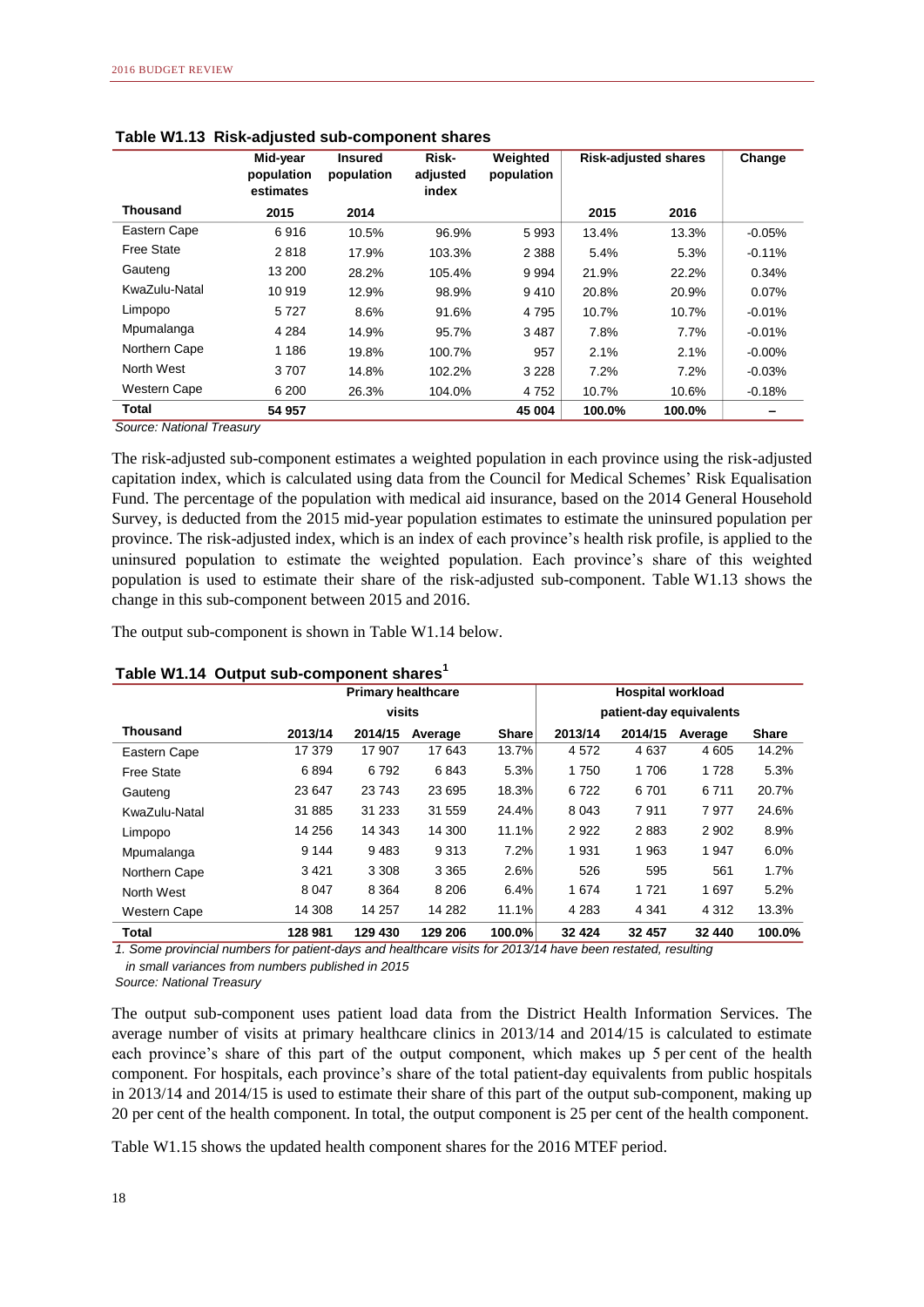|                     | Risk-    | Primary    | <b>Hospital</b> | <b>Weighted shares</b> |        | Change   |
|---------------------|----------|------------|-----------------|------------------------|--------|----------|
|                     | adjusted | healthcare | component       |                        |        |          |
| Weight              | 75.0%    | 5.0%       | 20.0%           | 2015                   | 2016   |          |
| Eastern Cape        | 13.3%    | 13.7%      | 14.2%           | 13.5%                  | 13.5%  | $-0.02%$ |
| <b>Free State</b>   | 5.3%     | 5.3%       | 5.3%            | 5.4%                   | 5.3%   | $-0.14%$ |
| Gauteng             | 22.2%    | 18.3%      | 20.7%           | 21.4%                  | 21.7%  | 0.26%    |
| Kw aZulu-Natal      | 20.9%    | 24.4%      | 24.6%           | 21.8%                  | 21.8%  | $-0.03%$ |
| Limpopo             | 10.7%    | 11.1%      | 8.9%            | 10.4%                  | 10.3%  | $-0.03%$ |
| Mpumalanga          | 7.7%     | 7.2%       | 6.0%            | 7.3%                   | 7.4%   | 0.03%    |
| Northern Cape       | 2.1%     | 2.6%       | 1.7%            | 2.1%                   | 2.1%   | 0.02%    |
| North West          | 7.2%     | 6.4%       | 5.2%            | 6.7%                   | 6.7%   | 0.02%    |
| <b>Western Cape</b> | 10.6%    | 11.1%      | 13.3%           | 11.3%                  | 11.1%  | $-0.12%$ |
| Total               | 100.0%   | 100.0%     | 100.0%          | 100.0%                 | 100.0% |          |

| Table W1.15 Health component weighted shares |  |  |  |  |
|----------------------------------------------|--|--|--|--|
|----------------------------------------------|--|--|--|--|

### *Basic component (16 per cent)*

The basic component is derived from the proportion of each province's share of the national population. This component constitutes 16 per cent of the total equitable share. For the 2016 MTEF, population data is drawn from the 2015 mid-year population estimates produced by Statistics South Africa. Table W1.16 shows the impact on the basic component's revised weighted shares.

|                     | Mid-year<br>population<br>estimates | Mid-year<br>population<br>estimates | <b>Population</b><br>change | $\%$<br>population<br>change | <b>Basic component</b><br>shares |                  | Change   |
|---------------------|-------------------------------------|-------------------------------------|-----------------------------|------------------------------|----------------------------------|------------------|----------|
| <b>Thousand</b>     | 2014                                | 2015                                |                             |                              | <b>2015 MTEF</b>                 | <b>2016 MTEF</b> |          |
| Eastern Cape        | 6787                                | 6916                                | 129                         | 1.9%                         | 12.6%                            | 12.6%            | 0.02%    |
| Free State          | 2 7 8 7                             | 2818                                | 31                          | 1.1%                         | 5.2%                             | 5.1%             | $-0.03%$ |
| Gauteng             | 12 915                              | 13 200                              | 286                         | 2.2%                         | 23.9%                            | 24.0%            | 0.10%    |
| KwaZulu-Natal       | 10 694                              | 10 919                              | 225                         | 2.1%                         | 19.8%                            | 19.9%            | 0.06%    |
| Limpopo             | 5631                                | 5727                                | 96                          | 1.7%                         | 10.4%                            | 10.4%            | $-0.01%$ |
| Mpumalanga          | 4 2 2 9                             | 4 2 8 4                             | 55                          | 1.3%                         | 7.8%                             | 7.8%             | $-0.04%$ |
| Northern Cape       | 1 1 6 7                             | 1 1 8 6                             | 19                          | 1.6%                         | 2.2%                             | 2.2%             | $-0.00%$ |
| North West          | 3676                                | 3707                                | 31                          | 0.8%                         | 6.8%                             | $6.7\%$          | $-0.06%$ |
| <b>Western Cape</b> | 6 1 1 6                             | 6 200                               | 84                          | 1.4%                         | 11.3%                            | 11.3%            | $-0.04%$ |
| Total               | 54 002                              | 54 957                              | 955                         | 1.8%                         | 100.0%                           | 100.0%           |          |

|  |  |  |  |  | Table W1.16 Impact of the changes in population on the basic component shares |
|--|--|--|--|--|-------------------------------------------------------------------------------|
|--|--|--|--|--|-------------------------------------------------------------------------------|

*Source: National Treasury*

### *Institutional component (5 per cent)*

The institutional component recognises that some costs associated with running a provincial government and providing services are not directly related to the size of a province's population or the other factors included in other components. It is therefore distributed equally between provinces, constituting 5 per cent of the total equitable share, of which each province receives 11.1 per cent. This benefits provinces with smaller populations, especially the Northern Cape, the Free State and the North West, because the allocation per person for these provinces is much higher in this component.

### *Poverty component (3 per cent)*

The poverty component introduces a redistributive element to the formula and is assigned a weight of 3 per cent. The poor population includes people who fall in the lowest 40 per cent of household incomes in the 2010/11 Income and Expenditure Survey. The estimated size of the poor population in each province is calculated by multiplying the proportion in that province that fall into the poorest 40 per cent of South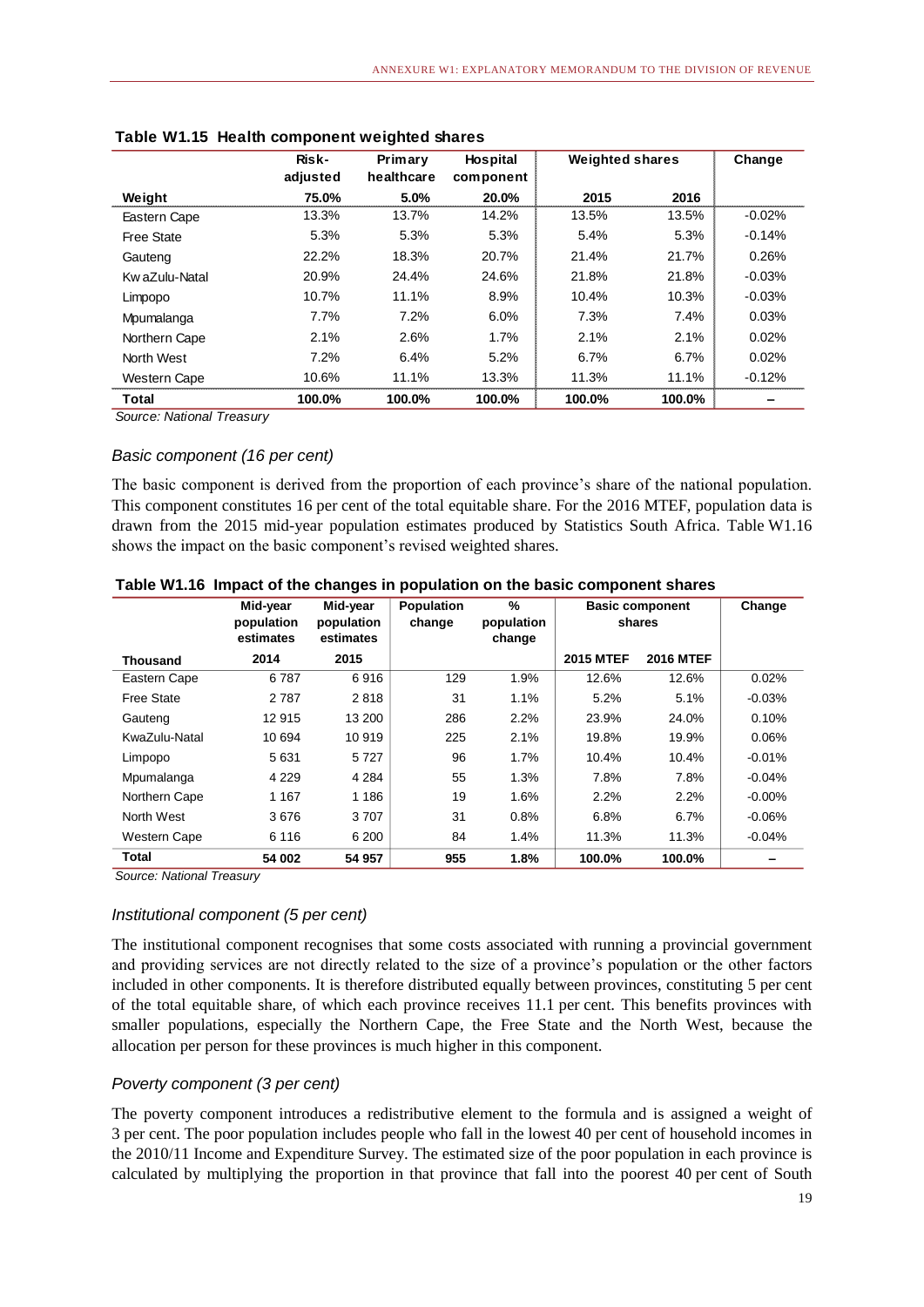African households by the province's population figure from the 2015 mid-year population estimates. Table W1.17 shows the proportion of the poor in each province from the Income and Expenditure Survey, the 2015 mid-year population estimates and the weighted share of the poverty component per province.

|                   | Income   |            | Current (2015 MTEF) |          | New (2016 MTEF) |         | <b>Difference</b> |          |
|-------------------|----------|------------|---------------------|----------|-----------------|---------|-------------------|----------|
|                   | and      | Mid-year   | Poor                | Weighted | Mid-year        | Poor    | Weighted          | in       |
|                   | Expendi- | population | popula-             | shares   | population      | popula- | shares            | weighted |
|                   | ture     | estimates  | tion                |          | estimates       | tion    |                   | shares   |
|                   | Survey   | 2014       |                     |          | 2015            |         |                   |          |
| <b>Thousand</b>   | 2010/11  |            |                     |          |                 |         |                   |          |
| Eastern Cape      | 52.0%    | 6 787      | 3531                | 16.2%    | 6916            | 3599    | 16.2%             | $0.0\%$  |
| <b>Free State</b> | 41.4%    | 2787       | 1 1 5 4             | 5.3%     | 2818            | 1 1 6 7 | 5.3%              | $-0.0\%$ |
| Gauteng           | 28.9%    | 12915      | 3728                | 17.1%    | 13 200          | 3811    | 17.2%             | 0.1%     |
| Kw aZulu-Natal    | 45.3%    | 10 694     | 4845                | 22.2%    | 10919           | 4 9 4 7 | 22.3%             | 0.1%     |
| Limpopo           | 52.9%    | 5631       | 2976                | 13.6%    | 5727            | 3027    | 13.6%             | $-0.0\%$ |
| Mpumalanga        | 47.3%    | 4 2 2 9    | 1998                | 9.2%     | 4 2 8 4         | 2 0 2 4 | 9.1%              | $-0.0\%$ |
| Northern Cape     | 40.8%    | 1 1 6 7    | 476                 | 2.2%     | 1 1 8 6         | 483     | 2.2%              | $-0.0\%$ |
| North West        | 47.9%    | 3676       | 1761                | 8.1%     | 3707            | 1775    | 8.0%              | $-0.1%$  |
| Western Cape      | 21.9%    | 6 1 1 6    | 1 3 3 7             | 6.1%     | 6 200           | 1 3 5 6 | 6.1%              | $-0.0%$  |
| Total             |          | 54 002     | 21 807              | 100%     | 54 957          | 22 189  | 100.0%            |          |

|  |  |  |  | Table W1.17 Comparison of current and new poverty component weighted shares |
|--|--|--|--|-----------------------------------------------------------------------------|
|--|--|--|--|-----------------------------------------------------------------------------|

*Source: National Treasury*

### *Economic activity component (1 per cent)*

The economic activity component is a proxy for provincial tax capacity and expenditure assignments. Given that these assignments are a relatively small proportion of provincial budgets, the component is assigned a weight of 1 per cent. For the 2016 MTEF, 2014 GDP-R data is used. Table W1.18 shows the weighted shares of the economic activity component.

|                     | Current (2015 MTEF) |          |             | <b>New (2016 MTEF)</b> |          |  |  |
|---------------------|---------------------|----------|-------------|------------------------|----------|--|--|
|                     | GDP-R, 2012         | Weighted | GDP-R, 2013 | Weighted               | weighted |  |  |
|                     | (R million)         | shares   | (R million) | shares                 | shares   |  |  |
| Eastern Cape        | 234 536             | 7.5%     | 272 714     | 7.7%                   | 0.24%    |  |  |
| Free State          | 162 601             | 5.2%     | 179 776     | 5.1%                   | $-0.09%$ |  |  |
| Gauteng             | 1 089 535           | 34.7%    | 1 194 144   | 33.8%                  | $-0.92%$ |  |  |
| KwaZulu-Natal       | 496 431             | 15.8%    | 565 226     | 16.0%                  | 0.18%    |  |  |
| Limpopo             | 223 090             | 7.1%     | 256896      | 7.3%                   | 0.16%    |  |  |
| Mpumalanga          | 222 149             | 7.1%     | 269 863     | 7.6%                   | 0.56%    |  |  |
| Northern Cape       | 70 203              | 2.2%     | 71 142      | 2.0%                   | $-0.22%$ |  |  |
| North West          | 201 736             | 6.4%     | 239 020     | 6.8%                   | 0.34%    |  |  |
| <b>Western Cape</b> | 438 700             | 14.0%    | 485 545     | 13.7%                  | $-0.24%$ |  |  |
| Total               | 3 138 981           | 100.0%   | 3 534 326   | 100.0%                 |          |  |  |

### **Table W1.18 Current and new economic activity component weighted shares**

*Source: National Treasury*

### **Conditional grants to provinces**

There are four types of provincial conditional grants:

- Schedule 4A sets out general grants that supplement various programmes partly funded by provinces.
- Schedule 5A grants fund specific responsibilities and programmes implemented by provinces.
- Schedule 6A grants provide in-kind allocations through which a national department implements projects in provinces.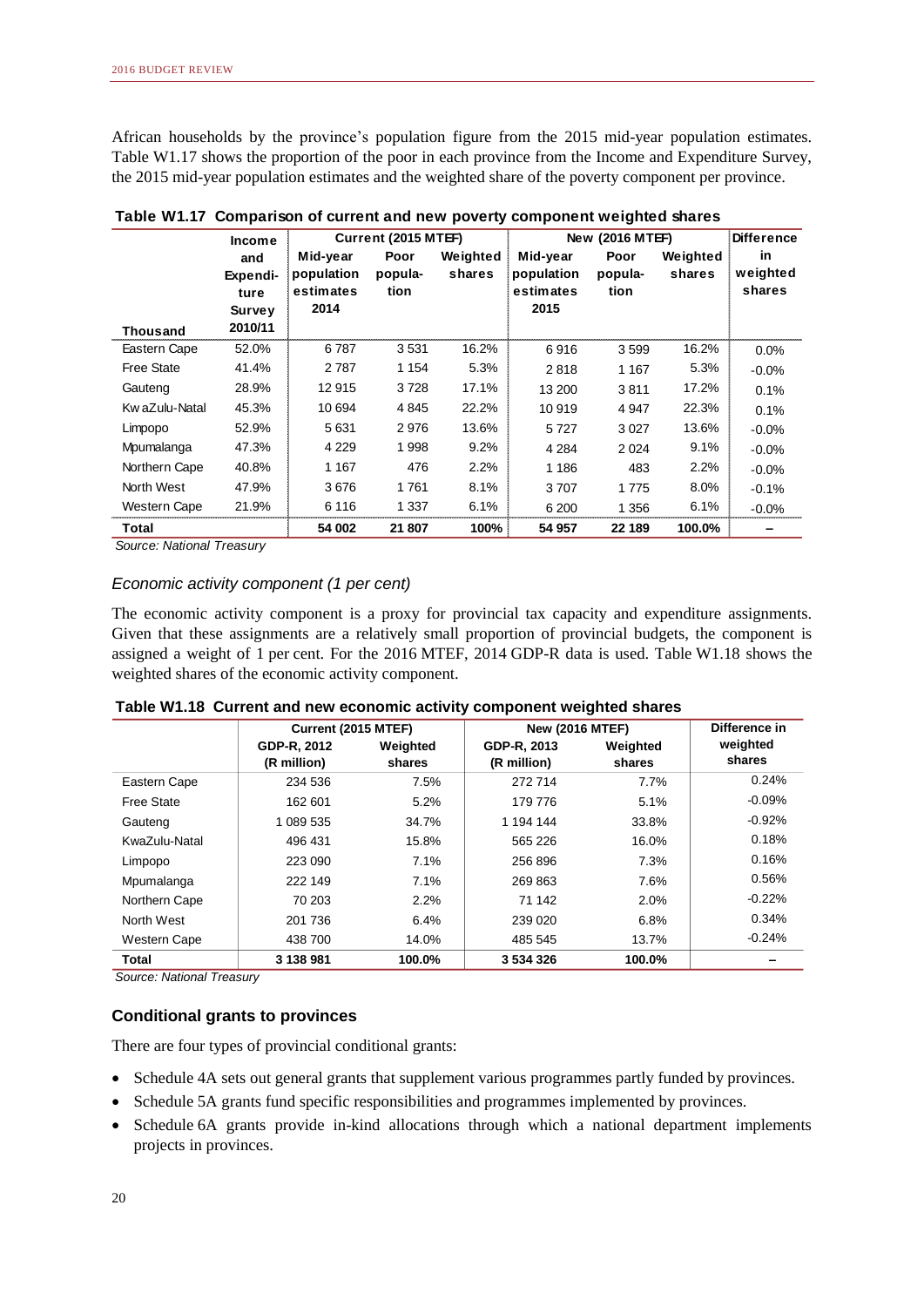• Schedule 7A grants provide for the swift allocation and transfer of funds to a province to help it deal with a disaster.

### *Changes to conditional grants*

Despite the baseline reductions, overall growth in direct conditional transfers to provinces is strong, averaging 8.2 per cent over the MTEF period. Direct conditional grant baselines total R89.1 billion in 2016/17, R100.5 billion in 2017/18 and R108.1 billion in 2018/19. Indirect conditional grants amount to R3.6 billion, R1.7 billion and R1.8 billion respectively for each year of the same period.

Table W1.19 provides a summary of conditional grants by sector for the 2016 MTEF period. More detailed information, including the framework and allocation criteria for each grant, is provided in Annexure W2 of the 2016 Division of Revenue Bill. The frameworks provide the conditions for each grant, the outputs expected, the allocation criteria used for dividing each grant between provinces, and a summary of the grant's audited outcomes for 2014/15.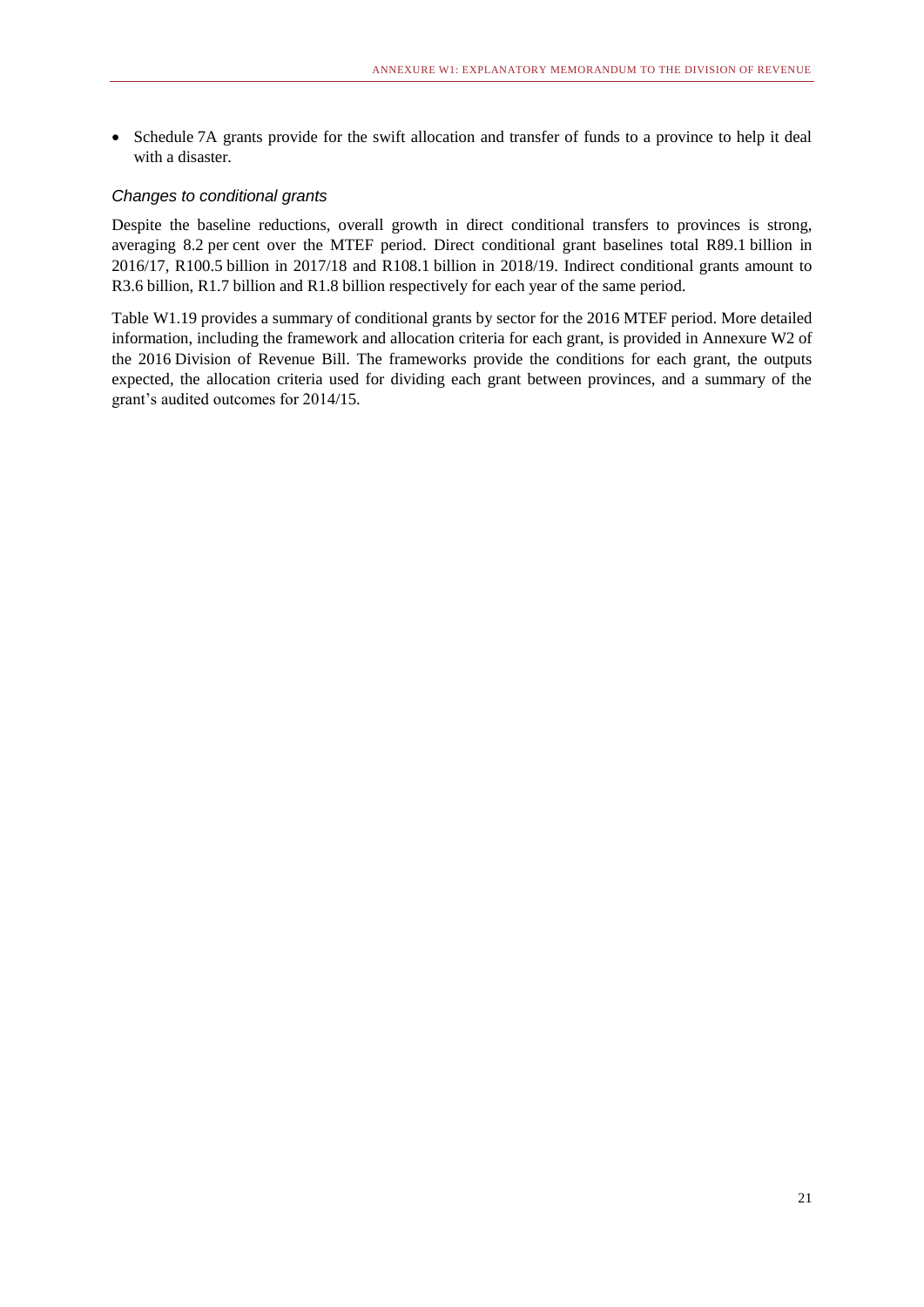**Table W1.19 Conditional grants to provinces, 2015/16 – 2018/19**

| <b>R</b> million                                                           | 2015/16        | 2016/17           | 2017/18         | 2018/19         | <b>MTEF</b> total |
|----------------------------------------------------------------------------|----------------|-------------------|-----------------|-----------------|-------------------|
| <b>Agriculture, Forestry and Fisheries</b>                                 | 2 171          | 2 2 0 2           | 2 3 3 4         | 2464            | 7001              |
| Comprehensive agricultural support programme                               | 1640           | 1642              | 1 739           | 1834            | 5 2 1 4           |
| Ilima/Letsema projects                                                     | 467            | 491               | 522             | 552             | 1566              |
| Land care programme: poverty relief<br>and infrastructure development      | 65             | 69                | 74              | 78              | 221               |
| <b>Arts and Culture</b>                                                    | 1 274          | 1 3 5 7           | 1441            | 1 522           | 4 3 2 0           |
| Community library services                                                 | 1 274          | 1 357             | 1441            | 1522            | 4 3 2 0           |
| <b>Basic Education</b>                                                     | 15 632         | 16 213            | 19717           | 20 851          | 56 781            |
| <b>Education infrastructure</b>                                            | 9 3 5 4        | 9614              | 12780           | 13512           | 35 906            |
| HIV and Aids (life skills education)                                       | 209            | 231               | 245             | 260             | 736               |
| Maths, science and technology                                              | 317            | 362               | 385             | 407             | 1 1 5 5           |
| National school nutrition programme                                        | 5685           | 6 0 06            | 6 3 0 6         | 6672            | 18 984            |
| Occupational-specific dispensation for education<br>sector therapists      | 66             |                   |                 |                 |                   |
| <b>Cooperative Governance and Traditional Affairs</b>                      | 103            | 112               | 123             | 131             | 366               |
| Provincial disaster                                                        | 103            | 112               | 123             | 131             | 366               |
| <b>Health</b>                                                              | 31 905         | 33 972            | 37 588          | 41 247          | 112 808           |
| Comprehensive HIV and Aids                                                 | 13 671         | 15 291            | 17 660          | 20 032          | 52 983            |
| Health facility revitalisation                                             | 5417           | 5 2 7 3           | 5770            | 6036            | 17 079            |
| Health professions training and development                                | 2 3 7 5        | 2477              | 2632            | 2784            | 7893              |
| Human papillomavirus vaccine                                               |                |                   |                 | 200             | 200               |
| National tertiary services                                                 | 10 381         | 10847             | 11 526          | 12 195          | 34 568            |
| National health insurance                                                  | 61             | 85                |                 |                 | 85                |
| <b>Human Settlements</b>                                                   | 18 303         | 18 284            | 21 060          | 22 282          | 61 626            |
| Human settlements development                                              | 18 303         | 18 2 84           | 21 060          | 22 282          | 61 626            |
| <b>Public Works</b>                                                        | 552            | 762               | 809             | 856             | 2427              |
| Expanded public works programme<br>integrated grant for provinces          | 326            | 402               | 424             | 448             | 1 2 7 4           |
| Social sector expanded public works<br>programme incentive for provinces   | 226            | 360               | 386             | 408             | 1 1 5 3           |
|                                                                            | 48             | 86                | 377             | 564             | 1026              |
| <b>Social Development</b><br>Substance abuse treatment                     | 48             | 86                | 57              | 71              | 213               |
| Early childhood development                                                |                |                   | 320             | 493             | 813               |
| <b>Sport and Recreation South Africa</b>                                   | 533            | 556               | 586             | 618             | 1760              |
|                                                                            | 533            | 556               | 586             | 618             | 1760              |
| Mass participation and sport development                                   |                | 15 603            |                 | 17 526          |                   |
| <b>Transport</b><br>Provincial roads maintenance                           | 14 747<br>9807 | 10 203            | 16 477<br>10754 | 11 536          | 49 605<br>32 492  |
|                                                                            |                |                   |                 |                 |                   |
| Public transport operations<br><b>Total direct conditional allocations</b> | 4939<br>85 268 | 5 4 0 0<br>89 146 | 5723<br>100 513 | 5990<br>108 061 | 17 113<br>297 720 |
| <b>Indirect transfers</b>                                                  | 3 1 5 0        | 3636              | 1663            | 1765            | 7 064             |
| <b>Basic Education</b>                                                     | 2047           | 2 3 7 5           |                 |                 | 2 3 7 5           |
| School infrastructure backlogs                                             | 2 0 4 7        | 2 3 7 5           |                 |                 | 2 3 7 5           |
| Health                                                                     | 1 1 0 3        | 1 2 6 1           | 1663            | 1765            | 4689              |
| National health insurance indirect                                         | 1 1 0 3        | 1 2 6 1           | 1 6 6 3         | 1765            | 4689              |

### *Agriculture grants*

The *comprehensive agricultural support programme* is a grant for newly established and emerging farmers, particularly subsistence, smallholder and previously disadvantaged farmers. The grant supports production of both livestock and crops. It also aims to expand farm infrastructure and provide support for dipping, fencing and rehabilitating viable irrigation schemes. The grant's 2016/17 allocations include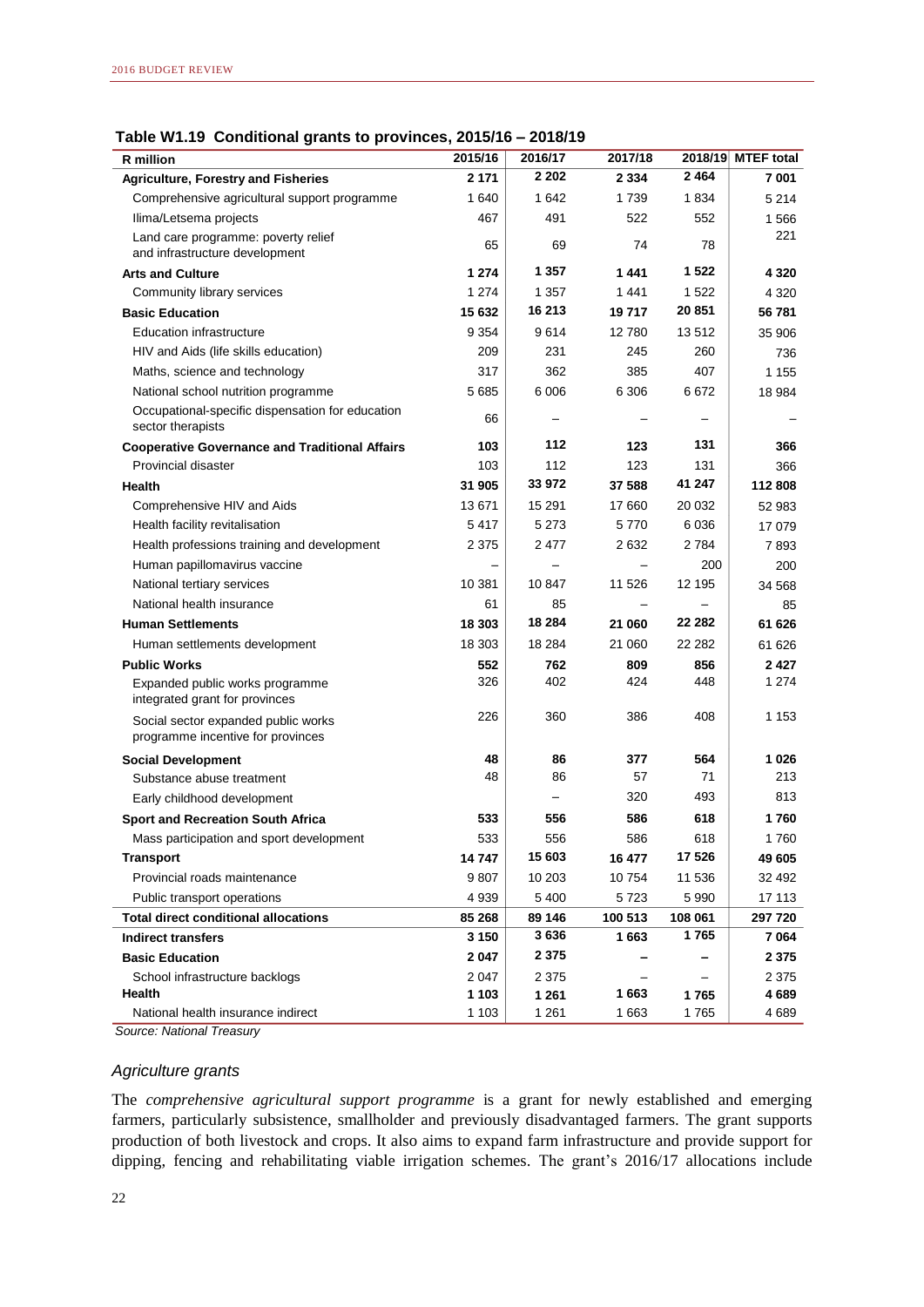R76.7 million to repair flood-damaged agricultural infrastructure. The baseline reduction in 2016/17 is R60 million. The grant is allocated R5.2 billion over the medium term.

The *land care programme grant: poverty relief and infrastructure development* aims to improve productivity and the sustainable use of natural resources. Provinces are also encouraged to use this grant to create jobs through the Expanded Public Works Programme. Over the medium term, R220.7 million is allocated to this grant.

The *Ilima/Letsema projects grant* aims to boost food production by helping previously disadvantaged farming communities. The Department of Agriculture, Forestry and Fisheries is still testing the new approach, following which it will subject the grant to the standard operating procedure for farmer support. The grant's baseline is protected, with a R491.4 million allocation for 2016/17. It is allocated R1.6 billion over the MTEF period.

### *Arts and culture grant*

The *community library services grant*, administered by the Department of Arts and Culture, aims to help South Africans access knowledge and information to improve their socioeconomic situation. The grant is allocated to the relevant provincial department and administered by that department or through a servicelevel agreement with municipalities. In collaboration with provincial departments of basic education, the grant also funds libraries that serve both schools and the general public. Funds from this grant may also be used to shift the libraries function between provinces and municipalities. The baseline reduction on this grant in 2016/17 is R10 million. The grant is allocated R4.3 billion over the next three years.

### *Basic education grants*

Provinces use the *education infrastructure grant* to construct, maintain and refurbish education infrastructure and schools. The baseline reduction on this grant in 2016/17 is R160 million. The reduction to the baseline over the MTEF amounts to R520 million. The grant totals R35.9 billion over the MTEF period, which includes a ring-fenced amount of R112.9 million in 2016/17 to repair school infrastructure damaged by natural disasters.

The *school infrastructure backlogs grant* is an indirect grant to provinces that was introduced in 2011 as a temporary, high-impact grant. The Department of Basic Education uses this grant to build and upgrade schools on behalf of provinces to address inappropriate structures and access to basic services. To address the grant's disappointing performance, it will be merged with the *education infrastructure grant* from 2017/18. However, the baseline allocation under this grant will remain unallocated in 2017/18 and 2018/19, subject to a review of pipeline projects in 2016. In 2016/17, the last year of its current form, the grant is allocated R2.4 billion. The baseline of the *education infrastructure grant* is R9.6 billion in 2016/17, R12.8 billion in 2017/18 and R13.5 billion in 2018/19. Over the MTEF period, R3.6 billion in 2017/18 and R3.8 billion in 2018/19 will remain unallocated.

Infrastructure grant reforms to improve planning were introduced in 2013 after a decade of provincial capacity building through the Infrastructure Delivery Improvement Programme. Under the requirements introduced in the 2013 Division of Revenue Act, provincial education departments had to go through a two-year planning process to be eligible to receive incentive allocations in 2016/17. The departments had to meet certain prerequisites in 2014/15 and have their infrastructure plans approved in 2015/16. The Department of Basic Education and the National Treasury assessed the provinces' infrastructure plans. A moderation process was undertaken between the national department, provincial treasuries and provincial departments of basic education to agree on the final scores. From 2015/16, provinces needed to obtain a minimum score of 60 per cent to qualify for the incentive. Table W1.20 shows the final score and incentive allocation for each province.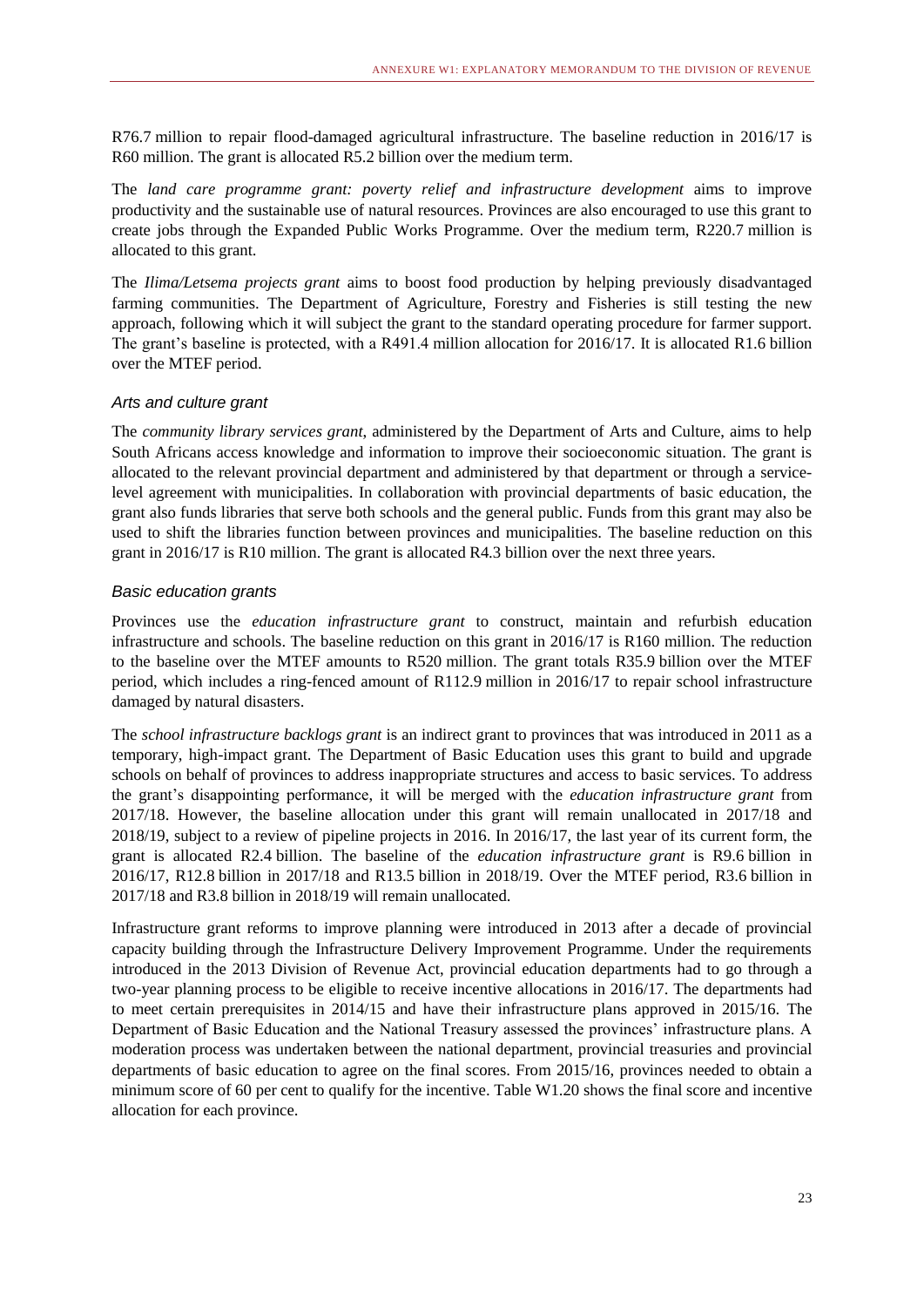|                     | Planning   |               | 2016/17          |                 |             |  |  |
|---------------------|------------|---------------|------------------|-----------------|-------------|--|--|
|                     | assessment | <b>Basic</b>  | <b>Incentive</b> | <b>Disaster</b> | allocation  |  |  |
|                     | results    | component     | component        | recovery        | for 2016/17 |  |  |
| R thousand          | from 2015  |               |                  | funds           |             |  |  |
| Eastern Cape        | 62%        | 1 443 538     |                  | 61 550          | 1 505 088   |  |  |
| Free State          | 54%        | 695 122       |                  |                 | 695 122     |  |  |
| Gauteng             | 64%        | 1 252 428     | 133 309          |                 | 1 385 737   |  |  |
| KwaZulu-Natal       | 64%        | 1825012       | 133 309          |                 | 1958321     |  |  |
| Limpopo             | 46%        | 830 532       |                  |                 | 830 532     |  |  |
| Mpumalanga          | 27%        | 788 153       |                  |                 | 788 153     |  |  |
| Northern Cape       | 69%        | 353 229       | 133 309          |                 | 486 538     |  |  |
| North West          | 60%        | 787 249       | 133 309          | 51 431          | 971 989     |  |  |
| <b>Western Cape</b> | 78%        | 858 903       | 133 309          |                 | 992 212     |  |  |
| Total               |            | 8 8 3 4 1 6 5 | 666 546          | 112 981         | 9 613 692   |  |  |

**Table W1.20 Education infrastructure grant allocations**

The *national school nutrition programme grant* seeks to improve the nutrition of poor school children, enhance active learning capacity and increase school attendance. It provides a free daily meal to pupils in the poorest 60 per cent of schools (quintile 1 to 3). In a handful of provinces, the shift from provincial quintile classification to the national quintile system meant a number of schools that were previously benefiting from the programme could no longer benefit, although the need remained. This gap has now been rectified, without diluting the benefits of the programme. The grant is allocated R19 billion over the MTEF period. The baseline has not been reduced.

The *maths, science and technology grant*, a grant that resulted from the merging of the *Dinaledi schools grant* and the *technical secondary schools recapitalisation grant*, is providing targeted interventions to improve outcomes in maths and science learning, and grant administration has been streamlined. The baseline is maintained at R1.2 billion over the MTEF period.

The *HIV and Aids (life skills education) programme grant* provides for life skills training and sexuality and HIV/AIDS education in primary and secondary schools. It is fully integrated into the school system, with learner and teacher support materials provided for Grades 1 to 9. The grant's baseline is preserved and allocated R735.7 million over the MTEF period.

The *occupational-specific dispensation for education sector therapists grant* provided funds for provinces to implement the occupation-specific dispensation agreement for therapists, counsellors and psychologists in the education sector. The grant was allocated for two years (2014/15 and 2015/16) while back-pay was funded and new remuneration levels were normalised. The grant no longer exists.

### *Cooperative governance grant*

The *provincial disaster grant* is administered by the National Disaster Management Centre in the Department of Cooperative Governance and is unallocated at the start of the financial year. The grant allows for an immediate (in-year) release of funds to be disbursed by the National Disaster Management Centre after a disaster is declared, without the need for the transfers to be gazetted first. The reconstruction of infrastructure damaged by disasters is funded separately through ring-fenced allocations in sector grants.

The grant has partly funded mitigation strategies to address the ongoing drought. Since the effects of the drought are likely to persist into 2016/17, the grant's baseline is preserved, with an allocation of R365.6 million over the MTEF period. To ensure that sufficient funds are available in the event of a disaster, section 26 of the 2016 Division of Revenue Bill allows for funds allocated to the *municipal disaster grant* to be transferred to provinces if funds in the *provincial disaster grant* have already been exhausted, and vice versa. The bill also allows for more than one transfer to be made to areas affected by disasters so that an initial payment for emergency aid can be made before a full assessment of damages and costs has been completed.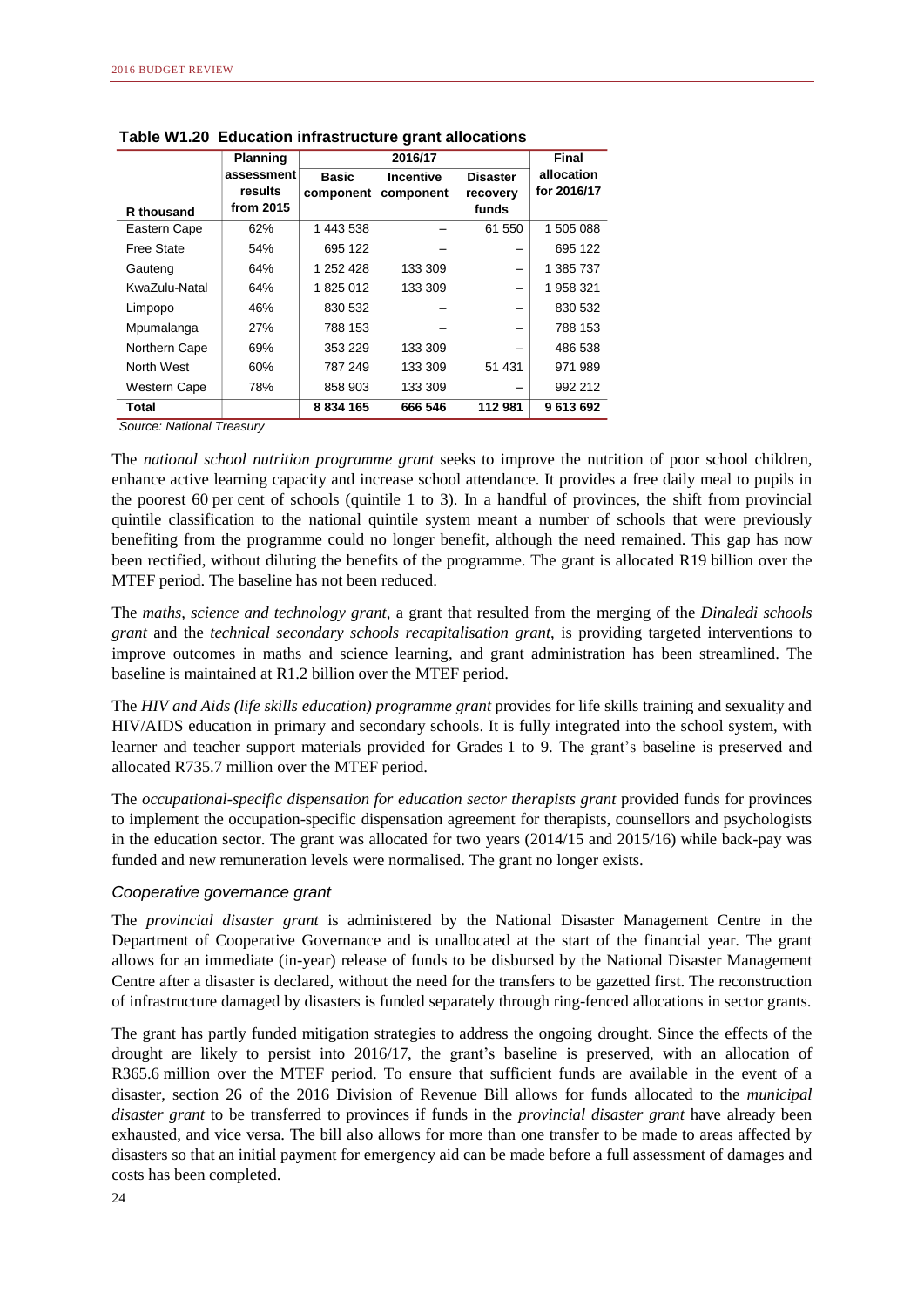### *Health grants*

The *national tertiary services grant* provides strategic funding to enable provinces to plan, modernise and transform tertiary hospital service delivery in line with national policy objectives. The grant operates in 33 hospitals across the nine provinces. The urban areas of Gauteng and the Western Cape receive the largest shares of the grant because they provide the largest proportion of high-level, sophisticated services for the benefit of the country's health sector. In light of previous baselines reductions, coupled with the pressures that tertiary services face, this grant's baseline is preserved over the 2016 MTEF period. The grant is allocated R35 billion over the medium term.

The *health facility revitalisation grant* funds the construction and maintenance of health infrastructure. It was created in 2013/14 through the merger of three previous grants. The grant funds a wide range of health infrastructure projects, including large projects to modernise hospital infrastructure and equipment, general maintenance and infrastructure projects at smaller hospitals, and the refurbishment and upgrading of nursing colleges and schools. This grant's baseline is reduced by R200 million in 2016/17, and R365 million over the 2016 MTEF period. A total of R17 million has been ring-fenced to repair clinics damaged by natural disasters.

Similar to the reforms to the *education infrastructure grant* discussed above, a two-year planning process is now required for provinces to access this grant. The national Department of Health and the National Treasury conducted an assessment of the provinces' infrastructure plans, followed by a moderation process between the national department, provincial treasuries and provincial departments of health to agree on the final scores. Provinces had to obtain a minimum score of 60 per cent to qualify for the incentive. Table W1.21 sets out the final score and the incentive allocation per province.

|               | <b>Planning</b>       |               | 2016/17          |                   | Final                     |
|---------------|-----------------------|---------------|------------------|-------------------|---------------------------|
|               | assessment<br>results | <b>Basic</b>  | <b>Incentive</b> | <b>Disaster</b>   | allocation<br>for 2016/17 |
| R thousand    | from 2015             | component     | component        | recovery<br>funds |                           |
| Eastern Cape  | 64%                   | 509 587       | 109 454          |                   | 619 041                   |
| Free State    | 52%                   | 474 692       |                  |                   | 474 692                   |
| Gauteng       | 63%                   | 668 364       | 109 454          |                   | 777818                    |
| KwaZulu-Natal | 67%                   | 1 005 239     | 109 454          |                   | 1 114 693                 |
| Limpopo       | 43%                   | 379 089       |                  |                   | 379 089                   |
| Mpumalanga    | 31%                   | 281 174       |                  |                   | 281 174                   |
| Northern Cape | 61%                   | 362 813       | 109 454          |                   | 472 267                   |
| North West    | 56%                   | 480 434       |                  |                   | 480 434                   |
| Western Cape  | 84%                   | 564 018       | 109 454          |                   | 673 472                   |
| Total         |                       | 4 7 2 5 4 1 2 | 547 268          |                   | 5 272 680                 |

**Table W1.21 Health facility revitalisation grant allocations**

*Source: National Treasury*

The *health professions training and development grant* funds the training of health professionals, and the development and recruitment of medical specialists. It enables the shifting of teaching activities from central to regional and district hospitals. The grant's baseline is protected over the 2016 MTEF period. It is allocated R7.9 billion over the medium term.

The *comprehensive HIV, Aids and TB grant* supports HIV/AIDS prevention programmes and specific interventions, including voluntary counselling and testing, prevention of mother-to-child transmission, post-exposure prophylaxis, antiretroviral treatment and home-based care. Over the 2016 MTEF period, the scope of the grant will be extended to include tuberculosis (the grant was previously called the *comprehensive HIV and Aids grant).* In 2016/17, this grant is reduced by R176 million, partly due to effective programme delivery and fewer-than-budgeted patients added to the antiretroviral therapy treatment programme. However, to cater for the grant's extended scope and additional priorities, R1.6 billion is added in 2018/19.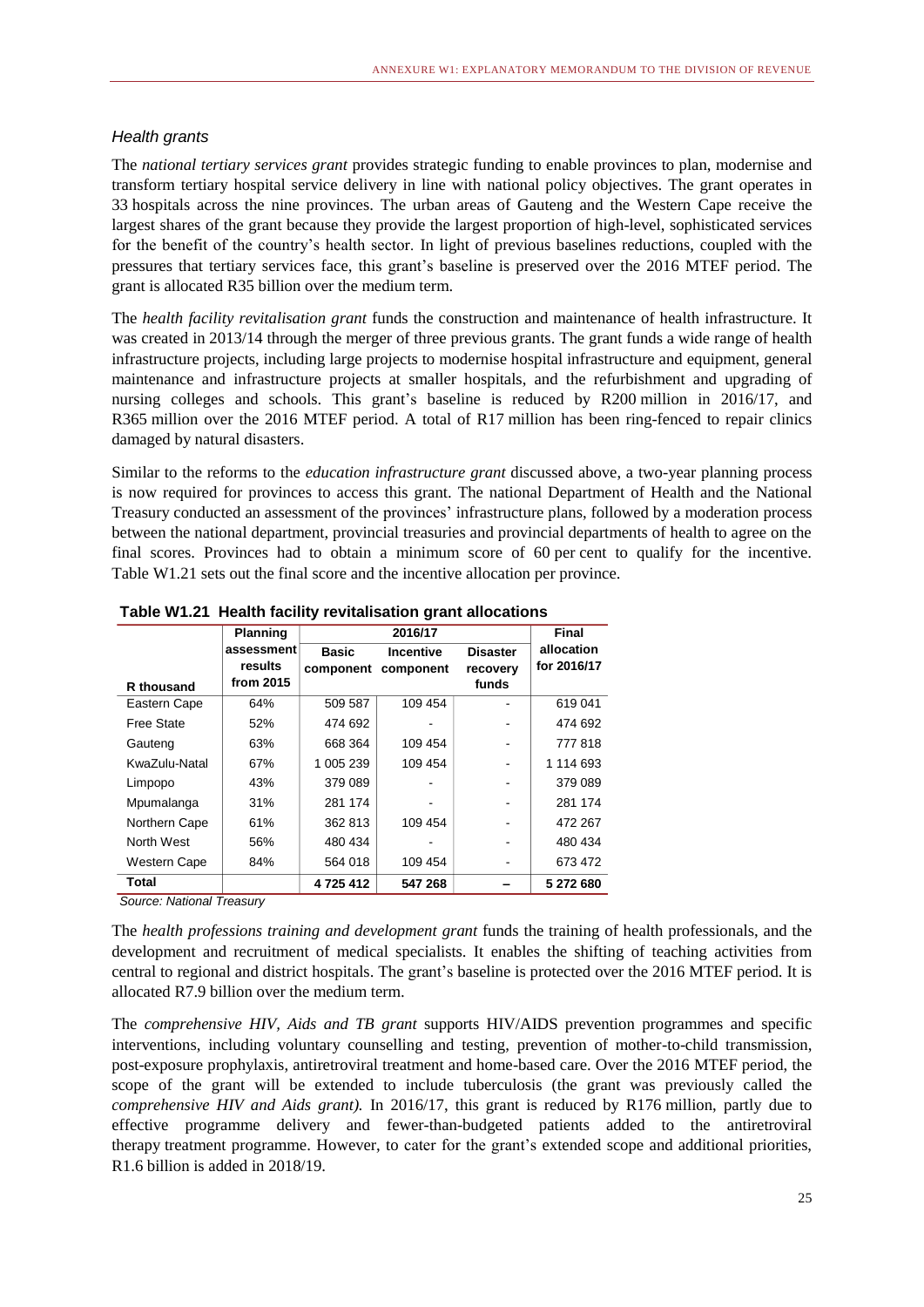The *national health insurance grant* funds the national health insurance pilots introduced in 2012/13, which aim to strengthen primary healthcare for the implementation of national health insurance. Ten districts were selected as pilot sites to test interventions that aim to strengthen health systems and improve performance. However, this grant has performed poorly, with little evidence of impact. As such, 2016/17 is the final year for this grant, after which a close-out report will review the reasons for its conclusion. In 2016/17, the baseline allocation for this grant is R85 million. However, the vision that underpinned this grant will continue through the the *national health insurance indirect grant*. This grant will use targeted programmes to prepare the health sector for the rollout of national health insurance.

The *national health insurance indirect grant*, introduced in 2013/14, is spent by the Department of Health on behalf of provinces. The grant has five components, which target national health insurance scheme pilot sites in preparation for the eventual rollout of national health insurance in the country. The components of the grant are: health facility revitalisation, health professionals contracting, human papillomavirus vaccine, ideal clinics, and information systems (this component will come into effect in 2017/18).

Under this grant, the health facility revitalisation component will be used to accelerate construction, maintenance, upgrades and rehabilitation for new and existing health infrastructure, while the health professionals contracting component will pilot the contracting of general practitioners from the private sector for national health insurance sites. It will also support hospitals to strengthen their patient information systems and develop and pilot alternative hospital reimbursement tools. The human papillomavirus vaccine component is allocated for three additional years, and will be used to support provincial health departments with the vaccine's rollout. In the last year of the 2016 MTEF period, this component will become a direct grant to provinces. The *national health insurance indirect grant* is allocated R4.7 billion over the MTEF period.

### *Human settlements grant*

The *human settlements development grant* seeks to establish habitable, stable and sustainable human settlements in which all citizens have access to social and economic amenities. This grant is allocated using a formula with three components:

- The first component shares 70 per cent of the total allocation between provinces in proportion to their share of the total number of households living in inadequate housing. Data from the 2011 Census is used for the number of households in each province living in informal settlements, shacks in backyards and traditional dwellings. Not all traditional dwellings are inadequate, which is why information on the proportion of traditional dwellings per province with damaged roofs and walls from the 2010 General Household Survey is used to adjust these totals so that only traditional dwellings that provide inadequate shelter are counted in the formula.
- The second component determines 20 per cent of the total allocation based on the share of poor households in each province. The number of households with an income of less than R1 500 per month is used to determine 80 per cent of the component and the share of households with an income of between R1 500 and R3 500 per month is used to determine the remaining 20 per cent. Data used in this component comes from the 2011 Census.
- The third component, which determines 10 per cent of the total allocation, is shared in proportion to the number of people in each province, as measured in the 2011 Census.

In addition to the allocations determined through the formula, a total of R3.6 billion is ring-fenced over the 2016 MTEF period to upgrade human settlements in mining towns in six provinces. These allocations respond to areas with significant informal settlement challenges, with a high proportion of economic activity based on the natural resources sector. A total of R329.3 million is also ring-fenced over the medium term to repair infrastructure damaged by natural disasters.

The grant's baseline is reduced by R1.6 billion in 2016/17, but it is protected for the remainder of the MTEF period. The grant's allocation totals R61.6 billion over the medium term.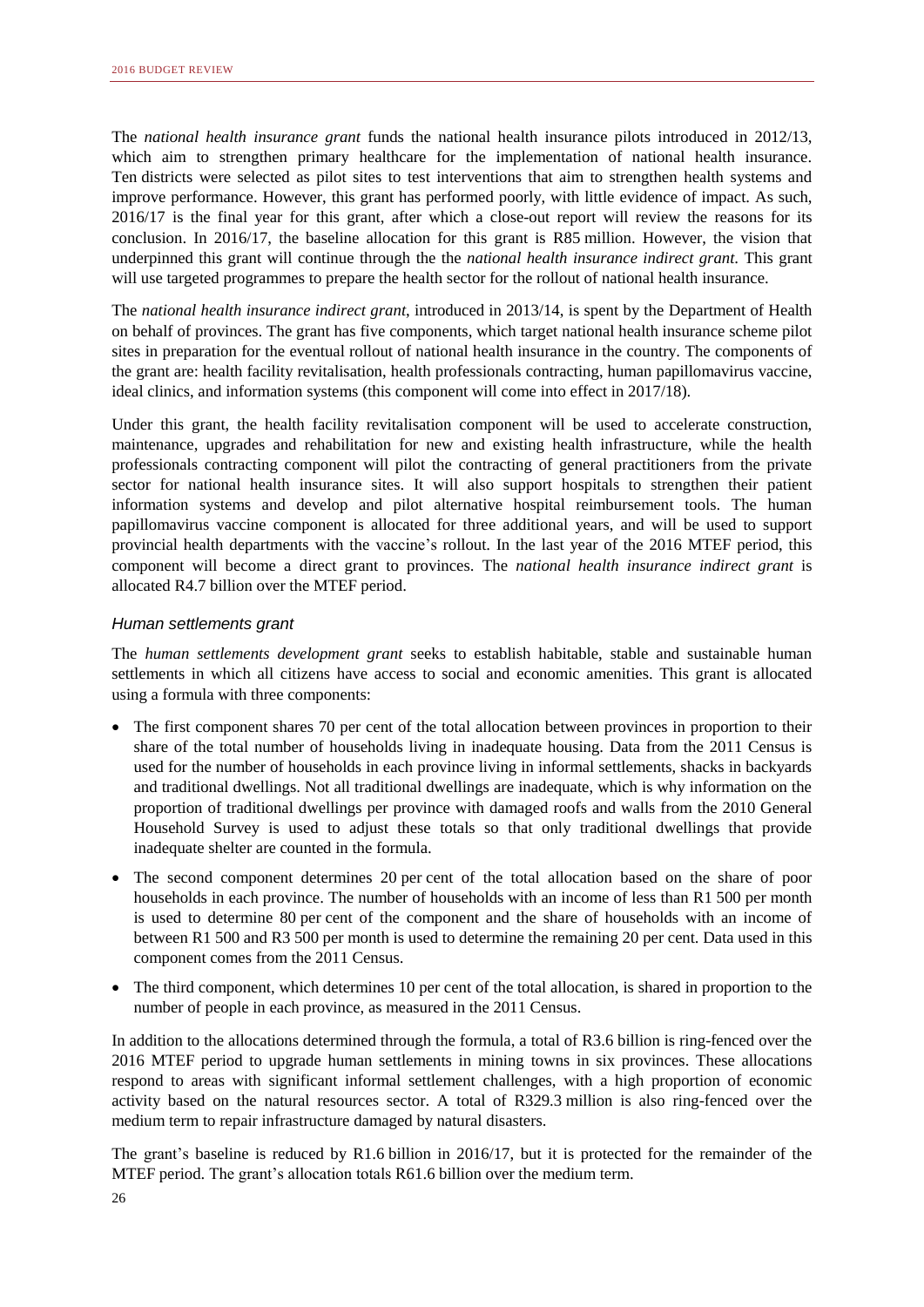### *Public works grants*

The *expanded public works programme integrated grant for provinces* incentivises provincial departments to use labour-intensive methods in infrastructure, environmental and other projects. Grant allocations are determined upfront based on the performance of provincial departments in meeting job targets in the preceding financial year. It is allocated R1.3 billion over the MTEF period.

The *social sector expanded public works programme incentive grant for provinces* rewards provinces for creating jobs in the preceding financial year in the areas of home-based care, early childhood development, adult literacy and numeracy, community safety and security, and sports programmes. The grant's allocation model incentivises provincial departments to participate in the Expanded Public Works Programme and measures the performance of each province relative to its peers, providing additional incentives to those that perform well. The grant is allocated R1.2 billion over the MTEF period.

### *Social development grant*

The *substance abuse treatment grant* aims to build public substance abuse treatment facilities in the four provinces that do not already have such facilities: the Eastern Cape, the Free State, the Northern Cape and the North West. The grant, which is administered by the Department of Social Development, funds the construction of treatment centres. After 2016/17, however, it will no longer operate in its current form. For the remainder of the 2016 MTEF period, allocations to this grant will supplement the operationalisation of these treatment centres. The grant's baseline has not been reduced. It has been allocated R213.3 million over the MTEF period.

From 2017/18, the new *early childhood development grant* will be introduced to the provincial fiscal framework. The grant will play a part in government's prioritisation of early childhood development, as envisioned in the National Development Plan. Over the MTEF period, the grant baseline totals R812.9 million.

### *Sport and recreation South Africa grant*

The *mass participation and sport development grant* aims to increase and sustain mass participation in sport and recreational activities in the provinces, with greater emphasis on provincial and district academies. The baseline reduction on this grant in 2016/17 is R10 million. It is allocated R1.8 billion over the MTEF period.

### *Transport grants*

The *public transport operations grant* subsidises commuter bus services. It supports provinces to ensure that contractual obligations are met and services are efficiently provided. The public transport contracting and regulatory functions may be assigned to certain metropolitan municipalities during 2016/17. If this takes place, grant funds will be transferred directly to the assigned municipality. Given the pressures this sector faces, R700 million is added to the grant's baseline over the medium term. The grant is allocated R5.4 billion in 2016/17, R5.7 billion in 2017/18 and R6 billion in 2018/19.

The *provincial roads maintenance grant* consists of three components. The largest component enables provinces to expand their maintenance activities. The other components allow provinces to repair roads damaged by floods and rehabilitate roads that are heavily used in support of electricity production. Grant allocations are determined using a formula based on provincial road networks, road traffic and weather conditions. These factors reflect the different costs of maintaining road networks in each province. The grant requires provinces to follow best practices for planning and to use and regularly update roads asset management systems.

In preparation for the grant's performance-based allocation, the model's indicators – vehicle operating costs and remaining asset lifespan – have been finalised and the performance component will inform future grant allocations. An amount of R10 million has been reprioritised within this grant for 2016/17 to fund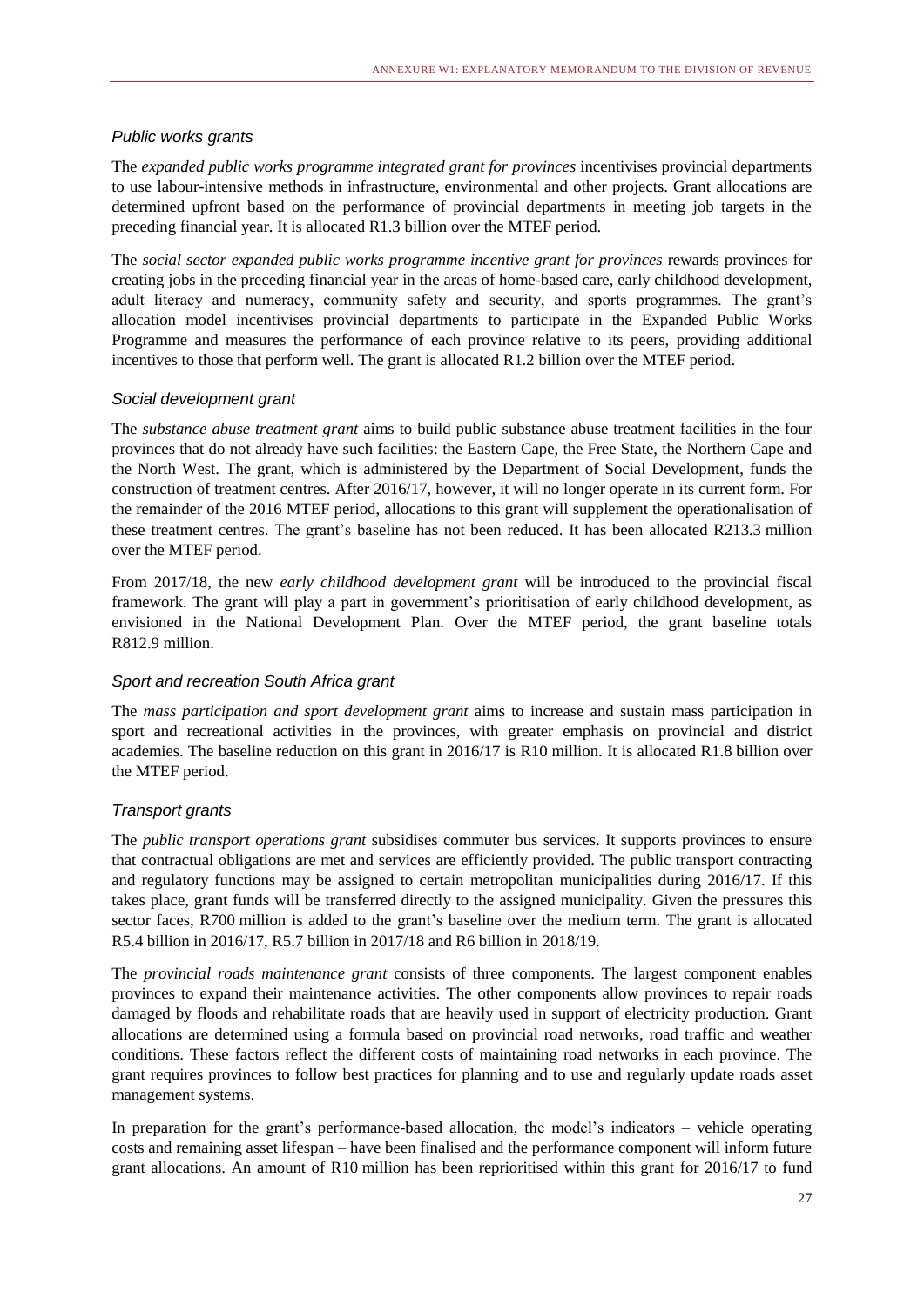preparations for the incentive measure. The total allocation for the MTEF period is R32.5 billion, including a ring-fenced allocation of R298 million in 2016/17 for the repair of infrastructure damaged by floods.

# **Part 5: Local government fiscal framework and allocations**

The local government fiscal framework responds to the constitutional assignment of powers and functions to this sphere of government. The framework – including all transfers and own revenues – is structured to support the achievement of the National Development Plan's goals.

The framework refers to all resources available to municipalities to meet their expenditure responsibilities. National transfers account for a relatively small proportion of the local government fiscal framework, with the majority of local government revenues being raised by municipalities themselves through their substantial revenue-raising powers, including property rates and service charges. However, the proportion of revenue from transfers and own revenues varies dramatically across municipalities, with poor rural municipalities receiving most of their revenue from transfers, while urban municipalities raise the majority of their own revenues. This differentiation in the way municipalities are funded will continue in the period ahead.

The 2016 division of revenue includes several important changes that will affect municipalities, including changes to accommodate the effect of a series of major boundary changes that will come into effect following the 2016 local government elections, and changes as a result of the review of local government infrastructure grants.

Boundary changes will see the total number of municipalities in the country reduced from 278 to 257. Allocations published in the 2016 Division of Revenue Bill are based on the new municipal boundaries because these new demarcations will be in effect for the majority of the 2016/17 municipal financial year. In addition, the infrastructure grant review will reduce the number of grants to municipalities, helping to decrease the burden of reporting on municipalities and make the grant system more efficient.

This section outlines the transfers made to local government and how these funds are distributed between municipalities. Funds raised by national government are transferred to municipalities through conditional and unconditional grants. National transfers to municipalities are published to enable them to plan fully for their 2016/17 budgets, and to promote better accountability and transparency by ensuring that all national allocations are included in municipal budgets.

### **Transfers to local government**

Over the 2016 MTEF period, R339.6 billion will be transferred directly to local government and a further R22.9 billion has been allocated to indirect grants. Direct transfers to local government over the 2016 MTEF period account for 9.1 per cent of national government's non-interest expenditure. When indirect transfers are added to this, total spending on local government increases to 9.8 per cent of national noninterest expenditure.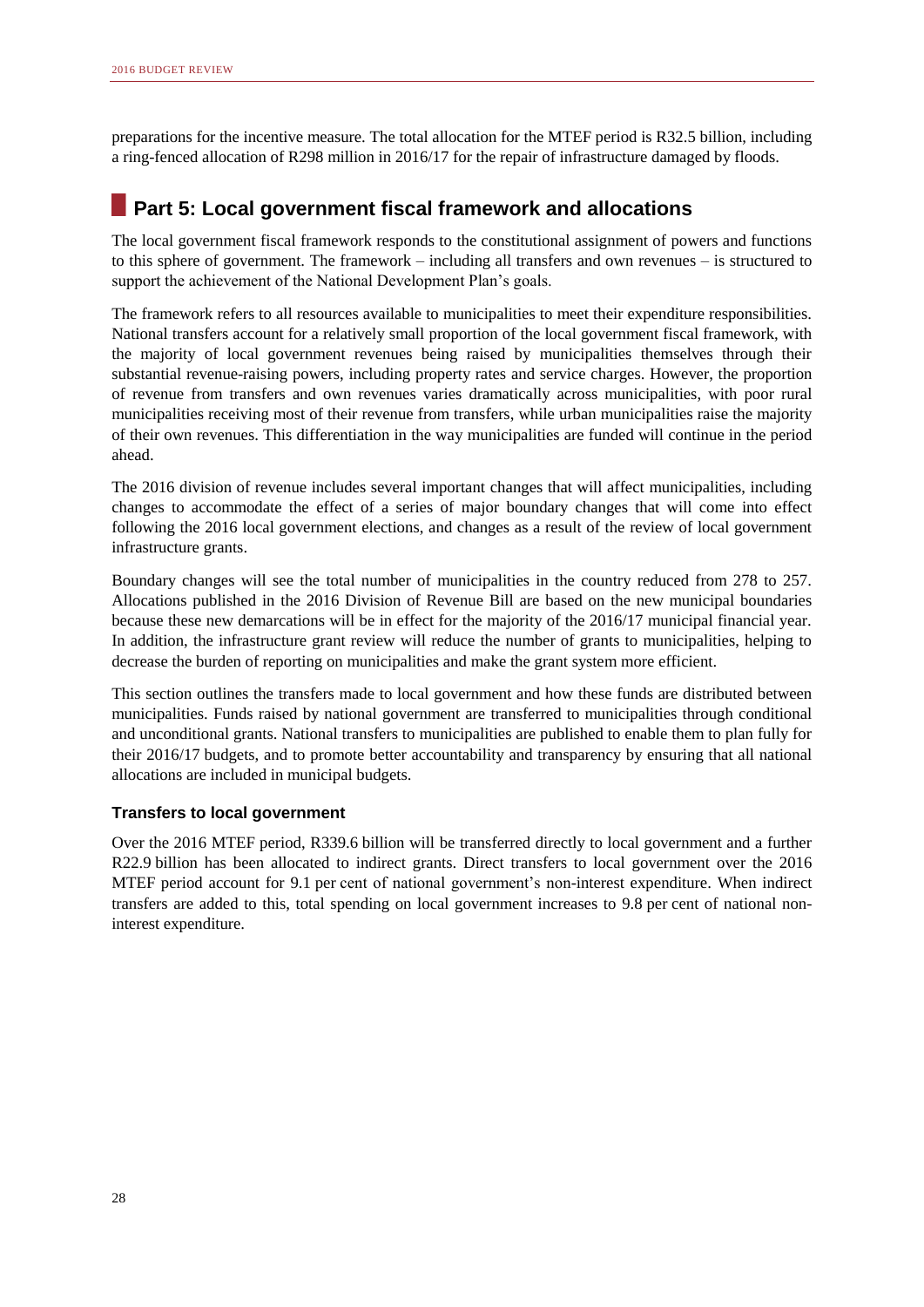|                                                               | 2012/13        | 2013/14 | 2014/15 | 2015/16        | 2016/17 | 2017/18                      | 2018/19 |  |
|---------------------------------------------------------------|----------------|---------|---------|----------------|---------|------------------------------|---------|--|
|                                                               | <b>Outcome</b> |         |         | <b>Revised</b> |         | <b>Medium-term estimates</b> |         |  |
| R million                                                     |                |         |         | estimate       |         |                              |         |  |
| <b>Direct transfers</b>                                       | 76 200         | 82 595  | 87 656  | 99 650         | 104 925 | 113 340                      | 121 311 |  |
| <b>Equitable share and related</b>                            | 37 139         | 38 964  | 41 592  | 50 507         | 52 569  | 57 012                       | 61 732  |  |
| Equitable share formula <sup>1</sup>                          | 32747          | 34 268  | 36 512  | 45 351         | 47 141  | 51 313                       | 55 710  |  |
| RSC levy replacement                                          | 3733           | 3930    | 4 14 6  | 4 3 3 7        | 4567    | 4 7 9 5                      | 5073    |  |
| Support for councillor<br>remuneration and ward<br>committees | 659            | 766     | 935     | 819            | 862     | 904                          | 949     |  |
| General fuel levy sharing<br>with metros                      | 9040           | 9613    | 10 190  | 10 659         | 11 224  | 11 785                       | 12469   |  |
| <b>Conditional grants</b>                                     | 30 021         | 34 018  | 35 874  | 38 4 85        | 41 132  | 44 543                       | 47 111  |  |
| Infrastructure                                                | 28 4 8 5       | 32 412  | 34 167  | 36 842         | 39 1 20 | 42 5 68                      | 45 087  |  |
| Capacity building and other                                   | 1536           | 1606    | 1707    | 1 643          | 2013    | 1975                         | 2 0 2 4 |  |
| Indirect transfers                                            | 5050           | 5945    | 8895    | 10 525         | 7 7 7 3 | 7401                         | 7679    |  |
| Infrastructure                                                | 4819           | 5705    | 8643    | 10 274         | 7689    | 7 297                        | 7 5 64  |  |
| Capacity building and other                                   | 230            | 240     | 252     | 251            | 84      | 103                          | 115     |  |
| Total                                                         | 81 250         | 88 541  | 96 551  | 110 175        | 112 698 | 120 740                      | 128 990 |  |

### **Table W1.22 Transfers to local government, 2012/13 – 2018/19**

*1. Outcome and revised estimate figures for the equitable share reflect amounts transferred after funds have been withheld to offset underspending by municipalities on conditional grants. Roll-over funds are reflected in the year in which they were transferred*

*Source: National Treasury*

### **Changes to local government allocations**

Direct transfers to local government grow at an annual average rate of 6.8 per cent over the 2016 MTEF period. Transfers to local government tabled in the 2016 MTEF have been reduced to make funding available for other government priorities. As outlined in the 2015 *Medium Term Budget Policy Statement*, additions of R2 billion in 2017/18 and R4 billion in 2018/19 were proposed for the local government equitable share to compensate for the effect of the rising costs of bulk water and electricity. These additions are now being reduced to R1.5 billion in 2017/18 and R3 billion in 2018/19. The local government equitable share allocation will also be reduced by R300 million in 2016/17*.* Since the 2015 *Medium Term Budget Policy Statement*, the allocations for direct and indirect conditional grants have also been reduced by a further R4.9 billion over the MTEF period.

In order to support the continued delivery of basic services, some conditional grants have been reprioritised, while others have been realigned and merged. Grant administrators and municipalities should maximise efficient spending to minimise the effect of these reductions on service delivery. These changes are summarised in Table W1.23.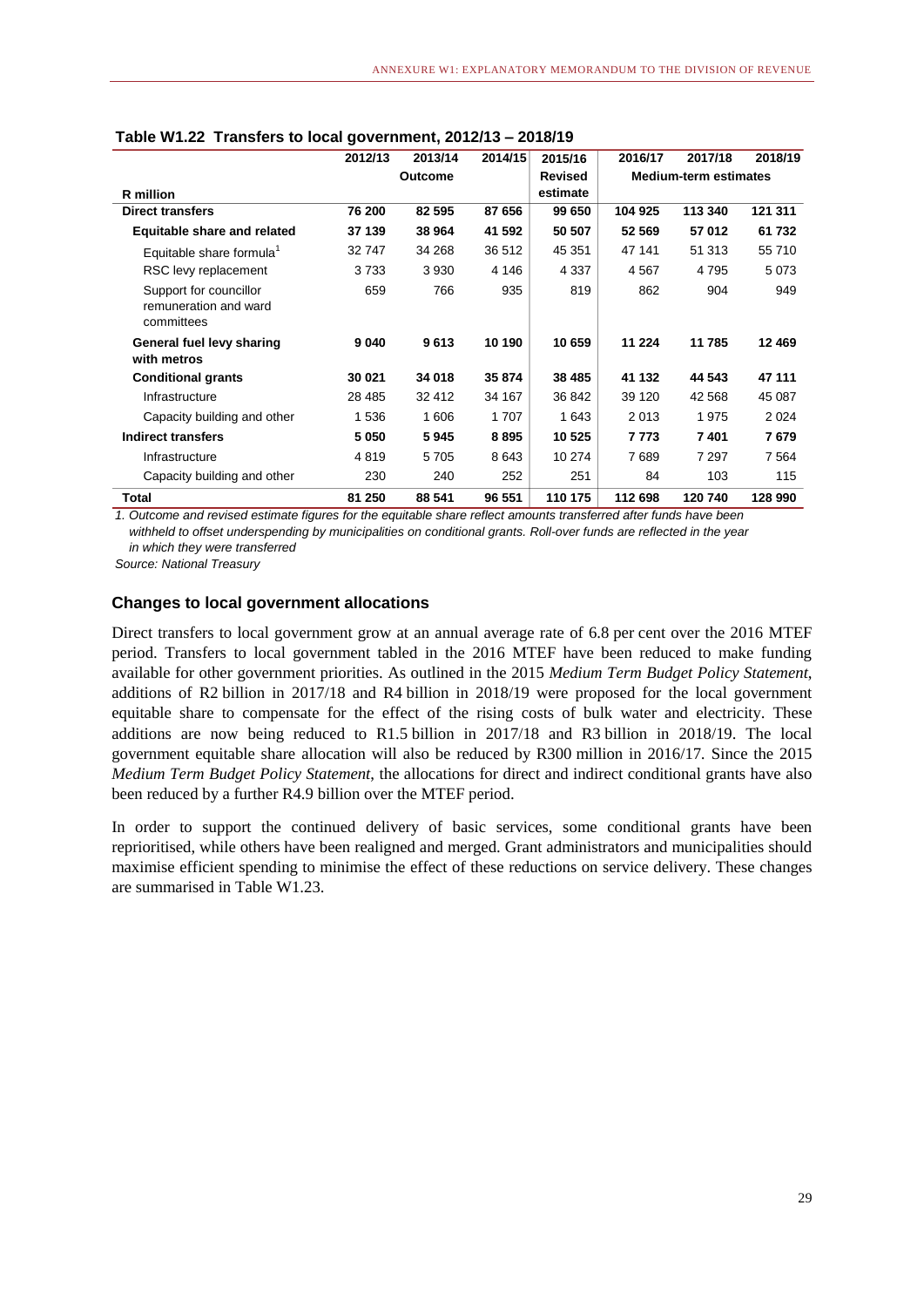|                                                         | 2016/17 | 2017/18 | 2018/19 | <b>2016 MTEF</b>   |
|---------------------------------------------------------|---------|---------|---------|--------------------|
|                                                         |         |         |         | Total<br>revisions |
| <b>R</b> million                                        | 0       | 0       | 0       | 0                  |
| <b>Technical adjustments</b><br><b>Direct transfers</b> | 3 1 1 6 | 3 3 9 7 | 3685    | 10 198             |
| Municipal infrastructure grant                          | $-14$   | $-14$   | $-15$   | -43                |
| Urban settlements development                           | 14      | 14      | 15      | 43                 |
| Water services infrastructure                           | 2965    | 3 9 0 0 | 4 1 3 9 | 11 004             |
| Municipal water infrastructure                          | $-1186$ | $-1773$ | $-1876$ | $-4835$            |
| Rural household infrastructure                          | $-113$  | $-124$  | $-131$  | -369               |
| Water services operating subsidy                        | -466    | $-502$  | $-532$  | $-1500$            |
| Regional bulk infrastructure                            | 2 0 0 0 | 2 0 0 0 | 2 2 0 0 | 6 200              |
| Municipal systems improvement                           | -84     | $-103$  | -115    | -302               |
| Indirect transfers                                      | $-3116$ | -3 397  | $-3685$ | $-10198$           |
| Regional bulk infrastructure                            | $-2000$ | $-2000$ | $-2200$ | $-6200$            |
| Water services infrastructure                           | 312     | 587     | 608     | 1 507              |
| Municipal water infrastructure                          | $-1512$ | $-2087$ | $-2208$ | $-5807$            |
| Municipal systems improvement                           | 84      | 103     | 115     | 303                |
| <b>Additions to baselines</b>                           | 752     | 1562    | 3 000   | 5314               |
| <b>Direct transfers</b>                                 | 247     | 1562    | 3 0 0 0 | 4 8 0 9            |
| Local government equitable share                        |         | 1 500   | 3 0 0 0 | 4 500              |
| Municipal demarcation transition                        | 247     | 62      |         | 309                |
| <b>Indirect transfers</b>                               | 505     |         |         | 505                |
| Regional bulk infrastructure                            | 155     |         |         | 155                |
| Bucket eradication programme                            | 350     |         |         | 350                |
| <b>Reductions to baseline</b>                           | $-2524$ | $-1806$ | $-1952$ | -6 282             |
| <b>Direct transfers</b>                                 | $-2374$ | -1 636  | $-1772$ | -5 782             |
| Local government equitable share                        | $-300$  |         |         | $-300$             |
| Municipal infrastructure grant                          | $-620$  | $-430$  | -480    | $-1530$            |
| Municipal human settlements                             | $-100$  | $-115$  | $-122$  | $-337$             |
| Water services infrastructure                           | $-120$  | -170    | -180    | -470               |
| Urban settlements development                           | -250    | -250    | -350    | -850               |
| Integrated national electrification programme           | $-90$   | $-110$  | $-120$  | $-320$             |
| Public transport network                                | $-570$  | $-250$  | $-200$  | $-1020$            |
| Regional bulk infrastructure                            | $-150$  | $-135$  | $-140$  | $-425$             |
| Municipal systems improvement                           | $-174$  | $-176$  | $-180$  | 530                |
| <b>Indirect transfers</b>                               | -150    | -170    | -180    | -500               |
| Integrated national electrification programme           | $-150$  | $-170$  | $-180$  | $-500$             |
| Total change to local government allocations            |         |         |         |                    |
| Change to direct transfers                              | 989     | 3 3 2 3 | 4913    | 9 2 2 6            |
| Change to indirect transfers                            | $-2761$ | -3 567  | -3 865  | -10 192            |
| Net change to local government allocations              | -1 772  | -244    | 1 0 4 8 | -967               |

### **Table W1.23 Revisions to direct and indirect transfers to local government, 2016/17 – 2018/19**

*Source: National Treasury*

Technical adjustments in Table W1.23 reflect the merging of the previous *municipal water infrastructure grant*, the *water services operating subsidy grant* and the *rural household infrastructure grant* to create a new *water services infrastructure grant*. There is also a significant shift of resources in water infrastructure grants from indirect to direct grant allocations. Over the MTEF period, R4.3 billion is shifted from the *water services infrastructure grant*'s indirect component to its direct component, and R6.2 billion is shifted from the *regional bulk infrastructure grant*'s indirect component to its newly created direct component. This will enable the Department of Water and Sanitation to transfer funds to municipalities to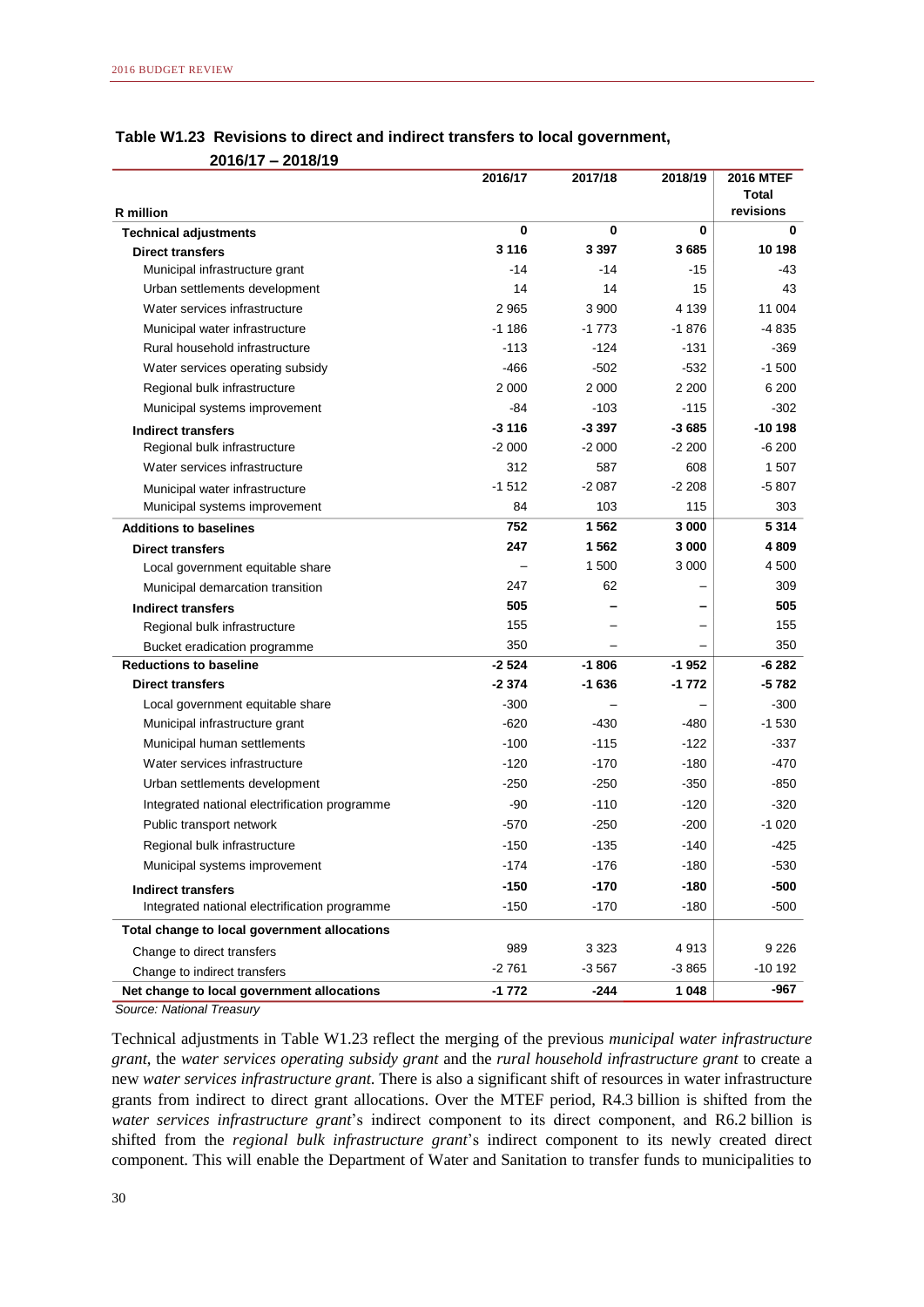build and refurbish their own infrastructure. The remaining allocation for the *municipal systems improvement grant* will become an indirect grant, which will enable the Department of Cooperative Governance to implement capacity-building initiatives in a targeted group of municipalities. There is also a small shift of funds from the *municipal infrastructure grant* to the *urban settlements development grant* to account for the absorption of Naledi Local Municipality (which receives the *municipal infrastructure grant*) into Mangaung Metropolitan Municipality (which receives the *urban settlements development grant*)*.*

A total of R5.3 billion is added to local government allocations over the MTEF period. Of this, R4.5 billion is added to the local government equitable share to assist municipalities with the rising costs of providing free basic services to their residents. To support the implementation of the Municipal Demarcation Board's major boundary changes, the *municipal demarcation transition grant* will be increased by R247.4 million in 2016/17 and R61.9 million in 2017/18 to subsidise the additional institutional and administrative costs arising from municipal mergers. A total of R350 million is added to the *bucket eradication programme grant* in 2016/17 to complete the eradication of bucket sanitation systems in formal residential areas. The *urban settlements development grant,* the *human settlements development grant* and the *municipal infrastructure grant* will continue to fund the upgrade of sanitation in informal settlements through various projects focused on improving these areas. An amount of R155 million is also reprioritised into the *regional bulk infrastructure grant*.

Reductions to transfers total R6.2 billion over the MTEF period, including reductions of 3.1 per cent of the *municipal infrastructure grant*, 2.4 per cent of the *urban settlements development grant*, 5.2 per cent of the *public transport network grant*, 4.3 per cent of the direct *water services infrastructure grant*, 6.9 per cent of the direct *regional bulk infrastructure grant*, 4.9 per cent of the direct *integrated national electrification programme grant* and 4.2 per cent of the indirect *integrated national electrification programme grant*. There is also a reduction of R485 million over the MTEF period from the *municipal systems improvement grant* and R530 million from the *municipal human settlements capacity grant*. The remainder of the *municipal systems improvement grant* will become an indirect grant to support the objectives of the Back to Basics strategy, while the *municipal human settlements capacity grant* will be discontinued. In future, the *urban settlements development grant* will fund built environment capacity building.

After accounting for all reductions and additions, direct transfers to local government increase by R9.2 billion over the MTEF period. This is primarily due to the shifting of indirect transfers to direct transfers in the water sector and the additions to the local government equitable share over the MTEF period. Indirect transfers to local government (allocations spent by national departments on behalf of municipalities) decrease by R10.1 billion over the medium term. Total allocations to local government (including direct and indirect transfers) decrease by R1.8 billion in 2016/17 and R244 million in 2017/18, followed by an increase of R1 billion in 2018/19. Over the MTEF period, local government allocations decrease by R967 million. Despite these reductions, total allocations to local government still grow at an annual average rate of 6.7 per cent over the MTEF period.

### **Demarcation effects**

The Municipal Demarcation Board has announced several major boundary changes that will come into effect on the date of the 2016 local government elections, reducing the total number of municipalities in the country from 278 to 257. This is the most wide-ranging re-demarcation since the current system of wall-to-wall municipalities was introduced in 2000. It will have significant implications on allocations to municipalities in the Division of Revenue Act.

All formula-based allocations, including for the local government equitable share and the *municipal infrastructure grant*, have been updated with data that reflects the new municipal boundaries. Grant administrators for all project-based grants have assessed the location and needs of re-demarcated municipalities and taken this into account in determining their allocations for the 2016 MTEF period, so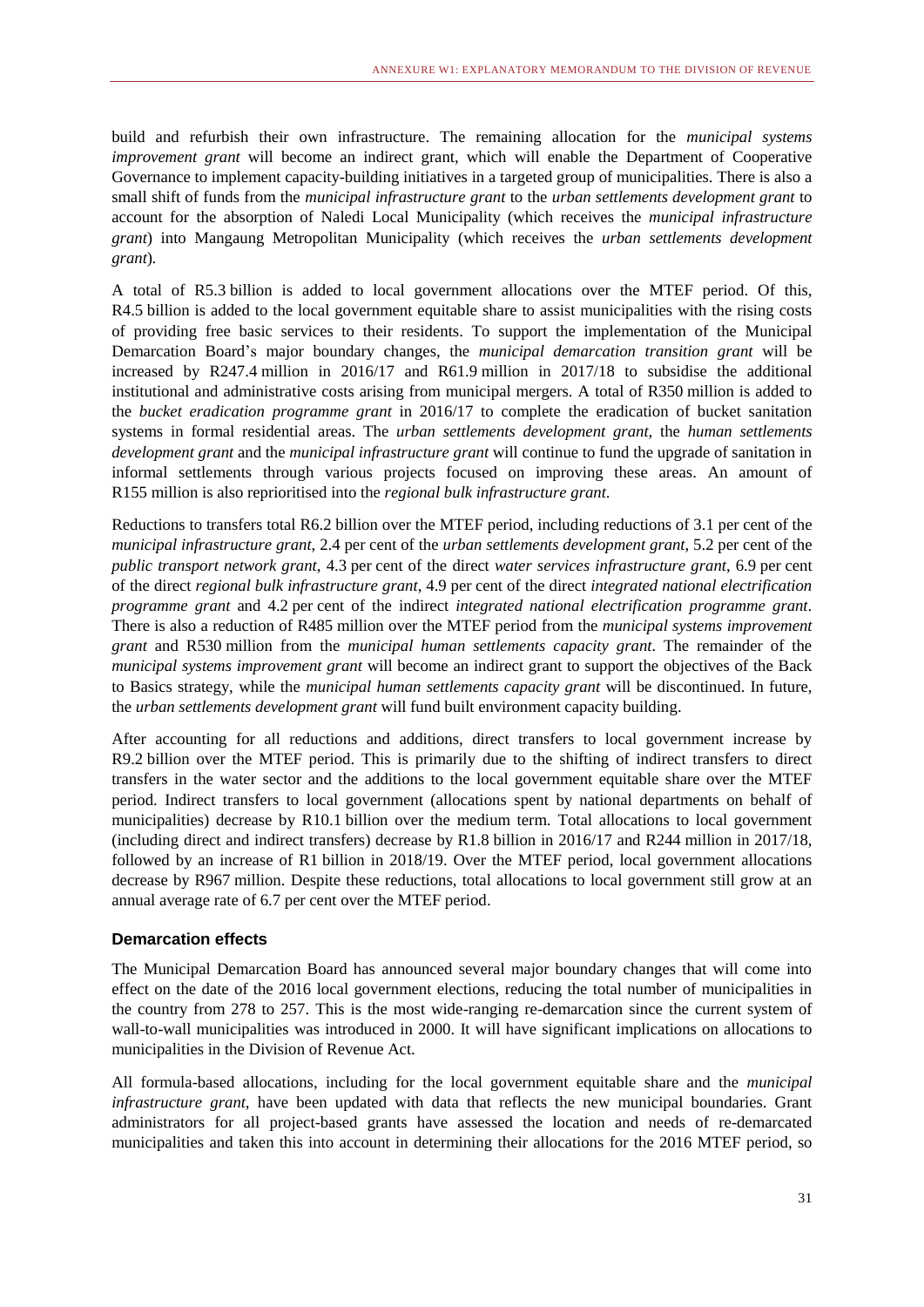that funds are allocated to municipalities where projects will be implemented. Support to re-demarcated municipalities is provided through the *municipal demarcation transition grant*.

The date of the 2016 local government elections has not yet been declared, which means that it is also not yet known when the new demarcations will come into effect. The re-demarcation could take place before or after the start of the 2016/17 municipal financial year, which begins on 1 July 2016.

Allocations published in the 2016 Division of Revenue Bill are based on the new municipal boundaries because these new demarcations will be in effect for the majority of the 2016/17 municipal financial year. In terms of the guidance provided in the Municipal Financial Management Act (2003) Circular 78, if the elections are held before 1 July 2016, municipalities will be expected to complete the remaining weeks of the financial year on their existing budget structures (and existing demarcations). The allocations published in the 2016 Division of Revenue Bill will then be transferred to the re-demarcated municipalities from 1 July 2016.

However, additional clauses have been added to section 36 of the 2016 Division of Revenue Bill to enable the National Treasury to gazette revised allocations if the elections take place after 1 July 2016. These revised allocations will allow funds to be transferred to the current 278 municipalities for the period between 1 July 2016 and the date of the elections (when the re-demarcated municipal boundaries will come into effect). The remaining allocations will be transferred to the re-demarcated municipalities after the elections.

### **The local government equitable share**

In terms of section 227 of the Constitution, local government is entitled to an equitable share of nationally raised revenue to enable it to provide basic services and perform its allocated functions. The local government equitable share is an unconditional transfer that supplements the revenue that municipalities can raise themselves (including property rates and service charges). The equitable share provides funding for municipalities to deliver free basic services to poor households and subsidises the cost of administration and other core services for those municipalities that have the least potential to cover these costs from their own revenues.

Over the 2016 MTEF period, the local government equitable share, including the *RSC/JSB levies replacement grant* and *special support for councillor remuneration and ward committees,* amounts to R171.3 billion – R52.6 billion in 2016/17, R57 billion in 2017/18 and R61.7 billion in 2018/19.

To help compensate for the rising costs of free basic service provision in municipalities, amounts of R1.5 billion in 2017/18 and R3 billion in 2018/19 will be added to the local government equitable share. However, in 2016/17 the local government equitable share is reduced by R300 million due to the need to reprioritise funds to urgent government priorities while reducing the expenditure ceiling. This reduction amounts to only 0.6 per cent of the value of the local government equitable share in 2016/17.

### *Formula for allocating the local government equitable share*

The share of national revenue allocated to local government through the equitable share is determined in the national budget process and endorsed by Cabinet (the vertical division). Local government's equitable share is divided among the country's 257 municipalities, using a formula (the horizontal division) to ensure objectivity.

A new formula for the local government equitable share was introduced in 2013/14, following a review of the previous formula by the National Treasury, the Department of Cooperative Governance and SALGA, in partnership with the FFC and Statistics South Africa. The new formula is based on data from the 2011 Census. Statistics South Africa has updated the data from the 2011 Census to align with the geography of the new municipal boundaries, which resulted in small changes to some allocations. The local government equitable share formula's principles and objectives were set out in detail in the Explanatory Memorandum to the 2013 Division of Revenue.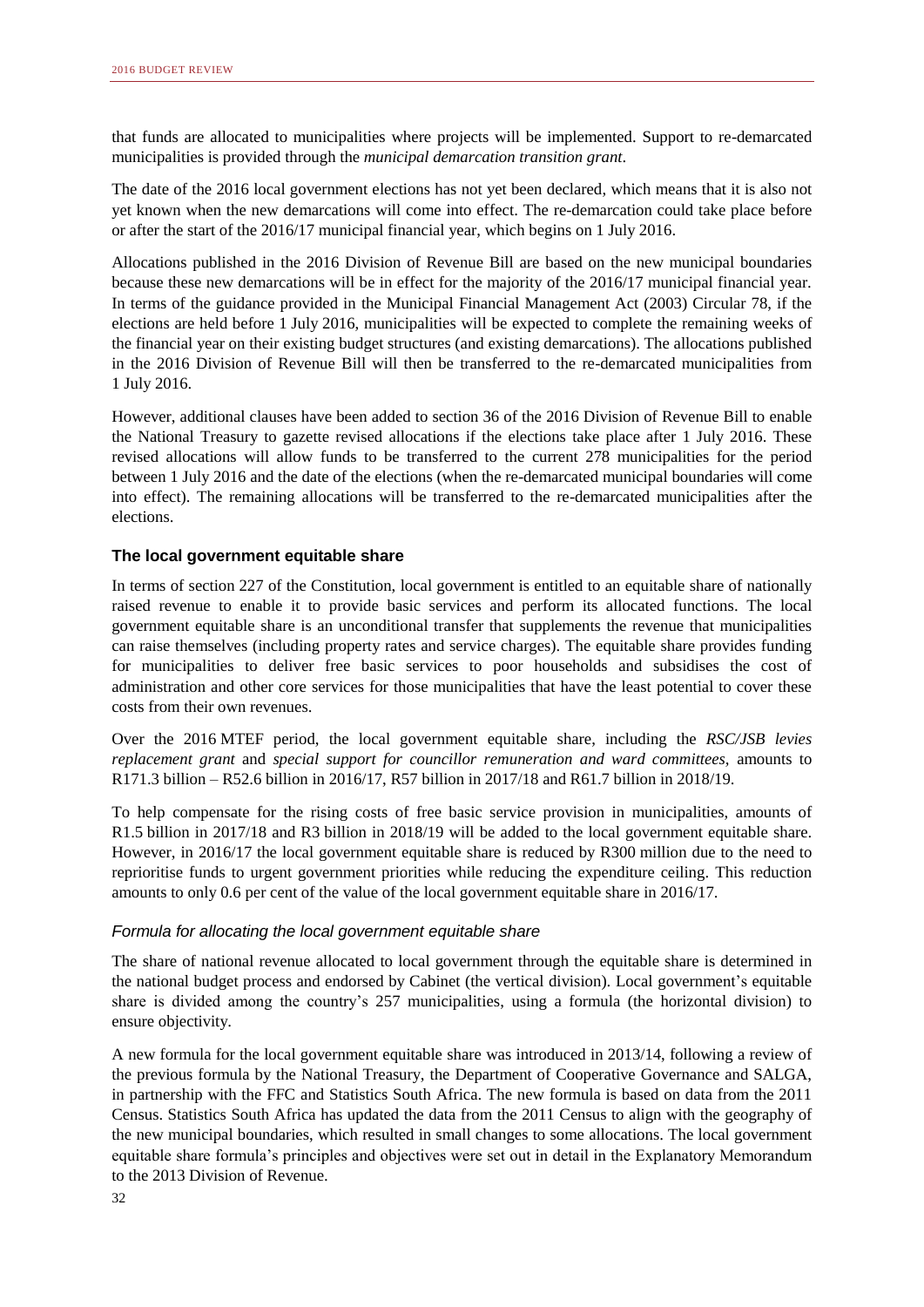### *Structure of the local government equitable share formula*

The formula uses demographic and other data to determine each municipality's share of the local government equitable share. It has three parts, made up of five components:

- The first part of the formula consists of the *basic services* component, which provides for the cost of free basic services for poor households.
- The second part enables municipalities with limited resources to afford basic administrative and governance capacity, and perform core municipal functions. It does this through three components:
	- The *institutional component* provides a subsidy for basic municipal administrative costs.
	- The *community services component* provides funds for other core municipal services not included under basic services.
	- The *revenue adjustment factor* ensures that funds from this part of the formula are only provided to municipalities with limited potential to raise their own revenue. Municipalities that are least able to fund these costs from their own revenues should receive the most funding.
- The third part of the formula provides predictability and stability through the *correction and stabilisation factor*, which ensures that all of the formula's guarantees can be met.

Each of these components is described in detail in the subsections that follow. The formula's structure is summarised in the box.

# **Structure of the local government equitable share formula** *LGES = BS + (I + CS)xRA ± C where LGES* is the local government equitable share **BS** is the basic services component *I* is the institutional component *CS* is the community services component **RA** is the revenue adjustment factor *C* is the correction and stabilisation factor

### *The basic services component*

This component helps municipalities provide free basic water, sanitation, electricity and refuse removal services to households that fall below an affordability threshold. Following municipal consultation, the formula's affordability measure (used to determine how many households need free basic services) is based on the level of two state old age pensions. When the 2011 Census was conducted, the state old age pension was worth R1 140 per month, which means that two old age pensions were worth R2 280 per month. A monthly household income of R2 300 per month (in 2011) has therefore been used to define the formula's affordability threshold. Statistics South Africa has calculated that 59 per cent of all households in South Africa fall below this income threshold. The threshold is not an official poverty line or a required level to be used by municipalities in their own indigence policies – if municipalities choose to provide fewer households with free basic services than they are funded for through the local government equitable share, then their budget documentation should clearly set out why they have made this choice and how they have consulted with their community during the budget process.

The number of households per municipality, and the number below the poverty threshold, is updated annually based on the growth experienced in the period between the 2001 and 2011 Censuses. Provincial growth rates are then rebalanced to match the average annual provincial growth reported between 2002 and 2014 in the annual General Household Survey. Statistics South Africa has advised the National Treasury that, in the absence of official municipal household estimates, this is a credible method of estimating the household numbers per municipality needed for the formula. Statistics South Africa is researching methods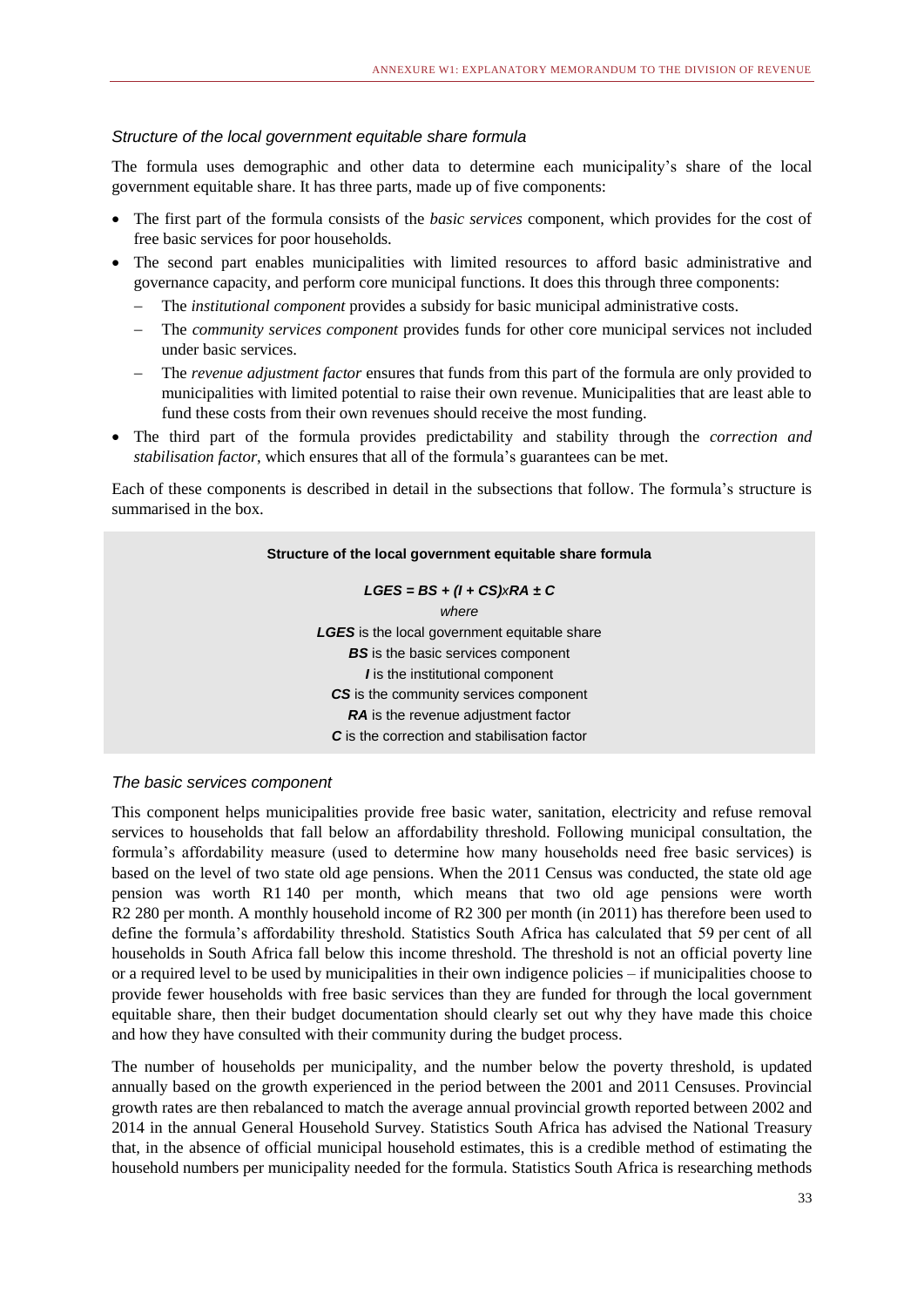for producing municipal-level data estimates, which may be used to inform equitable share allocations in future.

The basic services component provides a subsidy of R334.97 per month in 2016/17 for the cost of providing basic services to each of these households. The subsidy includes funding for the provision of free basic water (six kilolitres per poor household per month), energy (50 kilowatt-hours per month) and sanitation and refuse (based on service levels defined by national policy). The monthly amount provided for each service is detailed in Table W1.24 and includes an allocation of 10 per cent for service maintenance costs.

|                             | Allocation per household below affordability<br>threshold (R per month) | <b>Total allocation</b><br>per service |                      |         |  |  |
|-----------------------------|-------------------------------------------------------------------------|----------------------------------------|----------------------|---------|--|--|
|                             | <b>Operations</b>                                                       | <b>Maintenance</b>                     | (R million)<br>Total |         |  |  |
| Energy                      | 63.87                                                                   | 7.10                                   | 70.97                | 7830    |  |  |
| Water                       | 96.58                                                                   | 10.73                                  | 107.31               | 11839   |  |  |
| Sanitation                  | 76.72                                                                   | 8.52                                   | 85.24                | 9 4 0 3 |  |  |
| Refuse                      | 64.30                                                                   | 7.15                                   | 71.45                | 7882    |  |  |
| <b>Total basic services</b> | 301.47                                                                  | 33.50                                  | 334.97               | 36 953  |  |  |

| Table W1.24 Amounts per basic service allocated through the local |
|-------------------------------------------------------------------|
| government equitable share                                        |

*Source: National Treasury*

The formula uses the fairest estimates of the average costs of providing each service that could be derived from available information. More details of how the costs were estimated can be found in the discussion paper on the proposed structure of the new local government equitable share formula. The per household allocation for each of the basic services in Table W1.24 is updated annually based on the following:

- The electricity cost estimate is made up of bulk and other costs. Bulk costs are updated based on the multi-year price determination approved by the National Energy Regulator of South Africa (NERSA). The NERSA-approved bulk electricity tariff for the multi-year price determination period from 2014/15 to 2018/19 allows for increases of 8 per cent per year. If any variations to this increase are approved for 2016/17, funding will be considered during the adjustments budget process. Other electricity costs are updated based on the National Treasury's inflation projections in the 2015 *Medium Term Budget Policy Statement*.
- The water cost estimate is also made up of bulk and other costs. Bulk costs are updated based on the average increase in bulk tariffs charged by water boards (although not all municipalities purchase bulk water from water boards, their price increases serve as a proxy for the cost increases for all municipalities). The approved average tariff increase for bulk water from water boards in 2015/16 was 8.9 per cent. Other costs are updated based on the National Treasury's inflation projections in the 2015 *Medium Term Budget Policy Statement*.
- The costs for sanitation and refuse are updated based on the National Treasury's inflation projections in the 2015 *Medium Term Budget Policy Statement*.

The basic services component allocation to each municipality is calculated by multiplying the monthly subsidy per household by the updated number of households below the affordability threshold in each municipal area. In 2016/17, a total of 9.2 million households are funded through the basic services subsidy. The subsidy is allocated to 99.3 per cent of households below the affordability threshold of two old age pensions, instead of the 100 per cent funded in previous years. This change ensures that the effect of reductions to the equitable share in 2016/17 is spread across all components of the formula. Although the proportion of poor households funded has been reduced in 2016/17, the number of households provided with free basic services should not be affected because municipalities have not yet extended the provision of free basic services to reach all poor households.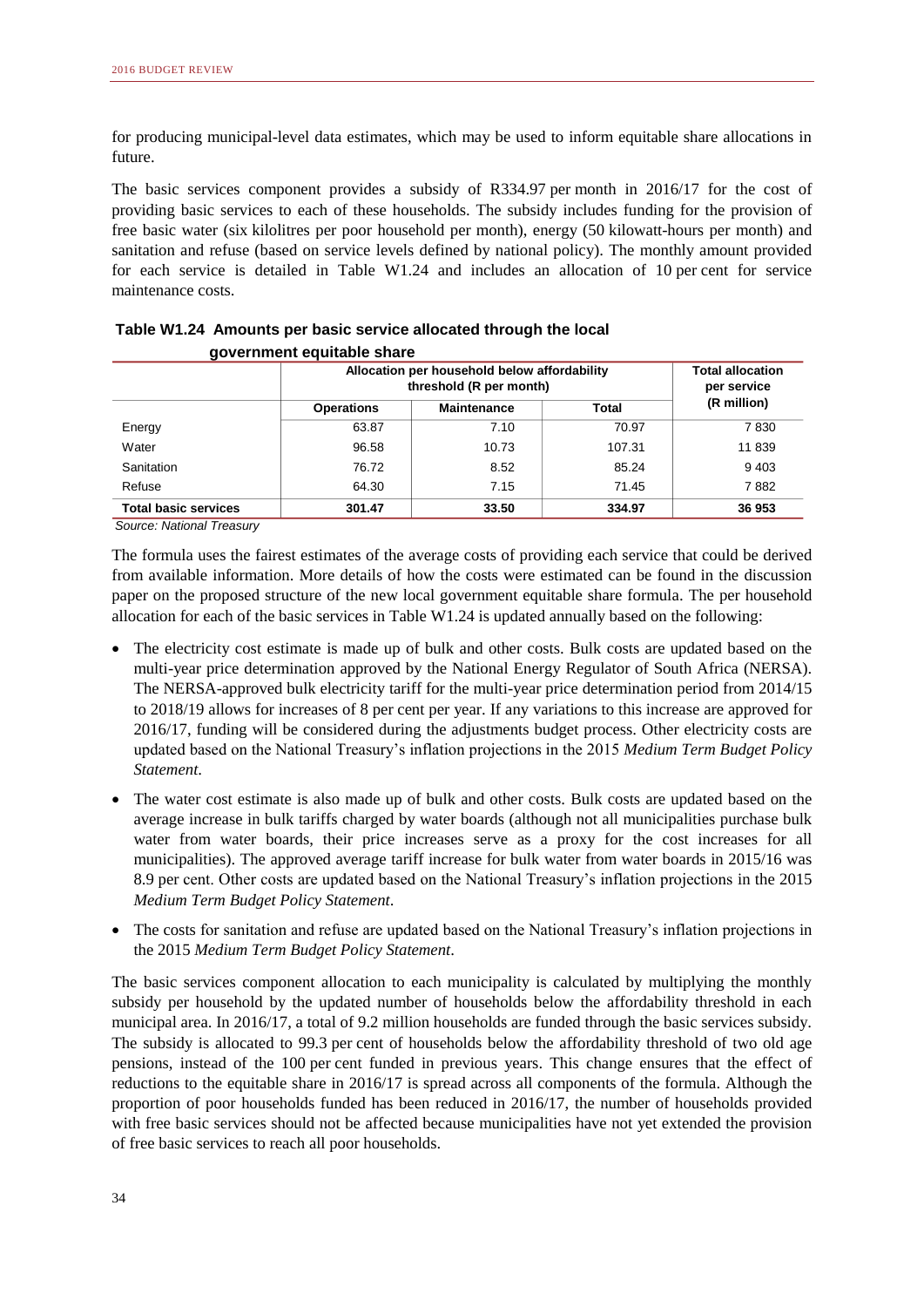### **The basic services component** *BS = basic services subsidy x number of poor households*

Funding for each basic service is allocated to the municipality (metro, district or local) that is authorised to provide that service. If another municipality provides a service on behalf of the authorised municipality, it must transfer funds to the provider in terms of section 29 of the Division of Revenue Act. The basic services component is worth R37 billion in 2016/17 and accounts for 78.4 per cent of the value of the local government equitable share.

### *The institutional component*

To provide basic services to households, municipalities need to be able to run a basic administration. Most municipalities should be able to fund the majority of their administration costs with their own revenue. But, because poor households are not able to contribute in full, the equitable share includes an institutional support component to help meet some of these costs. To ensure that this component supports municipalities with limited revenue-raising abilities, a revenue adjustment factor is applied so that a larger proportion of the allocation is received by municipalities with less potential to raise their own revenue. The revenue adjustment factor is described in more detail later in this annexure.

This component consists of a base allocation of R5.9 million, which goes to every municipality, and an additional amount that is based on the number of council seats in each municipality. This reflects the relative size of a municipality's administration and is not intended to fund the costs of councillors only (the number of seats recognised for the formula is determined by the Minister of Cooperative Governance and Traditional Affairs). The base component acknowledges that there are some fixed costs that all municipalities face.

### **The institutional component**

*I = base allocation + [allocation per councillor \* number of council seats]* 

The institutional component accounts for 8.6 per cent of the equitable share formula and is worth R4.1 billion in 2016/17. This component is also complemented by special support for councillor remuneration in poor municipalities, which is not part of the equitable share formula (described in more detail later).

### *The community services component*

This component funds services that benefit communities rather than individual households (which are provided for in the basic services component). It includes funding for municipal health services, fire services, municipal roads, cemeteries, planning, storm water management, street lighting and parks. To ensure this component assists municipalities with limited revenue-raising abilities, a revenue adjustment factor is applied so that these municipalities receive a larger proportion of the allocation.

The allocation for this component is split between district and local municipalities, because both provide community services. In 2016/17, the allocation to district and metropolitan municipalities for municipal health and related services is R8.28 per household per month. The component's remaining funds are allocated to local and metropolitan municipalities based on the number of households in each municipality.

### **The community services component**

*CS = [municipal health and related services allocation x number of households] + [other services allocation x number of households]*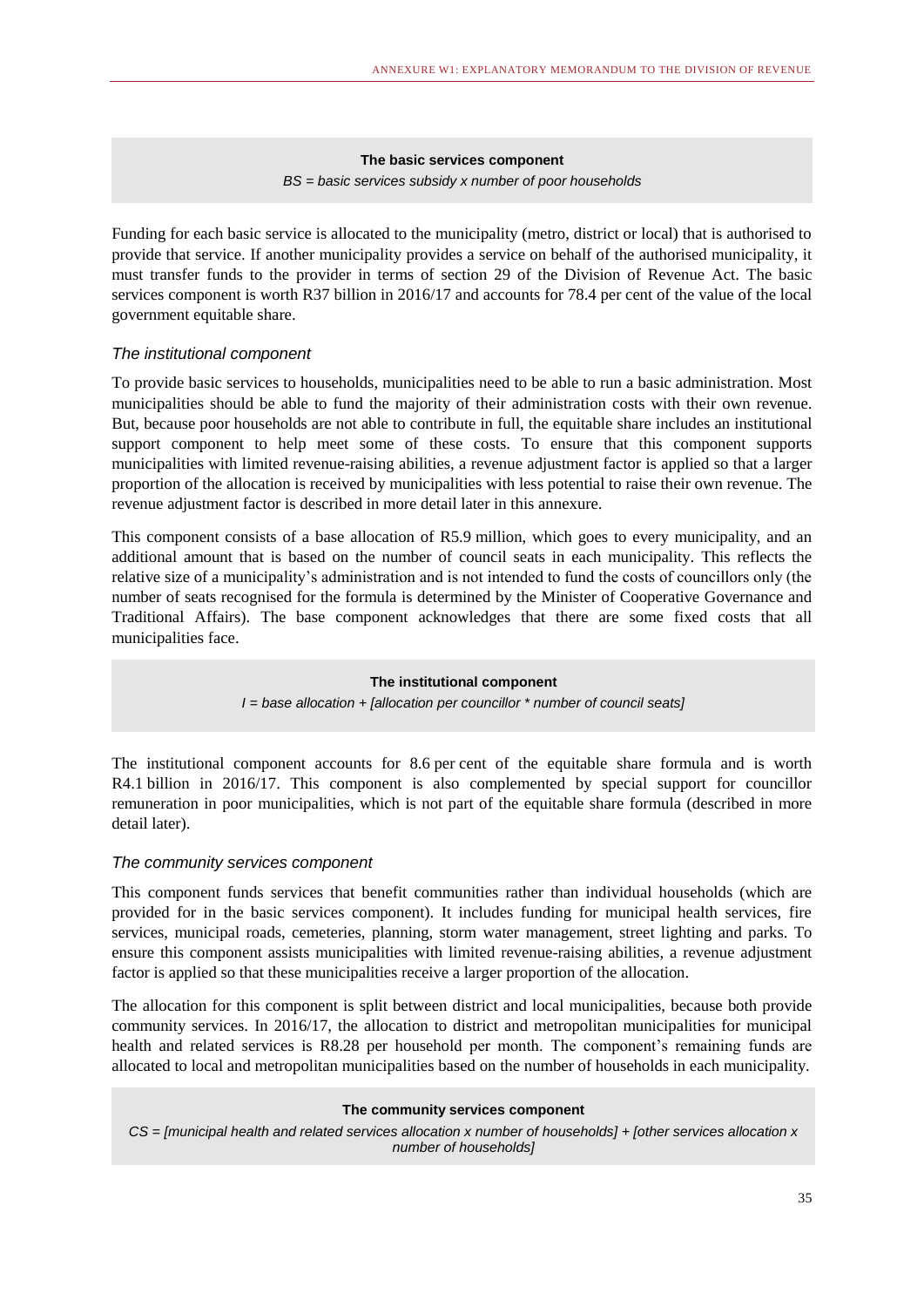The community services component accounts for 13 per cent of the equitable share formula and is worth R6.1 billion in 2016/17.

### *The revenue adjustment factor*

The Constitution gives local government substantial revenue-raising powers (particularly through property rates and surcharges on services). Municipalities are expected to fund most of their own administrative costs and cross-subsidise some services for indigent residents. Given the varied levels of poverty across South Africa, the formula does not expect all municipalities to be able to generate similar amounts of own revenue. A revenue adjustment factor is applied to the institutional and community services components of the formula to ensure that these funds assist municipalities that are least likely to be able to fund these functions from their own revenues.

To account for the varying fiscal capacities of municipalities, this component is based on a per capita index using the following factors from the 2011 Census (all data has been updated to reflect new municipal boundaries):

- Total income of all individuals/households in a municipality (as a measure of economic activity and earning)
- Reported property values
- Number of households on traditional land
- Unemployment rate
- Proportion of poor households as a percentage of the total number of households in the municipality.

Based on this index, municipalities were ranked according to their per capita revenue-raising potential. The top 10 per cent of municipalities have a revenue adjustment factor of zero, which means that they do not receive an allocation from the institutional and community services components. The 25 per cent of municipalities with the lowest scores have a revenue adjustment factor of 100 per cent, which means that they receive their full allocation from the institutional and community services components. Municipalities between the bottom 25 per cent and top 10 per cent have a revenue adjustment factor applied on a sliding scale, so that those with higher per capita revenue-raising potential receive a lower revenue adjustment factor and those with less potential receive a larger revenue adjustment factor.

The revenue adjustment factor is not based on the actual revenues municipalities collect. This component therefore does not create any perverse incentive for municipalities to under-collect potential own revenues to receive a higher equitable share.

Because district municipalities do not collect own revenues from property rates, the revenue adjustment factor applied to these municipalities is based on the *RSC/JSB levies replacement grant* allocations. This grant replaces a source of own revenue previously collected by district municipalities and it is still treated as an own-revenue source in many respects. Similar to the revenue adjustment factor for local and metropolitan municipalities, the factor applied to district municipalities is based on their per capita *RSC/JSB levies replacement grant* allocations. District municipalities are given revenue adjustment factors on a sliding scale – those with a higher per capita *RSC/JSB levies replacement grant* allocation receive a lower revenue adjustment factor, while those with lower allocations receive a larger revenue adjustment factor.

### *Correction and stabilisation factor*

Providing municipalities with predictable and stable equitable share allocations is one of the principles of the equitable share formula. Indicative allocations are published for the second and third years of the MTEF period to ensure predictability. To provide stability for municipal planning, while giving national government flexibility to account for overall budget constraints and amend the formula, municipalities are guaranteed to receive at least 90 per cent of the indicative allocation for the middle year of the MTEF period.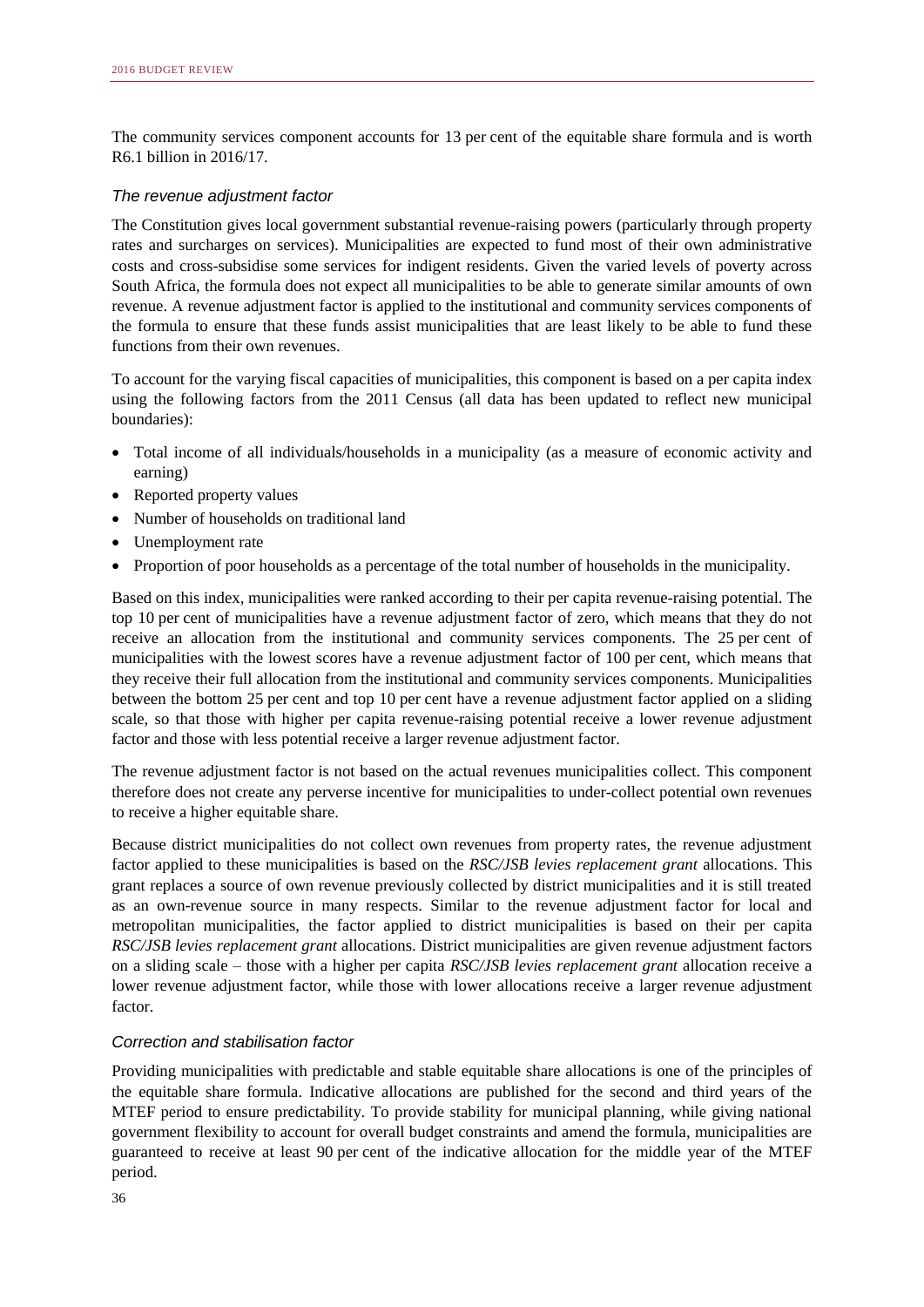The changes to municipal boundaries result in some significant changes to municipal allocations in 2016/17. To cushion the impact of these changes, all municipalities will receive at least 95 per cent of the equitable share formula allocation indicatively allocated to them in 2016/17 in the 2015 Division of Revenue Act. For merged municipalities, this guarantee will be based on the sum of the equitable share allocations to the previously separate municipalities. In cases where a municipality has been split, the guarantee is applied to an area's share of the former municipality's equitable share, based on its portion of the population in the former municipality.

A new equitable share formula was introduced in 2013/14 using updated 2011 Census data. As a result, some municipalities will experience large changes in their equitable share allocations. To smooth the impact of these changes and give municipalities time to adjust (both for municipalities with increasing and decreasing allocations), the new allocations are being phased in over five years, from 2013/14 to 2017/18. For municipalities with smaller allocations under the new formula, the phase-in mechanism measures the difference between the municipality's old and new allocations and closes this gap by 20 per cent each year. This means that in the first year, a municipality only experienced a change equivalent to 20 per cent of the gap between their allocations under the old and new formulas; in the second year, it completed 40 per cent of the change; in the third year (2015/16), it completed 60 per cent; and in 2016/17 it will complete 80 per cent. In 2017/18, the allocation will be determined entirely through the new formula.

To provide for this phase-in approach, while staying within the limits of the equitable share, municipalities with larger allocations will also have their increases phased in over five years. The total top-up amount needed to fund the phasing in for municipalities with declining allocations is calculated and deducted from those that do not require a top-up in proportion to their "surplus". This means that municipalities with larger allocations will have some of those gains delayed over the phase-in period.

### *Ensuring the formula balances*

The formula is structured so that all of the available funds are allocated. The basic services component is determined by the number of poor households per municipality and the estimated cost of free basic services, so it cannot be manipulated. This means that the balancing of the formula to the available resources must take place in the second part of the formula, which includes the institutional and community services components. The formula automatically determines the value of the allocation per council seat in the institutional component and the allocation per household for other services in the community services component to ensure that it balances. Increases in the cost of providing basic services can result in lower institutional and community services allocations. To ensure that the amounts allocated through the institutional and basic services components do not decline by more than 10 per cent, the proportion of households funded for free basic services has been reduced from 100 per cent of households below the affordability threshold (equivalent to two old age pensions) to 99.3 per cent in 2016/17.

### *Potential future refinements to the formula*

Although the local government equitable share formula has been through extensive consultations and technical work, national government continues to work with stakeholders to improve the formula. Areas of work include:

- Developing differentiated cost variables to take account of the costs of services in various circumstances, including costs related to the size of the land area served and settlement types in municipalities. SALGA and the FFC have undertaken a research project that could provide the basis for calculating such variables in future.
- Refining the methodology used to update household growth estimates, taking account of updated data from Statistics South Africa, and possibly including the 2016 Community Survey.

Government is committed to considering all proposed refinements to the formula, but another full review is not envisaged until the current formula has been fully phased in and municipalities have had time to adjust to the new allocations.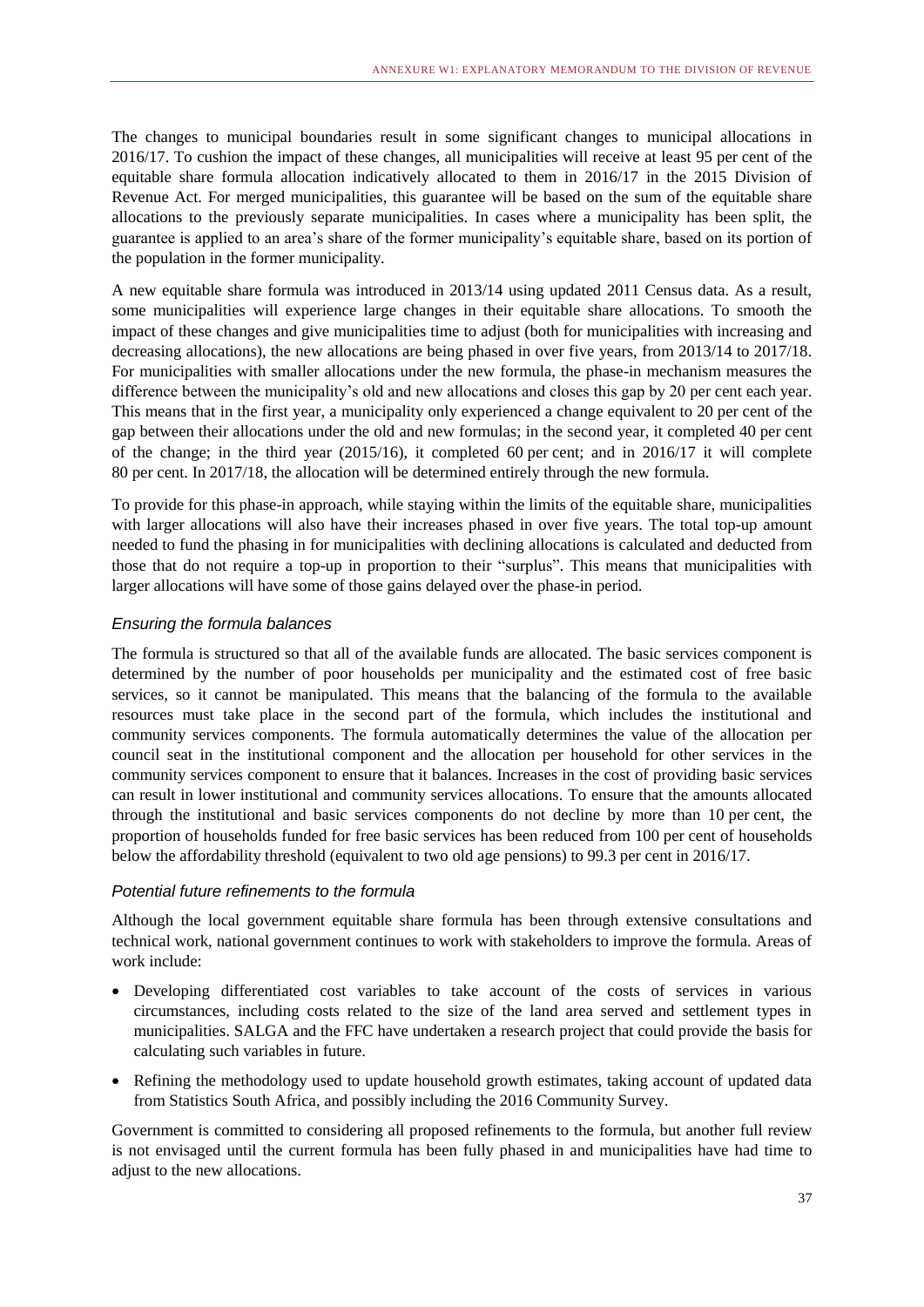### *Details of new allocations*

In addition to the three-year formula allocations published in the Division of Revenue Bill, a copy of the formula, including the data used for each municipality and each component, published online (http://mfma.treasury.gov.za/Media\_Releases/LGESDiscussions/Pages/default.aspx).

### **Other unconditional allocations**

### *RSC/JSB levies replacement grant*

Before 2006, district municipalities raised levies on local businesses through an RSC or JSB levy. This source of revenue was replaced in 2006/07 with the *RSC/JSB levies replacement grant,* which was allocated to all district and metropolitan municipalities based on the amounts they had previously collected through the levies (the *RSC/JSB levies replacement grant* for metropolitan municipalities has since been replaced by the sharing of the general fuel levy). The grant's value increases every year. In 2016/17, the grant increases by 8.5 per cent a year for district municipalities authorised for water and sanitation and 2.8 per cent for unauthorised district municipalities. The different rates recognise the various service delivery responsibilities of these district municipalities.

### *Special support for councillor remuneration and ward committees*

Councillors' salaries are subsidised in poor municipalities. The total value of the support provided in 2016/17 is R861.7 million, calculated separately to the local government equitable share and in addition to the funding for governance costs provided in the institutional component. The level of support for each municipality is allocated based on a system gazetted by the Minister of Cooperative Governance and Traditional Affairs, which classifies municipal councils into six grades based on their total income and population size. Special support is provided to the lowest three grades of municipal councils (the smallest and poorest municipalities).

A subsidy of 90 per cent of the gazetted maximum remuneration for a part-time councillor is provided for every councillor in grade 1 municipalities, 80 per cent for grade 2 municipalities and 70 per cent for grade 3 municipalities. In addition to this support for councillor remuneration, each local municipality in grades 1 to 3 receives an allocation to provide stipends of R500 per month to 10 members of each ward committee in their municipality. Each municipality's allocation for this special support is published in the Division of Revenue Bill appendices.

All data used in these calculations was updated to take account of new demarcations and councillor numbers. The new grades for municipalities affected by boundary re-determinations will only be confirmed once the new municipalities have been formally established. For 2016/17 allocations, it was assumed that the grade of a new municipality would be equal to the highest grade of the existing municipalities being merged to form the new municipality. Because grades are based on municipal income and population, merging municipalities can only increase the grade. The new municipality created in Limpopo, formed by merging part of Thulamela Local Municipality and part of Makhado Local Municipality, is assumed to be a grade 3 municipality based on its population size.

### **Conditional grants to local government**

National government allocates funds to local government through a variety of conditional grants. These grants fall into two main groups: infrastructure and capacity building. The total value of conditional grants directly transferred to local government increases from R41.1 billion in 2016/17 to R44.5 billion in 2017/18 and R47.1 billion in 2018/19.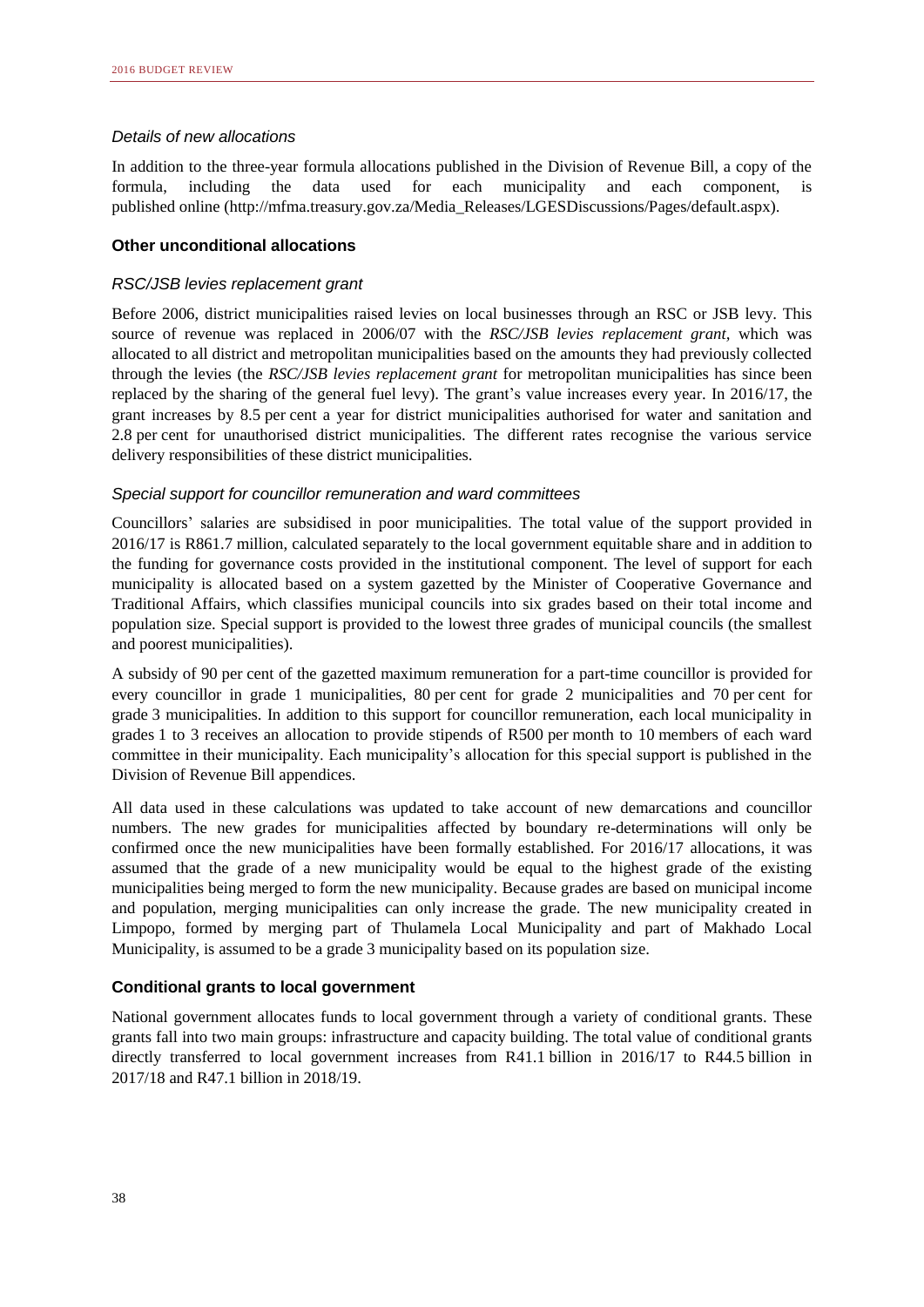There are four types of local government conditional grants:

- Schedule 4B sets out general grants that supplement various programmes partly funded by municipalities.
- Schedule 5B grants fund specific responsibilities and programmes implemented by municipalities.
- Schedule 6B grants provide in-kind allocations through which a national department implements projects in municipalities.
- Schedule 7B grants provide for the swift allocation and transfer of funds to a municipality to help it deal with a disaster.

### **Local government infrastructure grant review**

The National Treasury, in collaboration with the Department of Cooperative Governance, the Department of Planning, Monitoring and Evaluation, SALGA and the FFC, has reviewed the system of local government infrastructure grants. The process has involved wide consultation, including many engagements with municipalities and national officials responsible for managing grants. The review proposes several changes that will be implemented in the 2016 Budget. The structure of grants allocated to different types of municipalities will be changed to increase their differentiation and reduce grant proliferation; improve asset management over the lifespan of municipal infrastructure; and enhance national grant support and oversight.

Following the implementation of the initial changes emerging from the review in 2015/16, further reforms will be phased in over the 2016 MTEF period in the following areas:

### *Asset management*

The grant review has proposed several changes to incentivise asset management practices that improve functionality and reliability over the full lifecycle of municipal infrastructure. This includes allowing grant funds to be used to refurbish infrastructure (in the past, the focus was largely on constructing new infrastructure) and establish asset maintenance plans. Over time, stronger conditions will be put in place to require municipalities to use these asset management systems to prioritise the maintenance and investment needed on their infrastructure.

The quality of rural roads continues to be a major obstacle to mobility in rural communities. Over several years, data has been collected on the extent and condition of roads using the *rural roads asset management systems grant*. This data can be used to guide municipalities on which roads to maintain and upgrade to achieve the best return for their investment. Unlike other basic municipal functions, there is no funding for road maintenance in the local government equitable share. As such, the grant review proposes that municipalities should be allowed to use funds from the *municipal infrastructure grant* to maintain and refurbish roads if they use data from their roads asset management systems to prioritise their investments.

### *Differentiation and grant proliferation*

The review acknowledged that the infrastructure needs of cities and rural areas are very different, which is why the grant system for these areas must be structured differently. While metropolitan municipalities already receive specialist urban grants such as the *urban settlements development grant*, secondary cities largely receive the same grants and are subject to the same rules as rural municipalities. In 2016/17, new planning requirements will be introduced for secondary cities as the first step towards introducing differentiation in the grant system to better respond to urban development challenges. Cities that meet the criteria will be eligible for a separate grant in the outer years of the MTEF period. The consolidation of infrastructure grants for metropolitan municipalities is also intended to be phased in over the medium term and eventually extended to secondary cities.

Major investments in urban public transport continue to be made through the grant system. Following the merging of two public transport grants in the 2015 Budget, the grant review engaged in further analysis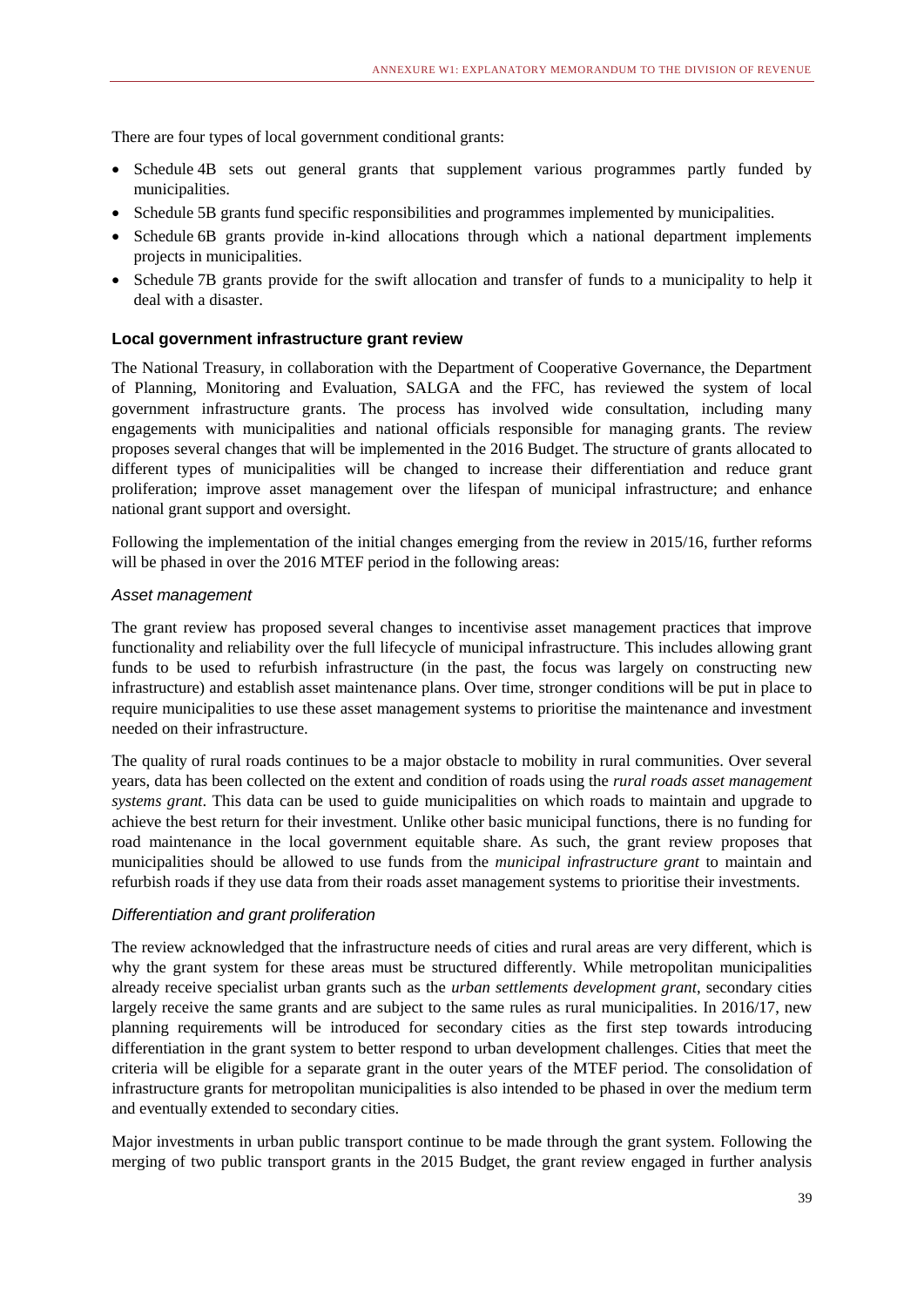and consultation to continue the reform. The Department of Transport will introduce a new formula-based allocation methodology for the *public transport network grant* over the 2016 MTEF period. This should increase municipalities' certainty about the national funding they can expect when planning for their public transport networks, and encourage cities to plan and develop systems that they can afford to operate in the long term.

In rural areas, the multiple grants in the water and sanitation sector will be merged to form two grants, the *regional bulk infrastructure grant*, which funds large bulk projects, and the *water services infrastructure grant*, which funds the building and refurbishment of water and sanitation schemes in municipalities with weaker capacity.

### *Grant management*

The review concluded that there is substantial scope to improve the outcomes of the infrastructure conditional grants by enhancing the oversight and support provided to municipalities by the sector departments transferring conditional grants. Departments have been asked to identify and prioritise the resources they allocate to manage grants in their departments. The Municipal Infrastructure Support Agent will also play a greater role in helping municipalities improve their delivery of infrastructure, including through new regional management support contracts, which will be piloted in 2016/17. The Department of Cooperative Governance will work to strengthen the municipalities and their project management units that are funded using the *municipal infrastructure grant*. Each municipality will have to submit a plan for how they plan to use their project management unit funds and demonstrate how this will lead to improved performance. Performance can then be monitored against these plans and municipalities held accountable for their implementation.

Municipalities have raised many complaints about the extensive reporting required of them, including through the grant system. The Cities Support Programme is leading a project to reduce overlaps and simplify reporting requirements that may feed into grant requirements in future. In 2016/17, the reporting burden should be reduced because several grants have been consolidated, thereby reducing the number of grants on which municipalities have to report.

### **Infrastructure conditional grants to local government**

National transfers for infrastructure, including indirect or in-kind allocations to entities executing specific projects in municipalities, amount to R149.3 billion over the 2016 MTEF period.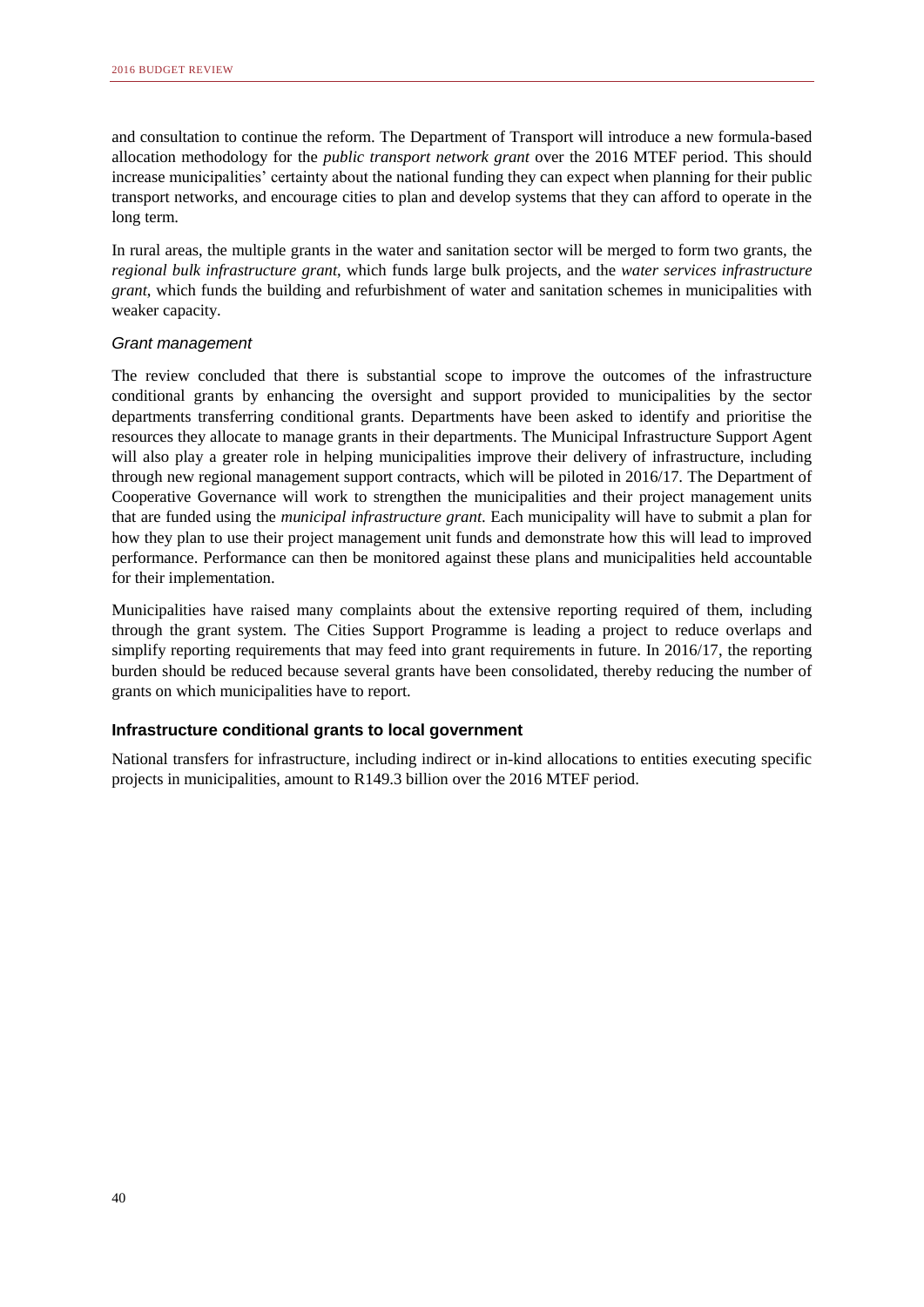|                                                  | 2012/13  | 2013/14        | 2014/15 | 2015/16        | 2016/17 | 2017/18                      | 2018/19 |
|--------------------------------------------------|----------|----------------|---------|----------------|---------|------------------------------|---------|
|                                                  |          | <b>Outcome</b> |         | <b>Revised</b> |         | <b>Medium-term estimates</b> |         |
| <b>R</b> million                                 |          |                |         | estimate       |         |                              |         |
| <b>Direct transfers</b>                          | 28 4 8 5 | 32 412         | 34 167  | 36 842         | 39 1 20 | 42 5 68                      | 45 087  |
| Municipal infrastructure                         | 13879    | 14 224         | 14745   | 14 956         | 14 914  | 15 991                       | 16894   |
| Water services infrastructure                    | 562      | 1 1 2 9        | 1 0 5 1 | 2 2 5 5        | 2845    | 3730                         | 3959    |
| Urban settlements development                    | 7 3 9 2  | 9 0 7 7        | 10 285  | 10 554         | 10839   | 11 472                       | 12 052  |
| Integrated national<br>electrification programme | 1 1 5 1  | 1 6 3 5        | 1 1 0 5 | 1980           | 1946    | 2 0 8 7                      | 2 2 0 4 |
| Public transport network                         | 4 8 8 4  | 5 5 5 0        | 5871    | 5953           | 5 5 9 3 | 6 3 6 0                      | 6793    |
| Neighbourhood development<br>partnership         | 578      | 586            | 590     | 607            | 624     | 663                          | 702     |
| Integrated city development                      |          | 40             | 255     | 251            | 267     | 292                          | 309     |
| Regional bulk infrastructure                     |          |                |         |                | 1850    | 1865                         | 2 0 6 0 |
| Rural roads asset management<br>systems          | 37       | 52             | 75      | 97             | 102     | 107                          | 114     |
| Municipal disaster recovery                      |          | 118            | 190     | 189            | 140     |                              |         |
| <b>Indirect transfers</b>                        | 4819     | 5705           | 8 6 4 3 | 10 274         | 7689    | 7 297                        | 7 5 64  |
| Integrated national<br>electrification programme | 1879     | 2 1 4 1        | 2 9 4 8 | 3613           | 3526    | 3876                         | 3995    |
| Neighbourhood development<br>partnership         | 80       | 55             | 58      | 26             | 22      | 28                           | 29      |
| Regional bulk infrastructure                     | 2 5 2 3  | 3 2 6 1        | 4 0 0 5 | 4858           | 3 4 7 9 | 2806                         | 2931    |
| Water services infrastructure                    | 337      | 247            | 732     | 802            | 312     | 587                          | 608     |
| Bucket eradication programme                     |          |                | 899     | 975            | 350     |                              |         |
| <b>Total</b>                                     | 33 305   | 38 117         | 42810   | 47 116         | 46 809  | 49 865                       | 52 651  |

### *Municipal infrastructure grant*

The largest infrastructure transfer is made through the *municipal infrastructure grant*, which supports government's aim to expand service delivery and alleviate poverty. The grant funds the provision of infrastructure for basic services, roads and social infrastructure for poor households in all non-metropolitan municipalities. Although the grant's baseline is reduced by R620.2 million in 2016/17, R430 million in 2017/18 and R480 million in 2018/19, total allocations amount to R47.8 billion over the MTEF period.

The Department of Cooperative Governance, which administers the *municipal infrastructure grant*, conducted a policy review of the grant during 2014. This review collaborated with the review of local government infrastructure grants to make proposals on the grant's future direction. In the 2016 MTEF period, the Department of Cooperative Governance will strengthen the grant's coordination structures and ensure that all departments responsible for sectors funded through the grant participate actively in the review of project proposals. Sector departments need to ensure that they dedicate sufficient capacity to fulfil their grant management role. The conditions for the use of *municipal infrastructure grant* funds for project management units will be expanded to include providing support to all grant-funded infrastructure projects in the municipality and will be subject to a plan against which expenditure can be monitored. The provisions introduced in 2015/16 that allow funds to be used for road refurbishment if certain conditions are met will be strengthened, and linked to the use of road condition and usage data collected through the *rural roads asset management grant*. The condition introduced in the 2014 Budget that municipalities with households served by bucket systems must prioritise sanitation upgrades is retained.

The *municipal infrastructure grant* is allocated through a formula with a vertical and horizontal division. The vertical division allocates resources between sectors and the horizontal division takes account of poverty, backlogs and municipal powers and functions in allocating funds to municipalities. The five main components of the formula are described in the box below.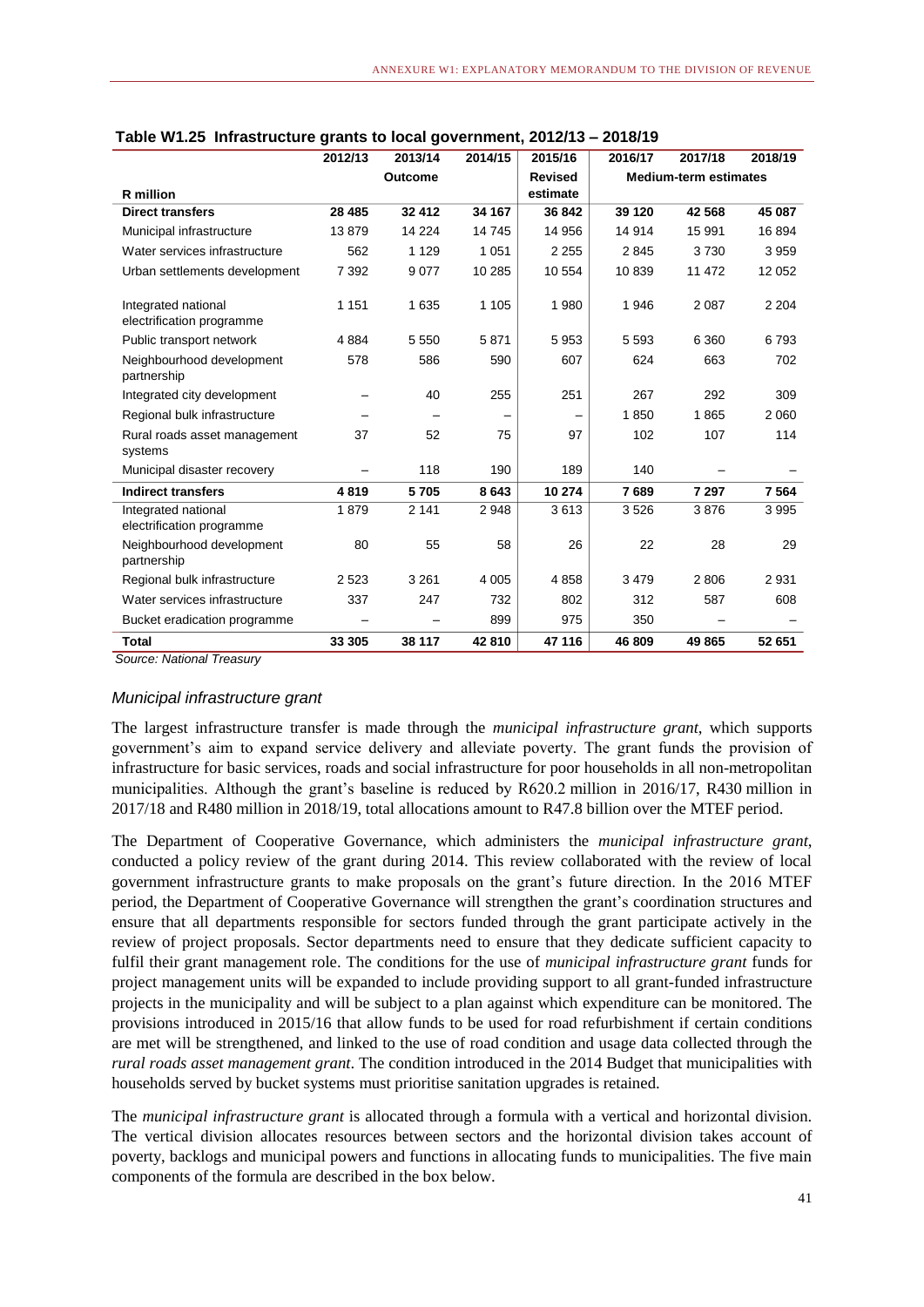### **Municipal infrastructure grant = C + B + P + E + N**

|   | Constant to ensure increased minimum allocation for small municipalities (this allocation is<br>made to all municipalities)                                              |
|---|--------------------------------------------------------------------------------------------------------------------------------------------------------------------------|
| В | Basic residential infrastructure (proportional allocations for water supply and sanitation, roads<br>and other services such as street lighting and solid waste removal) |
| P | Public municipal service infrastructure (ring-fenced for municipal sport infrastructure)                                                                                 |
| Е | Allocation for social institutions and micro-enterprises infrastructure                                                                                                  |
| N | Allocation to the 27 priority districts identified by government                                                                                                         |
|   |                                                                                                                                                                          |

For the 2016 MTEF, the *municipal infrastructure grant* allocation formula uses data from the 2011 Census (updated to reflect municipal boundary changes). Allocations for basic services sub-components are based on the proportion of the national backlog for that service in each municipality. Other components are based on the proportion of the country's poor households located in each municipality. Table W1.26 sets out the proportion of the grant accounted for by each component of the formula. The C-component provides a R5 million base to all municipalities receiving *municipal infrastructure grant* allocations.

| <b>Municipal infrastructure</b><br>grant (formula) | <b>Component</b><br>weights | Value of<br>component<br>2016/17<br>(R millions) | <b>Proportion of</b><br>municipal<br>infrastructure<br>grant per<br>sector |
|----------------------------------------------------|-----------------------------|--------------------------------------------------|----------------------------------------------------------------------------|
| <b>B-component</b>                                 | 75.0%                       | 10 113                                           | 67.8%                                                                      |
| Water and sanitation                               | 72.0%                       | 7 2 8 1                                          | 48.8%                                                                      |
| Roads                                              | 23.0%                       | 2 3 2 6                                          | 15.6%                                                                      |
| Other                                              | 5.0%                        | 506                                              | 3.4%                                                                       |
| P-component                                        | 15.0%                       | 2023                                             | 13.6%                                                                      |
| <b>Sports</b>                                      | 33.3%                       | 674                                              | 4.5%                                                                       |
| E-component                                        | 5.0%                        | 674                                              | 4.5%                                                                       |
| N-component                                        | 5.0%                        | 674                                              | 4.5%                                                                       |
| Constant                                           |                             | 1 1 3 0                                          | 7.6%                                                                       |
| Ringfenced funding for sport infrastructure        |                             | 300                                              | 2.0%                                                                       |
| Total                                              |                             | 14 914                                           | 100.0%                                                                     |
| Source: National Treasury                          |                             |                                                  |                                                                            |

**Table W1.26 Municipal infrastructure grant allocations per sector**

A total of R300 million of *municipal infrastructure grant* funds is allocated outside of the grant formula and earmarked for specific sport infrastructure projects identified by Sport and Recreation South Africa. In addition, municipalities are required to spend a third of the P-component (equivalent to 4.5 per cent of the grant) on sport and recreation infrastructure identified in their own integrated development plans. Municipalities are also encouraged to increase their investment in other community infrastructure, including cemeteries, community centres, taxi ranks and marketplaces.

### *Urban settlements development grant*

The *urban settlements development grant* is an integrated source of funding to provide infrastructure for municipal services and upgrade urban informal settlements in the eight metropolitan municipalities. The grant is allocated as a supplementary grant to cities (schedule 4 of the Division of Revenue Act), which means that municipalities are expected to use a combination of grant funds and their own revenue to develop urban infrastructure and integrated human settlements. Cities report their progress on these projects against the targets set in their service delivery and budget implementation plans.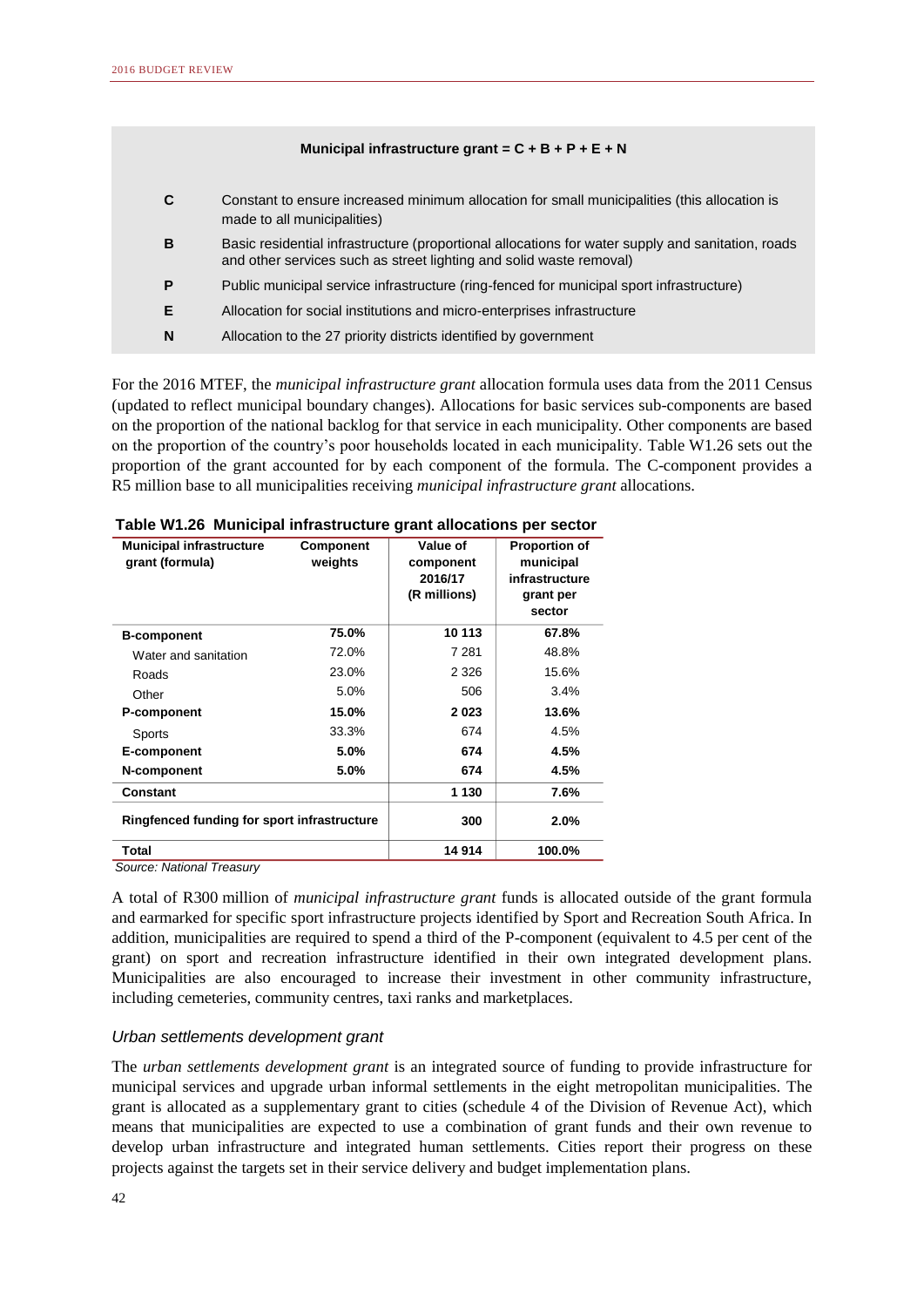The *municipal human settlements capacity grant* was introduced in 2014/15 to build capacity in anticipation of the devolution of the housing function to metropolitan municipalities, which has not taken place. As a result, the 2016 Budget is concluding this grant. Instead, up to three per cent of the *urban settlements development grant* may be used to fund municipal capacity in the built environment.

As part of the demarcation process, *municipal infrastructure grant* funds previously allocated to Naledi Municipality have been shifted to the *urban settlements development grant* allocation for Mangaung Metropolitan Municipality, because the two municipalities are merging. The grant is allocated a total of R34.4 billion over the 2016 MTEF period.

### *Integrated city development grant*

The grant provides a financial incentive for metropolitan municipalities to focus their use of infrastructure investment and regulatory instruments to achieve more compact and efficient urban spaces. Cities are required to submit built environment performance plans for this grant, including a brief strategic overview of the city's plans for the built environment, with a focus on the infrastructure grants that form part of the capital budget. The plan should show how the municipality will ensure alignment between its different grant-funded programmes and how it will address related policy and regulatory matters. All projects funded by sector-specific infrastructure grants, including the *urban settlements development grant*, the *public transport network grant*, the *neighbourhood development partnership grant* and the *integrated national electrification programme grant*, must form part of a metropolitan municipality's built environment performance plan. The grant is allocated R868 million over the 2016 MTEF period.

### *Public transport network grant*

The *public transport network grant*, administered by the Department of Transport, helps cities create or improve public transport systems in line with the National Land Transport Act (2009) and the Public Transport Strategy. This includes all integrated public transport network infrastructure, such as bus rapid transit systems, conventional bus services and upgrades for pedestrian and cycling infrastructure. It also subsidises the operation of these services.

A new formula-based allocation methodology will be phased in over the medium term. This formula aims to increase certainty about the extent of national funding that municipalities expect when planning their public transport networks, and encourage cities to shift towards more sustainable transport investments. Cities need to plan within a realistic envelope of support from national government, without additional subsidies. By 2017/18, strict eligibility conditions will be enforced, including requirements that cities demonstrate that their planned public transport systems will be financially sustainable. The formula is made up of three components, which account for the number of people in a city; the number of public transport users in a city (the weighting of train commuters is reduced as trains are subsidised separately through the Passenger Rail Authority of South Africa); and the size of a city's economy.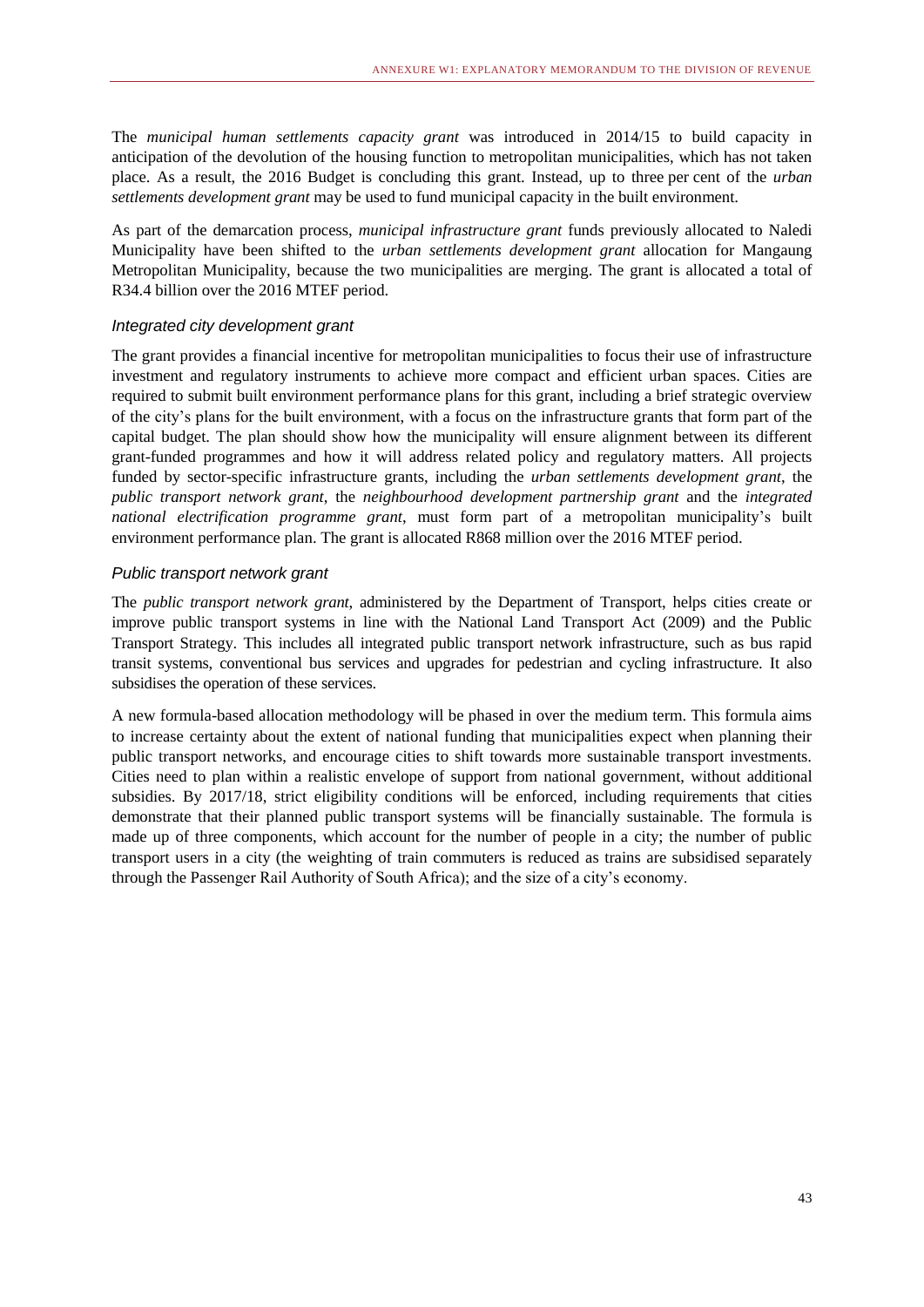|                                                            | <b>Population</b><br>component shares | <b>Regional gross</b><br>value added<br>component shares | <b>Public transport</b><br>users component<br>shares | <b>Grant formula</b><br>shares |  |  |
|------------------------------------------------------------|---------------------------------------|----------------------------------------------------------|------------------------------------------------------|--------------------------------|--|--|
| Non-formula-based allocations account for 20% of the grant |                                       |                                                          |                                                      |                                |  |  |
| Formula-based allocations account for 80% of the grant     |                                       |                                                          |                                                      |                                |  |  |
| Formula shares for each city:                              |                                       |                                                          |                                                      |                                |  |  |
| <b>Buffalo City</b>                                        | 3.3%                                  | 2.8%                                                     | 3.0%                                                 | 3.0%                           |  |  |
| Nelson Mandela Bay                                         | 5.0%                                  | 4.7%                                                     | 3.5%                                                 | 4.4%                           |  |  |
| Mangaung                                                   | 3.3%                                  | 2.4%                                                     | 3.1%                                                 | 2.9%                           |  |  |
| Ekurhuleni                                                 | 13.8%                                 | 9.5%                                                     | 15.2%                                                | 12.8%                          |  |  |
| City of Johannesburg                                       | 19.3%                                 | 25.2%                                                    | 20.3%                                                | 21.6%                          |  |  |
| Tshwane                                                    | 12.7%                                 | 15.0%                                                    | 13.9%                                                | 13.9%                          |  |  |
| eThekwini                                                  | 15.0%                                 | 15.8%                                                    | 17.6%                                                | 16.1%                          |  |  |
| Msunduzi                                                   | 2.7%                                  | 1.5%                                                     | 2.3%                                                 | 2.2%                           |  |  |
| MP326                                                      | 2.6%                                  | 1.9%                                                     | 2.2%                                                 | 2.2%                           |  |  |
| Polokwane                                                  | 2.7%                                  | 1.5%                                                     | 1.2%                                                 | 1.8%                           |  |  |
| Rustenburg                                                 | 2.4%                                  | 3.5%                                                     | 2.2%                                                 | 2.7%                           |  |  |
| George                                                     | 0.8%                                  | 0.5%                                                     | 0.2%                                                 | 0.5%                           |  |  |
| Cape Town                                                  | 16.3%                                 | 15.8%                                                    | 15.2%                                                | 15.8%                          |  |  |
| Total                                                      | 100.0%                                | 100.0%                                                   | 100.0%                                               | 100.0%                         |  |  |

### **Table W1.27 Formula for the public transport network grant**

*Source: National Treasury*

The grant has separate operational and capital windows based on cities' implementation plans. The grant is allocated R18.7 billion over the 2016 MTEF period.

### *Neighbourhood development partnership grant*

The *neighbourhood development partnership grant* supports cities in developing and implementing urban network plans. The aim is to create a platform for third-party public and private investment, which will improve the quality of life in township urban hubs. Projects in towns and rural areas are implemented in conjunction with the Department of Rural Development and Land Reform to support catalytic projects in these areas. The grant is allocated R2.1 billion over the MTEF period, which consists of R2 billion for the direct capital grant and R79.3 million for the indirect technical assistance grant.

### *Water services infrastructure grant*

The Department of Water and Sanitation administers several grants, including the *regional bulk infrastructure grant*, the *municipal water infrastructure grant*, the *water services operating subsidy grant*, the *rural household infrastructure grant* and the *bucket eradication programme grant*. Following extensive consultation with the Department of Water and Sanitation in 2015 as part of the review of local government infrastructure grants, it was agreed that there is a need to rationalise overlapping grants, ensure greater alignment between water and sanitation projects, and strengthen the alignment between different projects in the sector.

The *water services infrastructure grant* has been created through the merger of the *municipal water infrastructure grant*, the *water services operating subsidy grant*, and the *rural household infrastructure grant*. This grant aims to accelerate the delivery of clean water and sanitation facilities to communities that do not have access to basic water services. The grant, administered by the Department of Water and Sanitation, provides funding for various projects, including the construction of new infrastructure and the refurbishment and extension of existing water schemes. It has both direct and indirect components. In areas where municipalities have the capacity to implement projects themselves, funds will be transferred through a direct grant. In other areas, the Department of Water and Sanitation will implement projects on behalf of municipalities through an indirect grant. As with other indirect grants, the national department is required to transfer skills to the municipalities benefiting from the indirect grant so that they will be able to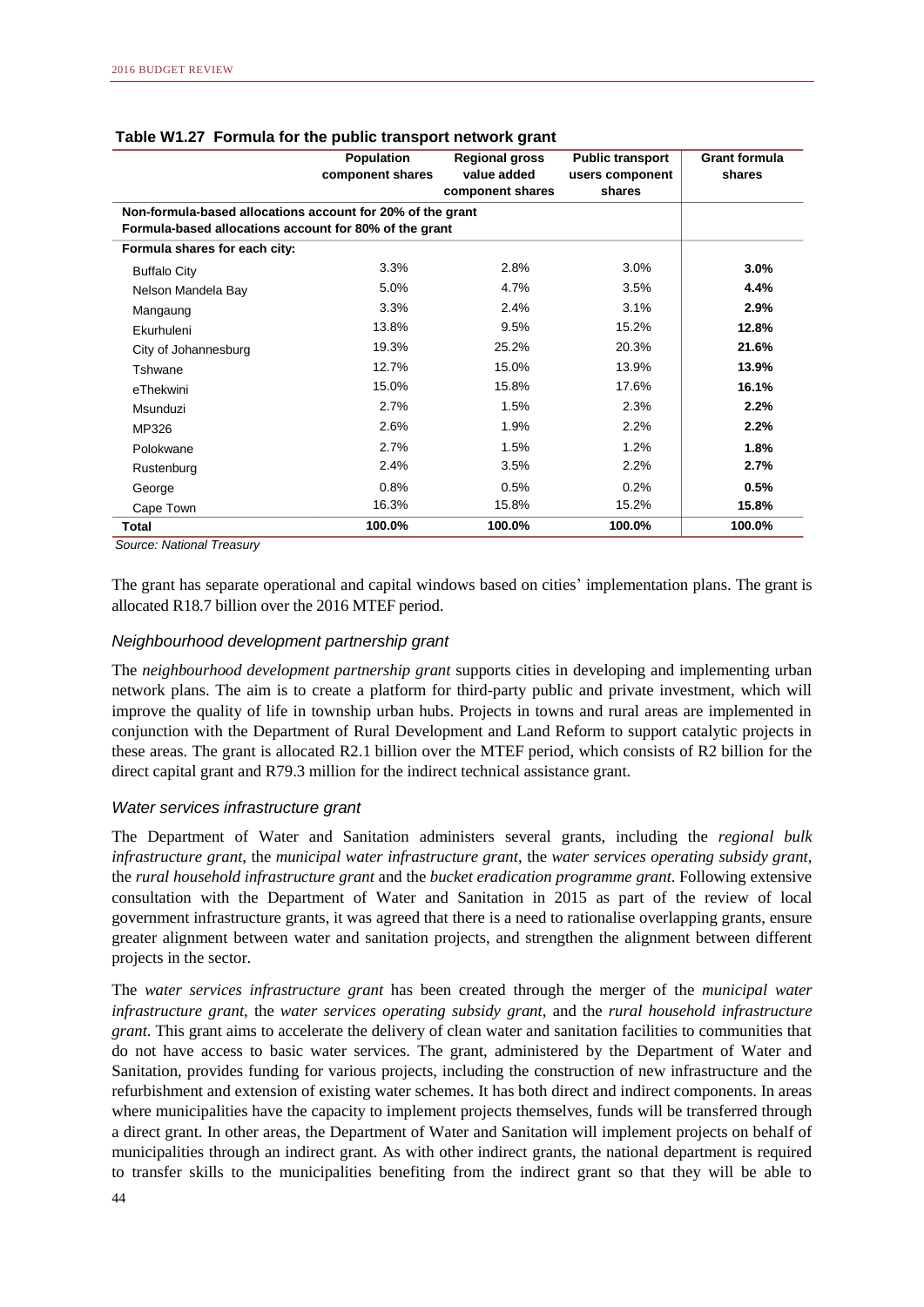implement projects themselves in future. Over the 2016 MTEF period, the total allocation for the direct portion of the grant is R10.5 billion and an additional R1.5 billion will be made available for the indirect component.

### *Regional bulk infrastructure grant*

This grant supplements the financing of the social component of regional bulk water and sanitation infrastructure. It targets projects that cut across several municipalities or large bulk projects within one municipality. The grant funds the bulk infrastructure needed to provide reticulated water and sanitation services to individual households. It may also be used to appoint service providers to carry out feasibility studies, related planning or management studies for infrastructure projects. It has both direct and indirect components. In areas where municipalities have the capacity to implement projects themselves, funds will be transferred through a direct grant. In other areas, the Department of Water and Sanitation will implement projects on behalf of municipalities through an indirect grant. A parallel programme, funded by the Department of Water and Sanitation, also funds water boards for the construction of bulk infrastructure. Though not part of the division of revenue, these projects still form part of the Department of Water and Sanitation's larger programme of subsidising the construction of regional bulk infrastructure for water and sanitation. The grant has a total allocation of R15 billion over the 2016 MTEF period, consisting of R5.8 billion and R9.2 billion for the direct and indirect components respectively.

### *Bucket eradication programme grant*

The *bucket eradication programme grant* is an indirect grant to municipalities administered by the Department of Water and Sanitation. It funds the eradication of bucket sanitation systems in formal residential areas. This indirect grant was due to end in 2015/16, but it has been extended by one year to allow the grant to complete its eradication work (implementation was delayed in 2014/15 due to a sanitation function shift between departments). The *human settlement development grant*, *urban settlements development grant* and *municipal infrastructure grant* will prioritise the upgrade of sanitation in informal areas as part of their funding for informal settlement upgrades*.* The programme will be reviewed in 2016/17 to inform the close-out (or extension) of this grant. It is allocated R350 million in 2016/17.

### *Integrated national electrification programme grants*

The national electrification programme has been instrumental in providing 85 per cent of all households with access to electricity, as reported in the 2011 Census. To sustain progress in connecting poor households to electricity, government will spend R17.6 billion on the programme over the next three years. Of this, municipalities are allocated R6.2 billion and Eskom is allocated R11.4 billion to spend on behalf of municipalities through an indirect grant.

### *Rural roads asset management systems grant*

The Department of Transport administers the *rural roads asset management systems grant* to improve rural road infrastructure. The grant funds the collection of data on the condition and usage of rural roads in line with the Road Infrastructure Strategic Framework for South Africa. This data will guide investments to maintain and improve these roads. District municipalities collect this data on all the municipal roads in their area so that the spending of infrastructure funds (from the *municipal infrastructure grant* and elsewhere) can be properly planned to maximise impact. As data becomes available, incentives will be introduced to ensure that municipalities use this information to plan road maintenance appropriately. The *municipal infrastructure grant* stipulates that municipalities must use data from roads asset management systems to prioritise investment in roads projects.

The Department of Transport has committed to working with the *municipal infrastructure grant* administrators to ensure that municipal roads projects are chosen, prioritised and approved using roads asset management systems data wherever possible. The data already collected suggests that as much as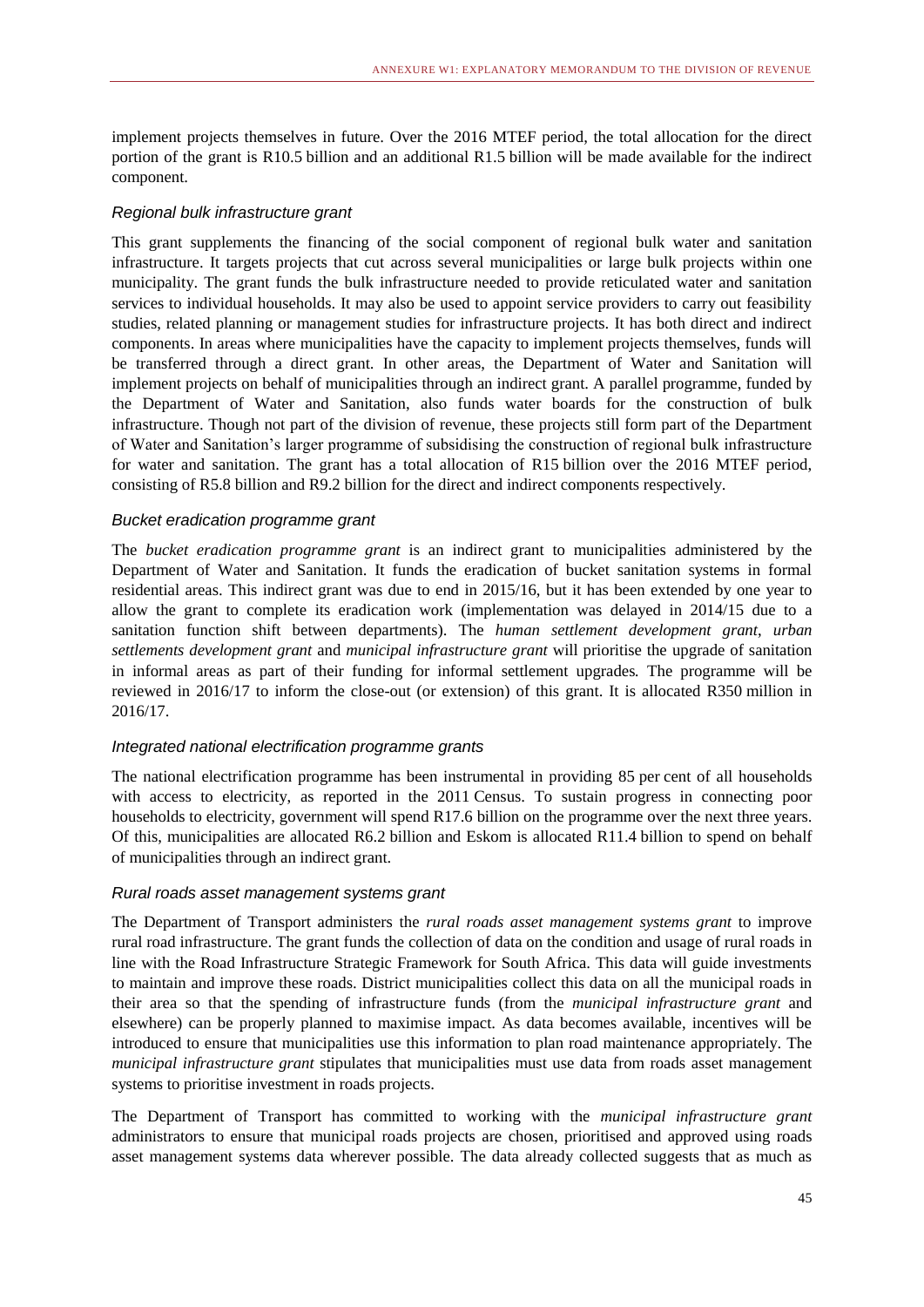30 per cent of investment required is for maintenance. A total of R322.4 million is allocated to this grant over the 2016 MTEF period.

### *Municipal disaster recovery grant*

This grant, administered by the National Disaster Management Centre in the Department of Cooperative Governance, is used to rehabilitate and reconstruct municipal infrastructure damaged by disasters. R140 million is allocated in 2016/17 to repair infrastructure damaged by natural disasters.

### **Capacity-building grants and other current transfers**

Capacity-building grants help to develop municipalities' management, planning, technical, budgeting and financial management skills. Other current transfers include the *expanded public works programme integrated grant for municipalities*, which promotes increased labour intensity in municipalities, and the *municipal demarcation transition grant*, which assists municipalities with the additional costs associated with significant boundary changes. A total of R6.3 billion is allocated to capacity-building grants and other current transfers to local government over the 2016 MTEF period.

## **Table W1.28 Capacity building and other current grants to local government,**

 **2012/13 – 2018/19 2012/13 2013/14 2014/15 2015/16 2016/17 2017/18 2018/19 R million Revised estimate Direct transfers 1 536 1 606 1 707 1 643 2 013 1 975 2 024** Local government financial management 403 425 449 452 465 502 531 Municipal human settlements capacity – – 300 | 100 | – – – 2013 African Cup of Nations host city operating 123 – – – – – – 2014 African Nations Championship host city operating – 120 – – – – – Expanded public works programme Infrastructure skills development 75 99 104 | 124 | 130 141 149 662 611 595 588 664 716 758 Energy efficiency and demand-side management Municipal demarcation transition – – – 39 297 112 53 200 181 137 178 186 203 215 Municipal disaster 73 171 121 161 270 300 318 **Indirect transfers 230 240 252 251 84 103 115** Municipal systems improvement  $230$   $240$   $252$   $251$   $251$  84 103 115 **Total 1 766 1 846 1 959 1 894 2 097 2 078 2 139 Outcome Revised Medium-term estimates** 

*Source: National Treasury*

### *Municipal demarcation transition grant*

The *municipal demarcation transition grant*, administered by the Department of Cooperative Governance, assists municipalities with additional costs that may arise during the transition to the new municipal boundaries. This grant was introduced in 2015/16 to subsidise the costs involved in implementing major boundary re-determinations announced by the Municipal Demarcation Board in 2013. A further 12 major boundary re-determinations were subsequently approved by the board in 2015. Each major re-demarcation is eligible for an allocation, and the grant has been expanded to include these new cases from 2016/17.

For municipal re-demarcations announced in 2013, some funds have already been transferred in 2015/16 to enable municipalities to do preparatory work ahead of the mergers. As a result, they will receive smaller allocations in the 2016 MTEF period. A total of R309.3 million has been added to the *municipal demarcation transition grant* in 2016/17 and 2017/18. In line with the FFC's recommendations, the grant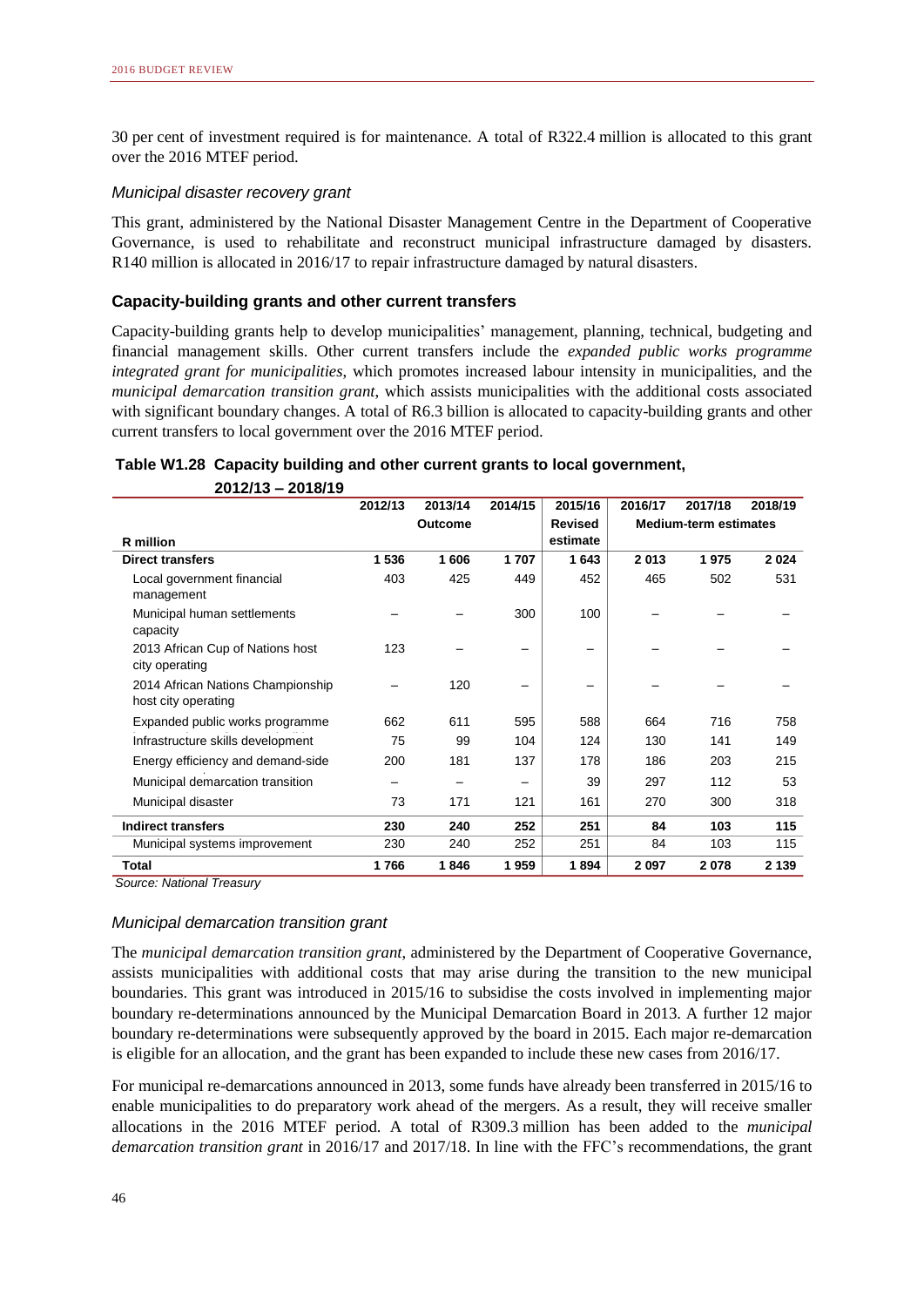will conclude at the end of 2017/18 because it is only intended to fund transitional costs and it will not form a permanent part of the intergovernmental transfer system.

### *Local government financial management grant*

The *local government financial management grant*, managed by the National Treasury, funds the placement of financial management interns and the modernisation of financial management systems. This includes building in-house municipal capacity to implement multi-year budgeting, linking integrated development plans to budgets, and producing quality and timely in-year and annual reports. The grant supports municipalities in the implementation of the Municipal Finance Management Act and also provides funds for the implementation of the municipal standard chart of accounts. Total allocations amount to R1.5 billion over the 2016 MTEF period.

### *Infrastructure skills development grant*

The *infrastructure skills development grant* develops capacity within municipalities by creating a sustainable pool of young professionals with technical skills related to municipal services, such as water, electricity and town planning. The grant places interns in municipalities, so they can complete the requirements of the relevant statutory council within their respective built environment fields. The interns can be hired by any municipality at the end of their internship. The grant is allocated R420.2 million over the 2016 MTEF period.

### *Municipal systems improvement grant*

The *municipal systems improvement grant* will be implemented as an indirect grant in the 2016 MTEF period. It will fund a range of projects in municipalities in support of the Back to Basics strategy, including helping municipalities set up adequate records management systems, drawing up organograms for municipalities and reviewing their appropriateness relative to their assigned functions, and assisting municipalities with revenue collection plans. The indirect grant will be complemented by the Department of Cooperative Governance's work to develop an integrated consumer database that municipalities can draw data from, as well as a performance management system to track municipal performance. Over the MTEF period, R302.7 million is allocated to this grant.

### *Expanded public works programme integrated grant for municipalities*

This grant promotes the use of labour-intensive methods in delivering municipal infrastructure and services. It is allocated through a formula based on past performance, which creates an incentive for municipalities. The formula has an extra weighting to give bigger allocations to poor, rural municipalities. The grant is allocated R664 million in 2016/17, and R2.1 billion over the 2016 MTEF period.

### *The energy efficiency and demand-side management grant*

The *energy efficiency and demand-side management grant* funds selected municipalities to implement energy-efficiency projects, with a focus on public lighting and energy-efficient municipal infrastructure. In the 2016 MTEF period, the Department of Energy will monitor and verify grant-funded projects to ensure greater consistency in the procurement of accredited verification services. The grant is allocated R603.9 million over the 2016 MTEF period.

### *Municipal disaster grant*

The *municipal disaster grant* is administered by the National Disaster Management Centre in the Department of Cooperative Governance as an unallocated grant to local government. The centre is able to disburse disaster-response funds immediately, without the need for the transfers to be gazetted first. To ensure that sufficient funds are available in the event of disasters, section 21 of the Division of Revenue Bill allows for funds allocated to the *provincial disaster grant* to be transferred to municipalities if funds in the *municipal disaster grant* have already been exhausted, and vice versa. The bill also allows for more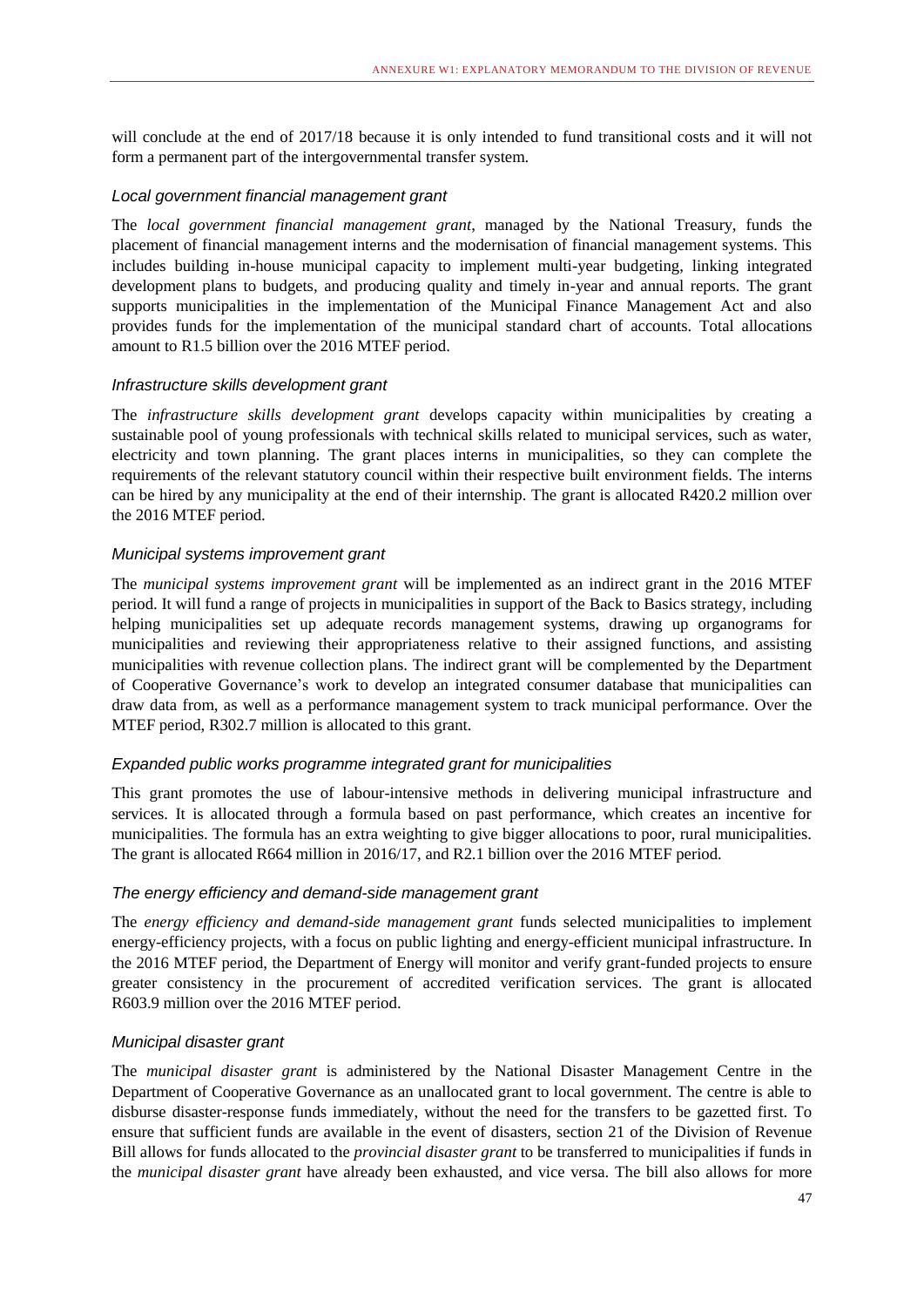than one transfer to be made to areas affected by disasters, so that initial emergency aid can be provided before a full assessment of damages and costs is complete. Over the MTEF period, R887.9 million is available for disbursement through this grant. To ensure that sufficient funds will be available for disaster relief, section 20 of the Division of Revenue Bill has been revised to allow funds from other conditional grants to be reallocated to fund disaster relief, subject to the National Treasury's approval.

# **Part 6: Future work on provincial and municipal fiscal frameworks**

The fiscal frameworks for provincial and local government encompass all their revenue sources and expenditure responsibilities. As underlying social and economic trends evolve and the assignment of intergovernmental functions change, so must the fiscal frameworks. The National Treasury, together with relevant stakeholders, conducts continuous reviews to ensure that provinces and municipalities have an appropriate balance of available revenues and expenditure responsibilities, while taking account of the resources available and the principles of predictability and stability. This part of the annexure describes the main areas of work to be undertaken during 2016/17 as part of the ongoing review and refinement of the intergovernmental fiscal framework. Provinces and municipalities will be consulted on all proposed changes to the fiscal frameworks.

### **Review of the provincial equitable share formula**

The Constitution stipulates that provinces are entitled to a share of nationally raised revenue to deliver on their mandates. The current process of dividing up provincial funds uses a formula that considers the spread of the burden of service delivery across provinces. The provincial equitable share formula contains weighted elements that reflect government priorities and incorporates elements to redress inequality and poverty across provinces. Over time, the formula, like any budgetary allocation tool, may no longer mirror the realities provinces face. As such, there is a need for periodic review of the formula to assess its continued appropriateness and equity. In 2016, the National Treasury will start a detailed review of the equitable share formula. The Technical Committee on Finance and the Budget Council will be consulted as part of this work.

### **The role of provinces in promoting economic development**

Provinces and municipalities play a crucial role in advancing the economic development of their respective precincts. Fully functional, well-equipped schools will produce a vibrant and employable workforce. Smarter health systems develop and maintain the health of the workforce. Provincial agriculture departments' support to farmers can stimulate rural development. The provision of provincial and municipal roads and public transport services ensures mobility for goods and workers, while basic municipal services such as water, electricity and refuse removal, as well as business licencing and environmental health functions, enable businesses to operate and grow. Well-managed procurement can maximise developmental impact without compromising efficiencies.

Government in all three spheres must work with businesses and other relevant stakeholders to provide an enabling environment for the faster and more inclusive economic growth called for in the National Development Plan. Since 2015, national and provincial treasuries have been working together through a task team of the Technical Committee on Finance to better define the role provinces should play in promoting economic development. This will enable provinces to maximise their impact on provincial economies in future.

### **National health insurance policy work**

The National Health Insurance White Paper was released on 11 December 2015 for public comment. The Technical Committee on Finance will review the white paper, with a focus on the impact it will have on provinces. The aim is to assess the restructuring of the health system, particularly primary healthcare, necessary to ensure the success of national health insurance in South Africa.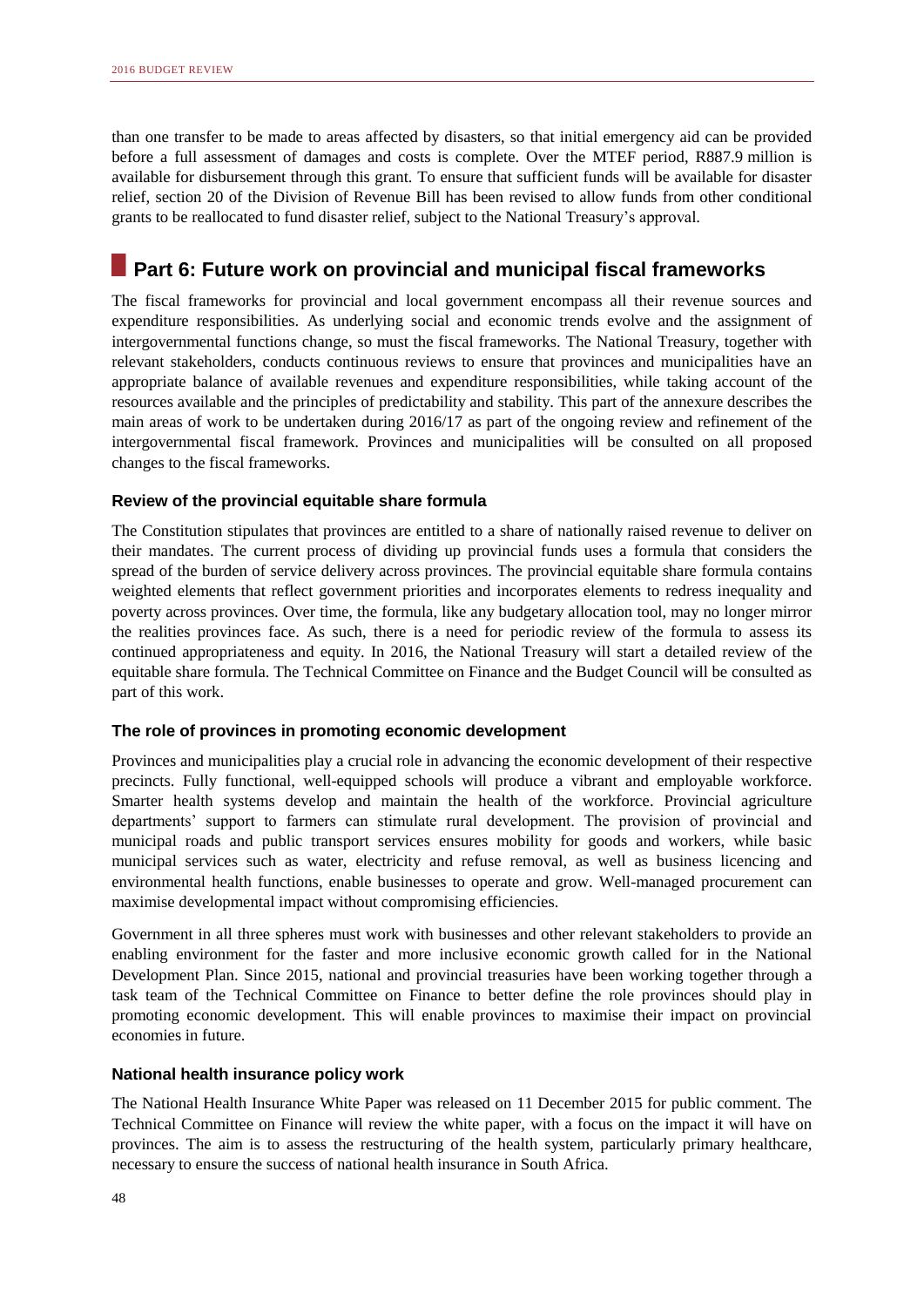### **Local government grants**

The system of transfers to local government is continuously being reviewed and refined to improve the effectiveness and value for money achieved from the funds transferred to municipalities. The local government equitable share was reviewed in 2012 and local government infrastructure grants were reviewed between 2013 and 2015. In 2016, the National Treasury will lead the continued implementation of the previous reviews' recommendations, and make further improvements to the effectiveness of local government capacity-building allocations.

Reforms to infrastructure grants in the period ahead will focus on:

- Improving asset management incentives and enhancing the new provisions in infrastructure grants that allow funds to be spent on refurbishment.
- Strengthening grant management practices in national departments.
- Continuing to consolidate urban infrastructure grants.

### **Supporting cities to promote urban spatial transformation and economic growth**

Cities, through delivery of infrastructure and services, play an important role in creating a conducive environment for inclusive growth, job creation and poverty eradication. To achieve this will require wellmanaged spatial transformation of cities. Government is exploring changes to the fiscal and regulatory structures for urban municipalities to ensure that they have sufficient and effective instruments to mobilise revenue for financing municipal strategic infrastructure capable of promoting growth.

Potential changes to the structure of the fiscal framework include:

- Consolidating urban grants and enhancing the use of performance incentives with transfers, such as with the *integrated cities development grant* (this work will form part of the review of local government infrastructure grants).
- Enabling greater flexibility in the use of grants to accelerate the implementation of catalytic investments.
- Enabling cities to leverage grant and own-revenue funds over a longer period for strategic projects.

These measures will be complemented by reviews of, and potential changes to, the regulatory structures for development charges, municipal borrowing and metropolitan municipalities' own-revenue powers.

Any potential changes to the fiscal and regulatory systems will also be accompanied by additional technical support to further strengthen the capacity of cities to take advantage of these changes. The Cities Support Programme is coordinating initiatives in this area. Cities are already receiving expanded project preparation support to help them build a pipeline of strategic investment projects that can attract private finance. In addition, the Development Bank of Southern Africa is increasing its assistance to give cities better access to funding for strategic projects by enhancing their appraisal and supervision arrangements or extending the average debt maturity.

### *Regulating development charges*

Municipalities charge developers a once-off fee before approving land development applications. The National Treasury has consulted with stakeholders on the draft policy framework for municipal development charges. The draft policy will be published for public comment following Cabinet's approval. The Municipal Fiscal Powers and Functions Amendment Bill has been drafted to make provision for the regulation of development charges. Due to a new requirement to conduct a socio-impact analysis on new legislation or amendments to existing legislation, the amendment bill will be published at the beginning of 2016/17.